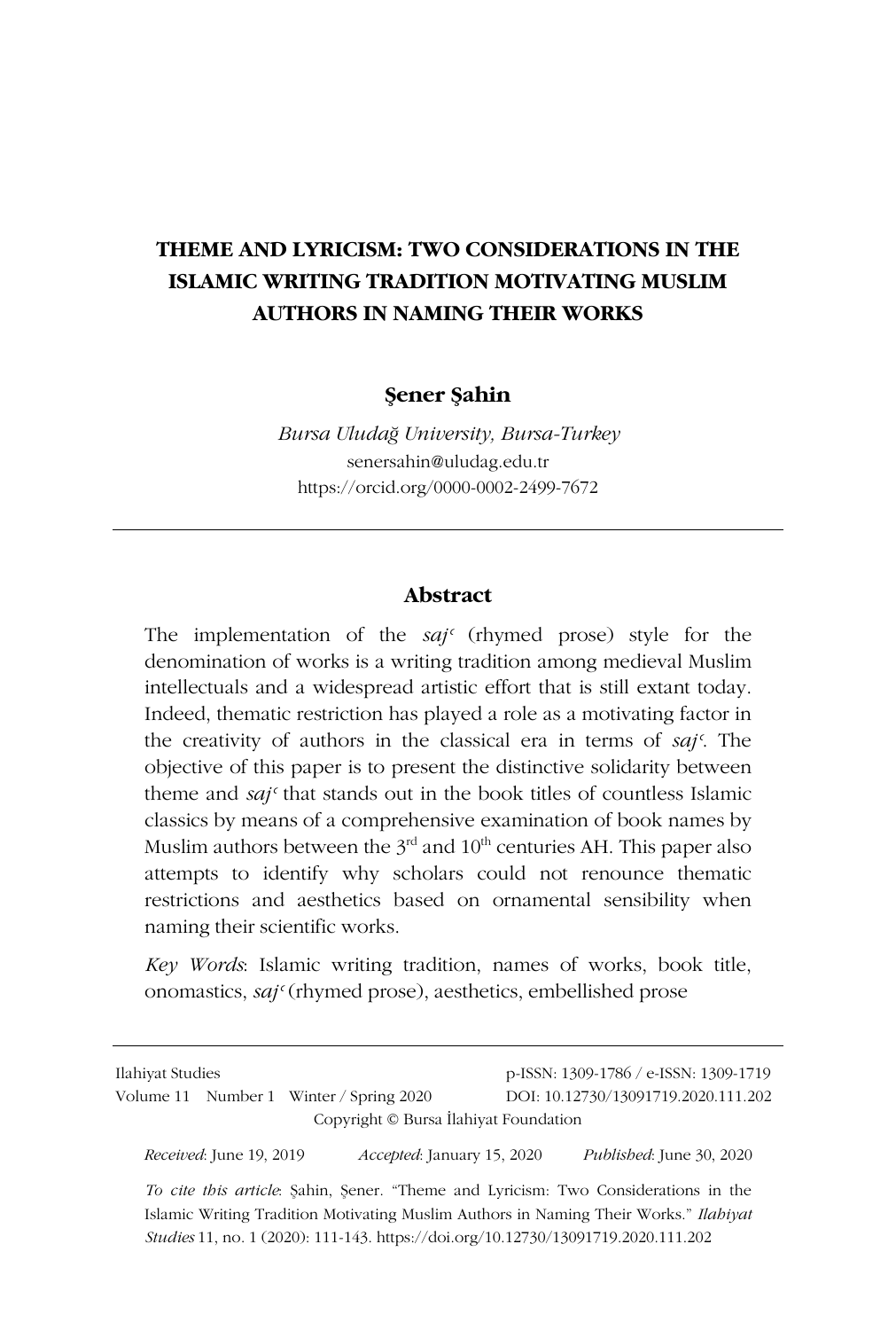# **Introduction**

Experts in onomastics,<sup>1</sup> a subdiscipline of linguistics, have often concentrated on the names of persons, places, and regions. Nevertheless, this discipline comprises a scope and flexibility that enables the examination of book titles put to paper in a certain language, region or culture. In particular, the significant amount of variable book titles created by Muslim scholars using a limited word staff as well as the striking artistic effort in the design of these titles are truly worth noting and deserve closer analysis.

Rhymed prose (ذَنْثُر مُسَجَّع), which initially emerged in works in the ُ *maqāmāt* genre as of the 3rd century AH and rapidly flourished, is a much examined artistic style. The objective of this study is a comprehensive examination of the theme and form of book titles from various disciplines, particularly in the Arabic language and literature as well as tafsīr, ḥadīth, history of religions, Sufism, philosophy, botany, zoography, zoology, mineralogy, astrology, astronomy, and numismatics, created by the *sajʿ* style. The scope of our study covers the titles of works written between the  $3<sup>rd</sup>$  and  $10<sup>th</sup>$ centuries AH to follow the evolution and witness the ongoing vivacity of the *saj*<sup>*c*</sup> style,<sup>2</sup> which became a writing tradition among medieval Muslim intellectuals. $3$ 

<sup>1</sup> It was Aristotle who identified this linguistic discipline for the first time. In the course of time, dozens of subdisciplines were formed in consideration of the relevant object or concept. Murat and Gülkanat, who describe onomastics as an extensive phenomenon with dynamic structure, indicate that it covers a vast scope, from the names of buses to flowers. See Mualla Murat and Gizem Gülkanat, "Onomastik Bilimi ve Eğitim," *Sosyal Bilimler Dergisi* 5, no. 28 (2018), 248, http://dx.doi.org/10.16990/SOBIDER.4485.

<sup>2</sup> Geert Jan van Gelder, "Antidotes and Anecdotes: A Literary History of Medicine from 13th-Century Syria," in*Wit and Wisdom in Classical Arabic Literature: Leiden Lectures on Arabic Language and Culture*, Petra M. Sijpesteijn, James A. Montgomery, and Geert Jan van Gelder (Leiden: Leiden Publications, 2015), 58.

<sup>3</sup> According to Devin J. Stewart, *sajʿ* in Arabic literature and Arab society dates back to the pre-Islamic period and maintained its importance until the  $20<sup>th</sup>$ century AD. Indeed, almost all Arabic works made use of this method. See "*Sajʿ* in the Qurʾān: Prosody and Structure," *Journal of Arabic Literature* 21, no. 2 (1990), 101, https://doi.org/10.1163/157006490X00017. According to Shawqī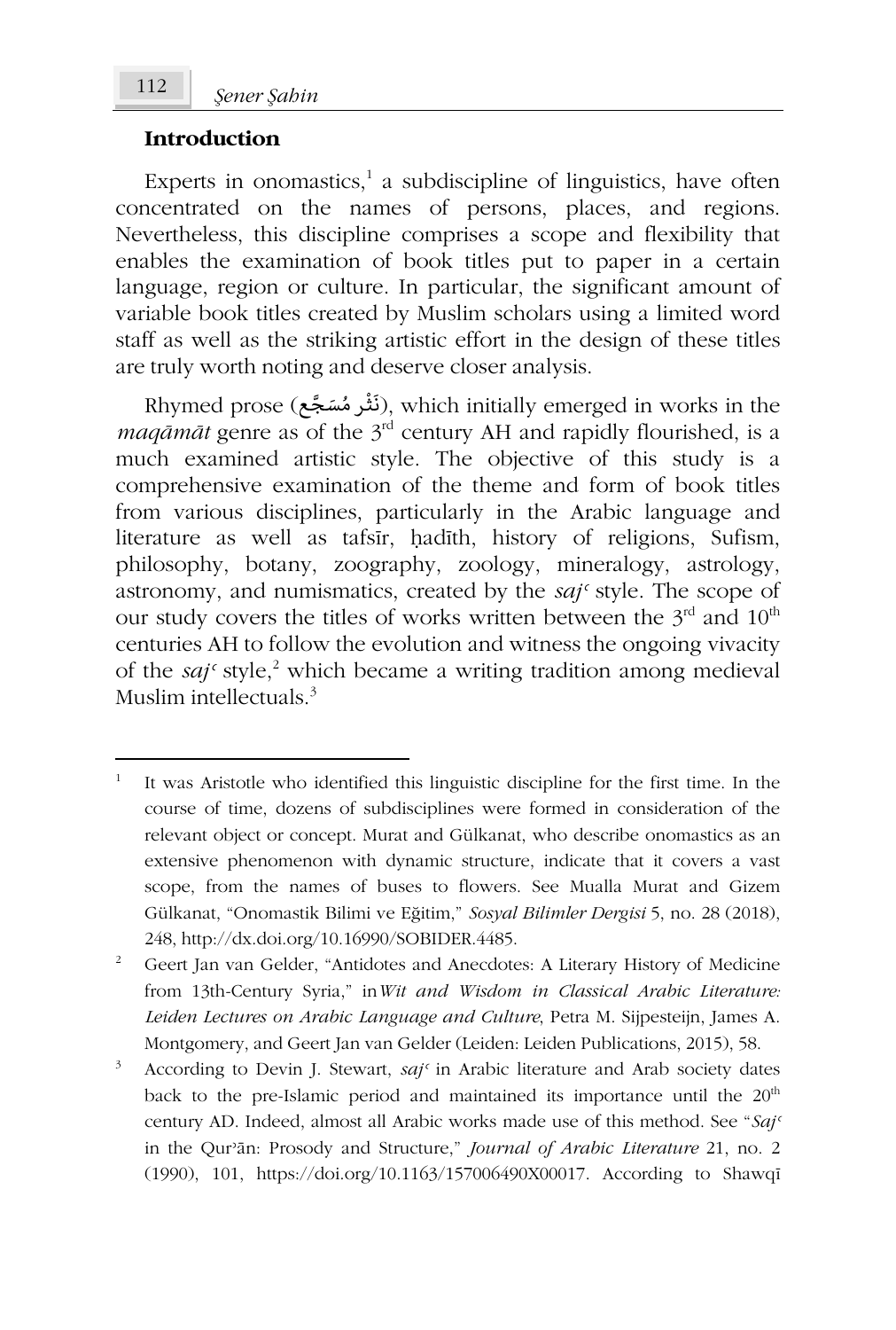The content of this study excludes book titles that consist of a single word, such as َ خ ᘘ ل ᠐ ء َ ᢾ (*The Avaricious*) by al-Jāḥiẓ (d. 255/869), .<br>و 니<br>የ ا ُ that include no artistic or aesthetic aspect of pronunciation regarding the formation of wording regardless of the quality of their content, such as ٱلْبَيْنُ such as ٱلْبَيْنُ وَالتَّبْدِينُ such as ٱلْبَيْنُ وَالتَّبْدِينُ such as ٱلْبَيْنَانُ وَالت ነ<br>የ ا ُ **់** َname, such as

**اَلْعِبۡرُ ۚ وَدِيوَانُ الْمُبْتَدَاِۚ <b>وَالْخَبَرِ ۚ فِي** أَيَّامِ الْعَرَبِ وَالْعَجَمِ **᠔** ْ ٍ<br>؞ ᠔ ُ**َ ᠔ َ**፡<br>የ َ᠔ ᠐ أ ِفِي أَيَّامِ الْعَرَبِ وَالْعَجَمِ **وَالْبَرْيَرِ** وَمَنْ عَاصَرَهُمْ مِنْ ذَوِي السُّلْطَانِ الْأَكْبَرِ ᡧ **᠔ َ**ؚ<br>ا ْ ֦֧֦֧ ُ ْ **᠔**

by Ibn Khaldūn (d. 808/1406), which ultimately became known as *Muqaddimah*. Instead, we concentrate on relatively short or medium-length book titles that skillfully make use of certain techniques and practices of *sajʿ,* which is considered "wisdom *(alḥikmah)* composed in an expression (*al-lafẓ*)"<sup>4</sup> that comprise a lyrical air in pronunciation, consist of the same letters but different words to lead to occasional misreading, and prioritize form and meaning together. The works referred to in this study are interesting, compelling, and even, occasionally, laconic examples with humorous emphasis in terms of pronunciation or meaning.

Pursuant to our methodology, we evaluate book titles in categorical terms and include the name and date of death of the author; thus, we aim to demonstrate how rooted the tradition is. To highlight the theme within a book title, we often make use of bold characters and frames to identify lyrical elements.

Scholars from every discipline have exerted significant effort to create artistic book titles; however, the men of letters are particularly worth noting. While certain book titles are composed through a literary language, they express a certain thesis or assertion. For instance, وَالْحَبَشِ فِي فَضْلِ السُّودَانِ وَالْحَبَشِ instance,<br>تَنْوِيرُ الْغَبَشِ فِي فَضْلِ السُّودَانِ وَالْحَبَشِ .<br>۽ .<br>የ ُـ ֦֧֖֖֖֚֚֟֓֟֓֓֝֬֝֓**֓**  $\frac{1}{2}$ َisange, they express a centain arests or assertion. For.<br>*Illuminating the)* تَنْوِيرُ الْغَبَشِ فِي فَضْلِ السُّودَانِ وَالْحَبَشِ *Darkness: The Virtues of Blacks and Abyssinians)* by Ibn al-Jawzī (d. 597/1201) underlines, on the one hand, the principle that "superiority should be sought in piety and not in color of skin," while on the other, it provides a significantly eloquent introduction to the content of the

Ḍayf, the *sajʿ* style became a widespread literary taste and practice particularly as of the 10<sup>th</sup> century AD. Shawqī Dayf, *Tārīkh al-adab al-*<sup>*Arabī* (Cairo: Dār al-</sup> Maʿārif, 1995), IV (*al-ʿAṣr al-ʿAbbāsī al-awwal*), 573.

<sup>4</sup> Dimitri Gutas, "Classical Arabic Wisdom Literature: Nature and Scope," *Journal of the American Oriental Society* 101, no. 1 (1981), 63, https://doi.org/10.2307 /602164.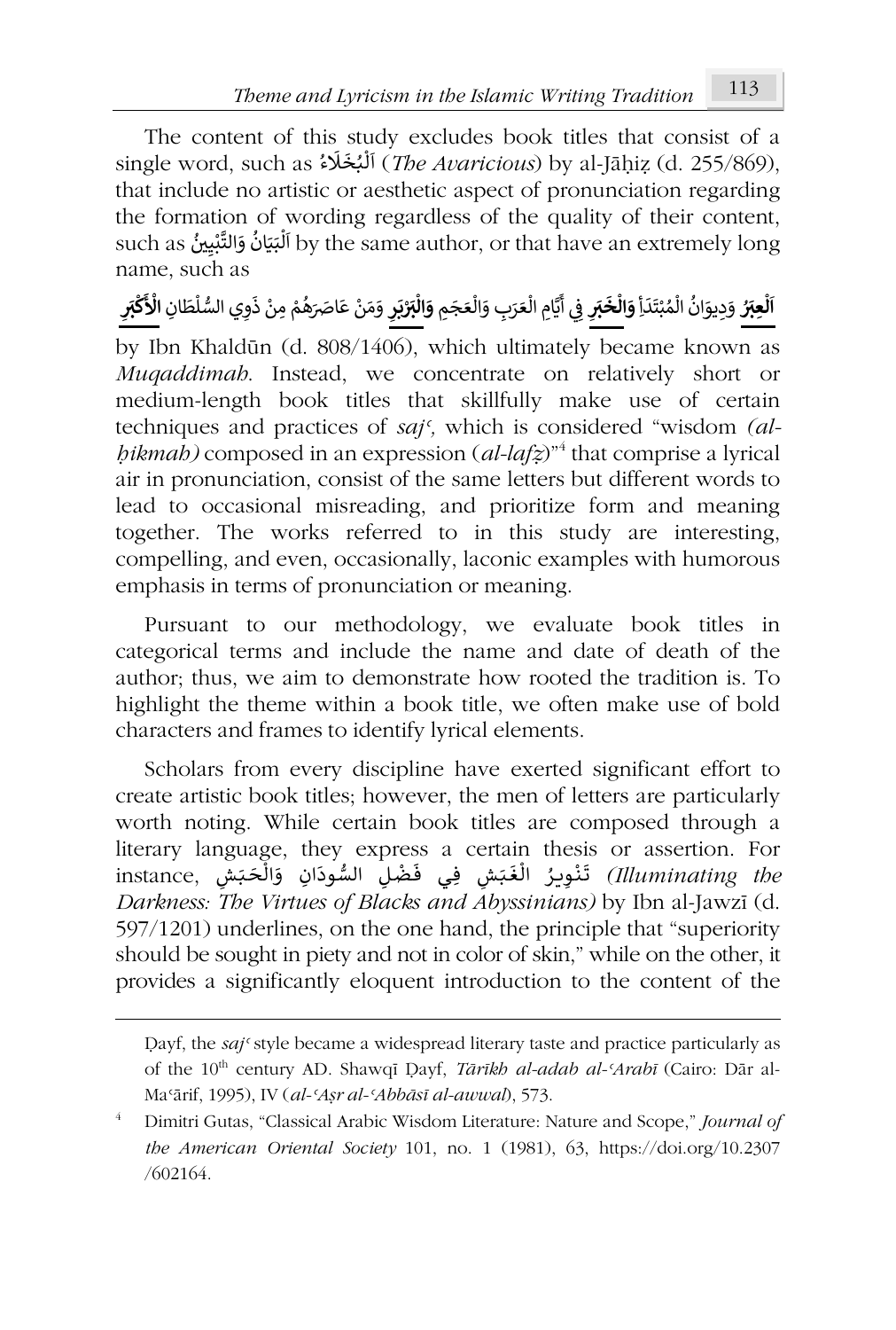work. Ibn al-Marzubān al-Muḥawwalī (d. 309/921), who complains about the moral degeneration of the men of his time and their about the moral degeneration of the men of his time and then<br>فَضْلُ الْكِلَابِ عَلَى كَثِيرٍ disobedience to rules of friendship, uses the title ፡<br>የ َس ال ِ ᛞ ᠐ ل ن َّ ِمم ِّ ثـ َ ᘭـ َ اب*) The Book of the Superiority of Dogs Over Many of* ֦֧֦֧֧֦֚֝*֬* ـ *Those Who Wear Clothes)*.

Some authors are even more successful in echoing the content of their work in their book titles. Al-Suyūṭī (d. 911/1505), who is among these meticulous authors, calls his study about the permissibility of inese ineticulous additors, cans ins study about the perinissionity of<br>Mixtarct on the legitimacy of using ,آلَبْاحَةُ فِي فَضْلِ السِّبَاحَةِ , ا ፡<br>የ ُ ََwilling السَّبِّ وَسَمَّلٍ السَّنَّارِ الرِّمَاحِ spears<br>spears ٱلسِّمَاحُ فِي أَخْبَارِ الرِّمَاحِ spears ٱلسِّمَاحُ فِي أَخْبَارِ الرِّمَاحِ ر<br>و َ֦֧֦֧֦֧֦֧֦֧֦֧֦֧֦֧֝֜*֚* ์<br>เ speas (السفاع العربية, and his comphanon of classical pocuy and<br>مَنْهَلُ اللَّطَائِفِ فِي الْكُنَافَةِ وَالْقَطَائِفِ *j*okes about *kunafab* and *qaṭāʾif* ْ ُ᠑ ᠔ ֪֪֚֚֚֚֚֚֚֚֚֚֚֚֚֚֚֚֚֚֚֝֝֝֝֝**֓** เ ֖֖֖֖֖֖֖֖֚֚֚֚֚֚֚֚֚֚֚֚֚֚֚֚֝֝֝**֚** which managed to attract the attention of readers.

# **I. Possible Intentions behind the Denomination of Books**

Muslim authors started the writing and registering movement as early as the 2<sup>nd</sup> century AH and attached particular importance to the names of their works. It was also a technical requirement to provide a work with a foolproof name. In his definition of the concept of a work with a footproof name. In its definition of the concept of a<br>"book title (أَلْعُنُوَانْ)" among the eight essential elements within the .<br>י ُ ᠔ opening pages of classical works, Kātib Chalabī (d. 1067/1657) writes as follows:

َ م ْ ِ ج ْ الإ ِ ᗷ ُّ َّ ال ᠐ لد : ا ُ َ ان و ْ ن ُ ع ᠔ ل ᠐ ا ـ َ َ ا ᘌ م ᠐ ᣢ َ ال ع ِ ـ ت ᠔ ِص ᅮ ᘭ ِ أ ْ ف َ ُ ي ت ـ ه ᠑ ل َ و ُ ه َ و َ قـ ُ ون ᠑ َ ᘌ ْ ِ د ᗷـ َّ ِم التـ ْ س ـ َ ِة ᘭـ َ ق َ و ـ َ ᘌ ْ د ـ ᠔ ل ᠐ أ ِ ᗷ ُ ون ᠑ ِع ك ـ َ ٍ اظ و َ ف ـ َ ᘘـ ُ ٍ ات ت َ َ ار ـ سـ َّ ِ مـ َ ى ᗷـ ᘘـ َ َ اع ِة ِ ر ـ ْ ِت اᢺ ْ س ـ ْ ِلهـ َ . ᢾ

The title is the thing or part that briefly expresses the issues to be eventually detailed. It may be an (ordinary) denomination or be applied through wordings and inscriptions called *good beginning*. 5

By the abovementioned *good beginning*, 6 Kātib Chalabī understands not only meaning, but also the formal aesthetic ensured

<sup>5</sup> Ḥājī Khalīfah Muṣṭafá ibn ʿAbd Allāh Kātib Chalabī, *Kashf al-ẓunūn ʿan asāmī lkutub wa-l-funūn*, ed. M. Şerefeddin Yaltkaya and Kilisli Rifat Bilge (Baghdad: Maktabat al-Muthanná, 1941), I, 38.

<sup>6</sup> *Barāʿat al-istihlāl*, which is used in the sense of "good beginning" in verse or prose, is examined in classical references under the term *ḥusn al-ibtidāʾ*. This style, which ensures an impressive beginning to the qaṣīdah of a poet, the prose of a writer and the correspondences of a scribe, has been in use since earlier periods. See, for example, Abū l-ʿAbbās Shihāb al-Dīn Aḥmad ibn ʿAlī al-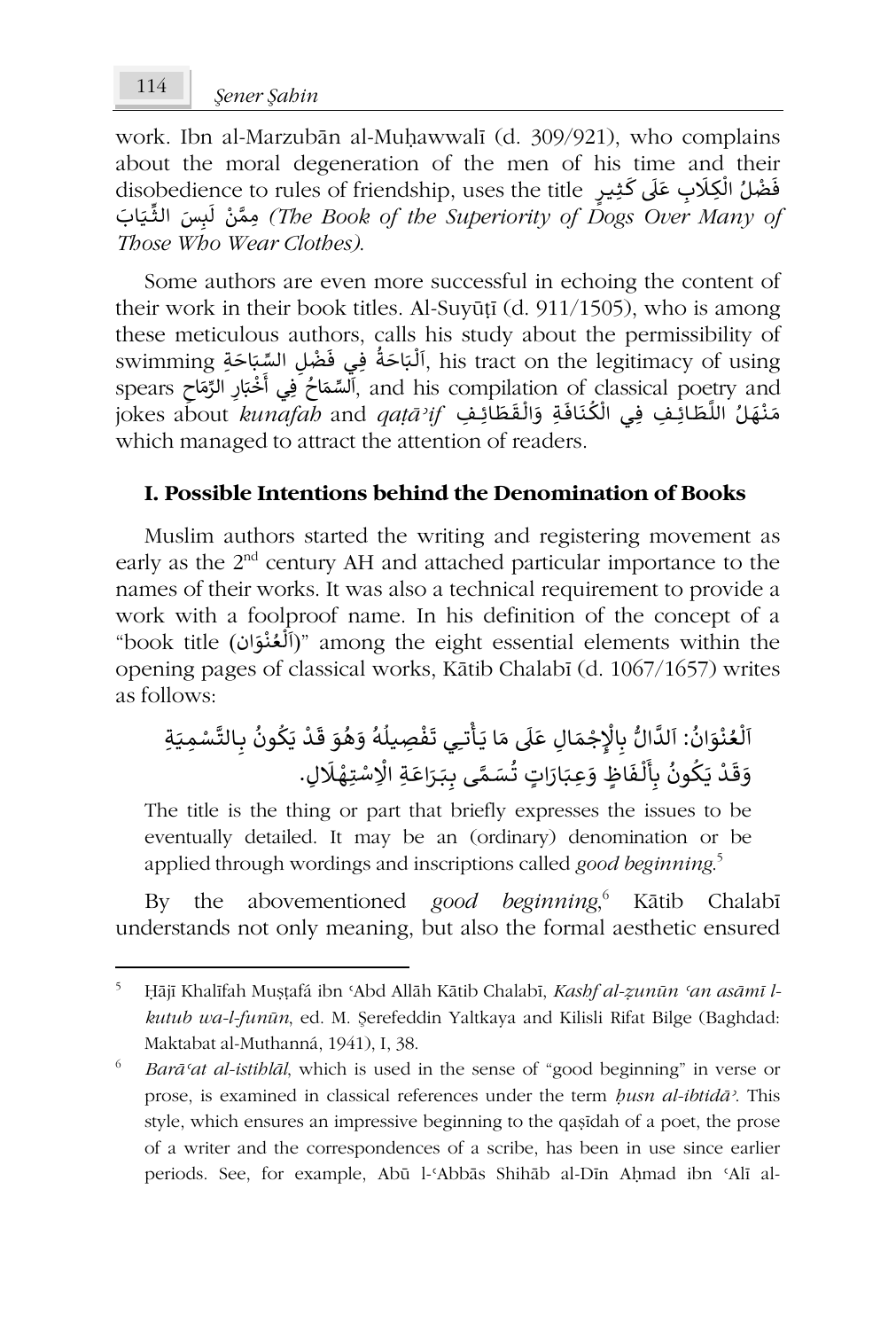by *sajʿ*. Indeed, an attentive examination of bibliographical and biobibliographical works, particularly *Kashf al-ẓunūn*, reveals how Muslim authors made use of "denomination" as an effective instrument to attract readers' attention to the book because they would duly benefit from the work. In other words, the essential objectives of classical authors in the creation of the names of their works are *extraordinariness* to the degree of astonishment, *noticeability* to the degree of intensity, and *artistry* to the degree of confusion in terms of syntax.

In our opinion, there are understandable reasons why Muslim authors since the early days have given interesting names to their works. A laconic name that appropriately expresses the content and wish was an incontestable factor in providing the author with popularity. Accordingly, many authors tried to attach their nicknames and epithets to the names of their books in a phonetically aesthetic manner. For instance, the frequently referenced work by Abū l-Faraj al-Isfahānī (d. 420/1029) is often mentioned together with the name ai-isianam (d. 420/1029) is onen memoned togemer w<br>اَلْأَغَانِي لِلْإِصْفَهَانِي" of its author and became known as َrice together with the name."<br>The same" (أَلْأَغَانِي لِلْإِصْفَهَانِي  $\frac{5}{1}$ applies for the names of three following works: " أَلْأَمَالِي لِأَبِي عَلِيٍّ الْقَالِيِ ".<br>", اَلْأَمَالِي لِأَبِي عَلِيٍّ الْقَالِيِ ". . . َ፡ ، الفارِي :The Barnes Or unee ronowing works.<br>". مَنْ غَدَرَ وَخَانَ لِابْنِ الْمَرْزُٰبَانِ " and ", وَفَيَاتُ الْأَعْيَانِ لِابْنِ خَلَّكَان " ֧֚֚֝֝<br>֧<u>֝</u> ֺ<u>֓</u> ֦֧<u>֝</u> ْ ؚ<br>; ֦֧֦֧֧֦֧֦֧֦֧֦֧֚֝ ُ ֦֧<sup>֚</sup>

In addition to their noble goal of "disseminating knowledge," the authors also proved their mastery and experience in the Arabic language in the eyes of readers through the extraordinary names of their works. Furthermore, a successful "denomination" meant a higher number of qualified readers and therefore higher commercial "earnings."

The *sajʿ* style<sup>7</sup> has often been employed in the enigmatic expressions of soothsayers, oratories, moving counsels such as

Qalqashandī, *Ṣubḥ al-aʿshá fī ṣināʿat al-inshāʾ*, ed. Muḥammad Ḥusayn Shams al-Dīn (Beirut: Dār al-Kutub al-Ilmiyyah, 1987), I, 47; Abū l-Ḥasan ʿAlī ibn Muḥammad ibn ʿAlī al-Sayyid al-Sharīf al-Jurjānī, *Kitāb al-taʿrīfāt*, ed. Ibrāhīm al-Abyārī (Beirut: Dār al-Kitāb al-ʿArabī, 1985), 63; Abū l-Baqāʾ Ayyūb ibn Mūsá al-Ḥusaynī al-Kafawī, *Al-kulliyyāt: Muʿjam fī l-muṣṭalaḥāt wa-l-furūq allughawiyyah*, ed. ʿAdnān Darwīsh and Muḥammad al-Miṣrī, 2nd ed. (Beirut: Muʾassasat al-Risālah, 1998), 364.

<sup>7</sup> Van Gelder, *Classical Arabic Literature: A Library of Arabic Literature Anthology* (New York & London: New York University Press, 2013), 110.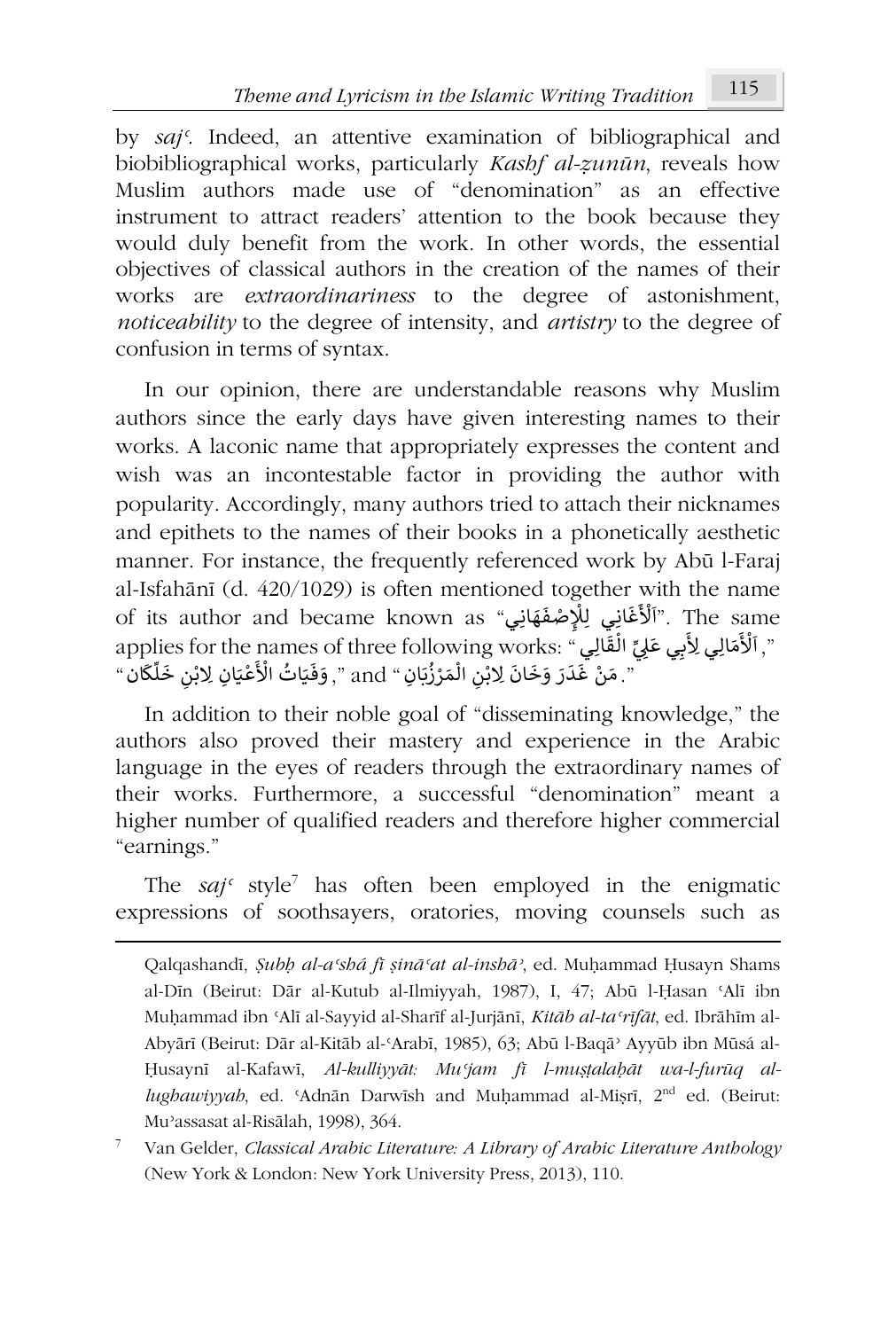testaments, gnomical sayings, influential sayings such as maxims and parables, as well as religious ritual expressions since the Jāhiliyyah and early Islamic period. On some occasions, Muslim scholars benefited from *sajʿ* to ensure the formal attractiveness of their work. Indeed, as is still true today, a simple and unadorned title created pursuant to *sajʿ* in those days not only sounded nice but also raised notable curiosity about the content and moved the reader to access the inner pages. In addition, we should bear in mind that a rhymed phrase stylized by a calligrapher is pleasing to the eye. Indeed, book titles such as "فَاسَنا" ", "سُلُوكُ الْمُلُوكُ "titles such as" أَحَاسِنُ الْمَحَاسِنِ" ", سُلُوكُ الْمُلُوك .<br>أ ्<br>ृ ፡<br>የ ِ<br>ا ኔ<br>የ أ ᠔ ُُِّ ُُ!<br>ይ ᠔ sound and look nice.

Another reasonable ground for the use of puns in book titles is the aesthetic concern arising from the need to add an appropriate extension beginning with "... تَشَوَّخْ ..." or "... تَشَوَّخْ ... " or "... فِي شَوْحْ ...." or "... فِي شَوْ ً<br>و ֦֧<sup>֟</sup> ـ ់<br><sup>្</sup> title to name the studies within the age-long tradition of commentaries. The titles are created in this way and for this purpose in countless numbers of commentaries. The name given by al-Suyūṭī to his very well-known commentary of the ḥadīth collection ُ ع م َ ج ْ wen Known commentary or the mathrix<br>.هَمْعُ الْهَوَامِعِ شَرْحُ جَمْعِ الجَوَامِعِ :is an artistic example الجَوَامِعِ ُ ֦֧֦֧֦֧֦֧֦֧֦֧֝ ᠔ َا<br>و ْ ا<br>م

In the Muslim world, almost all popular commentaries on *al-Ṣaḥīḥ* by the renowned hadīth scholar al-Bukhārī are named pursuant to the same method, and commentators have displayed praiseworthy endeavors to create puns with the name of al-Bukhārī. Here, we present some for clarification:

> ْ ُ **᠔**

> > ۠ ٍ<br>م

ُ

᠔

᠐

֦֧<sup>֟</sup>

```
Ibn Ḥajar al-ʿAsqalānī (d. 852/1449) َ
فـ
تـ
ح
َ
ᘘ
ال ـ ي
᠒
َار
ِش
ᚽ ـ
᠒
ِحيح
᠒ صَ
ح
ᖁ᠔
 ال
خ
ᘘ
᠒
يِّ ار
                                                                                       ْ
                                                                    َُ
Al-ʿAynī (d. 855/1451) ُ
ة
َ
د
م
᠒ ع ي
 ار
ق
ِف ال
َ
᠒ ي شـ
ِحيح
᠒ صَ
ح
ᖁ ᠒
 ار
خ
ᘘ
يِّ ال
                                                                                                  َ᠔
                                                                                        ـ
                                                                                 ់<br>៖
                                                              َُ
                                                                 ᠔
Al-ʿAjlūnī (d. 1162/1749) ضُ ْ
ᘭ
َ
ف
ل
᠐
ا ي
᠒
 ار
ج
ِ ال
لـ
َ
ِحᘭ
شـ
᠒ صَ
ح
ᖁ ـ
᠒
ح
َ
خ
ᘘ
᠒يِّ ال
ار
                                                                                                َ᠔
                                                                                  ْ
                                                                ُ
                                                                  ᠔
Ḥasan al-ʿIdwī al-Ḥamzāwī (d.
1303/1886)
                                                          النُّورُ  السَّارِي  مِنْ فَيْضٍ صَحِيحِ الْبُخَارِيِّ
                                                                                    ំ
                                                                                        ْ
                                                                 ُ
                                                                   ᠔
                                                               َMuḥammad al-Khiḍr al-
Shinqīṭī (d.1354/1936)
                                                     كَوْثَرُ ا<mark>لدَّرَارِي فِي كَشْفِ خَبَايَا صَحِيحِ الْبُخَارِيِّ</mark>
                                                                                                   َـ
                                                                                     ֦֧֦֧֦֧֦֧֦֧֦֧֦֧֦֧֦֧֦֧֦֧֦֧֦֧֦֧֦֦
                                                                          َ᠔
                                                          َُ
```
In addition, we should note works that are written to summarize a m addition, we choose hold more works that the written to committing a<br>... اِخْتِصَادُ /فِي " voluminous book and that often rely on clichés such as ِّ ْ ... إسبيصار روبي and that onen rely on enencs such as ...<br>or even those written in relation to a "... تَلْخِيصُ ..." or "اخْتِصَادِ/مُخْتَصَرُ ... ْ ֖**֓** ្ត្ )<br>i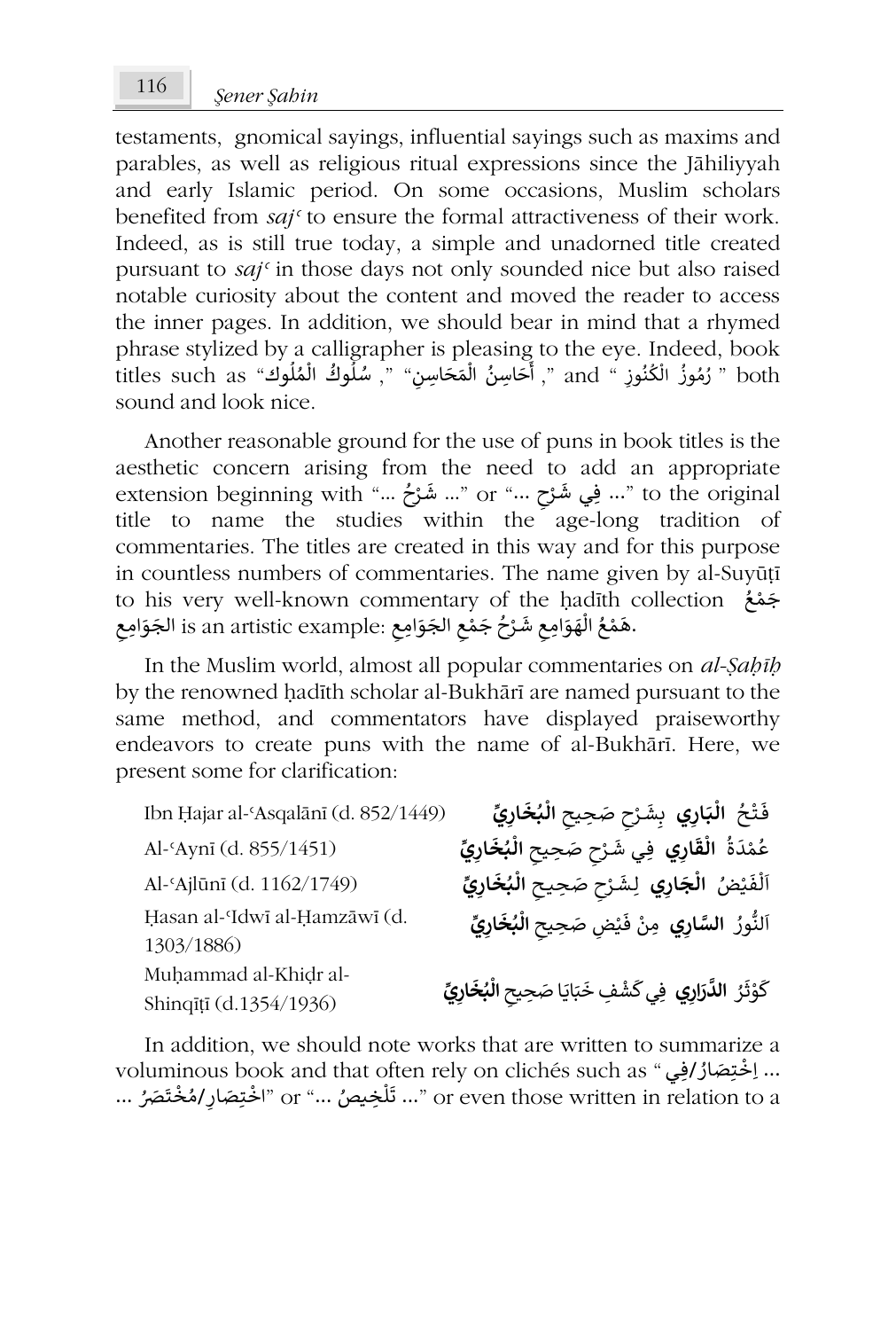certain work and expressed with terms such as "بَقْفِنِيب," "certain work and expressed with terms such as ់<br>" ំ CCTIAIIT WOLK AND CXPICSSCU WIII<br>«رُبْدَة" or ",ذَيْل/تَذْيِيل" "تَلْقِيح" ",تَنْقِيح", ْ ነ<br>ነ ֦֧֧<u>֦</u> ֦֧֦֧֧֦֚֝*֬* ֦֧<sup>֟</sup>֓ ا<br>پ

In addition to the foregoing, we should not overlook the influence of Arabic as the common cultural language of the medieval Islamic world. Accordingly, scholars preferred to name their works in Arabic since it was available for ornate prose, even if their work was in fact written in Ottoman Turkish or Persian. For example, the title of a book in Persian that was written and presented to Sultan Bāyezīd II in 895 (1490) by Ḥusayn al-Khaṭṭābī al-Jīlānī, a scholar known for his studies on medicine, astronomy, and mathematics, reads الجُسَّابِ studies on medicine, astronomy, and mathematics, reads ُ ر<br>و ነ<br>የ ِفِي الْحِسَابِ . The same applies for a work written in Turkish (first 222 ᠔ pages) and Persian and presented to Murād III (1574-1595) by al-<br> $\frac{1}{2}$   $\frac{1}{2}$  (1.1000/ $\frac{6}{2}$  –150) بَيْدَ الْمُؤْتِزِرِ مِنْ أَمْوَاجِ الْبِحَارِ ۚ Hazīnī (d. 1002/after 1594), who named it ٍ<br>' ነ<br>የ **่** ֦֧֦֧֦֧֦֧֦֧֦֧֝֝ أ ْ ֺ֖֖֧֚֚֚֚֚֚֚֚֚֚֚֚֚֚֝֝֓֝֓֡֝֬֝֓<u>֚</u> Interestingly, this work about Ahmad Yasawī and the Yasawiyyah order bears the strong seal of the abovementioned writing tradition in its title even though it is not actually in Arabic. Another example is the even though it is not actually in ruable. This<br>وَرَادُ الْأَحْبَابِ وَفُصُوصُ الْآذَابِ Dersian work called َ֧֧֚֝֝ أ ֦֧֦֧֦֧֦֧֦֧֦֧֦֧֦ tetuany in Thable. Thiother example is the<br>by Kubrawī shaykh أَوْرَادُ الْأَحْبَابِ وَفُصُوصُ الْآدَ ْ <u>!</u> Yahyá ibn Ahmad al-Bākharzī (d. 736/1335) about mystical etiquette. We can even refer to the name of the Turkish work written in Mecca by the  $11<sup>th</sup>$ -century ( $17<sup>th</sup>$ -century AD) Ottoman mathematician 'Alī ibn by the TT -century (T/ -century AD) Ottoman mathematician SAn ibn<br>تُحْفَةُ الْأَعْدَادِ لِذَوِي الرُّشْدِ ,(1590) (1590), لَا تَابَعَ الْأَعْدَادِ لِذَوِي الرُّشْدِ ،<br>وف ْ ُا<br>و wan no<br>وَالسَّدَادِ. َ

Apparently, the Ottoman scholars followed the same method in their translations from Arabic into Turkish. For instance, a work on meir transiations from Arabic into Turkish. For instance, a work on<br>sexuality, similar to the Kama Sutra, called فُزْهَةُ الْأَلْبَابِ فِيمَا لَا يُوجَدُ فِي ِ<br>و .<br>° ֺ֖֖֦֦֧֚֚֚֚֚֚֚֝֝֬֝֬֓֝֬֓֟֓֡֬֓֬֝֬֝֬֝֓֬֝֬֝֓֬֓֓֬֓֓֬֓֓֬֓֬֓֓֬֓֓֬֓֓֝֬ ።<br>የ ُំ ا<br>و اب ِ َ ِت ال) *Excursion of the Hearts in What Cannot Be Found in Any* ነ<br>የ *Book*)" by the Tunisian qāḍī and sex manual writer Shihāb al-Dīn Aḥmad al-Tīfāshī (d. 651/1253), is translated in Turkish by the

8 See, for example, Shumaym al-Ḥillī (d. 601/1205) ُ Ismāʿīl Rusūkhī Anqarawī (d. 1041/1631) ُ Aḥmad ibn ʿAlī ibn Masʿūd (d.  $8<sup>th</sup>/14<sup>th</sup>$  century) <sup>ʿ</sup>Abd al-Raḥīm al-Mawṣilī (d. 1041/1631) ُ Al-Zarkashī (d. 794/1392) ُ Mughalṭāy ibn Qılīj (d. 762/1361) ُ

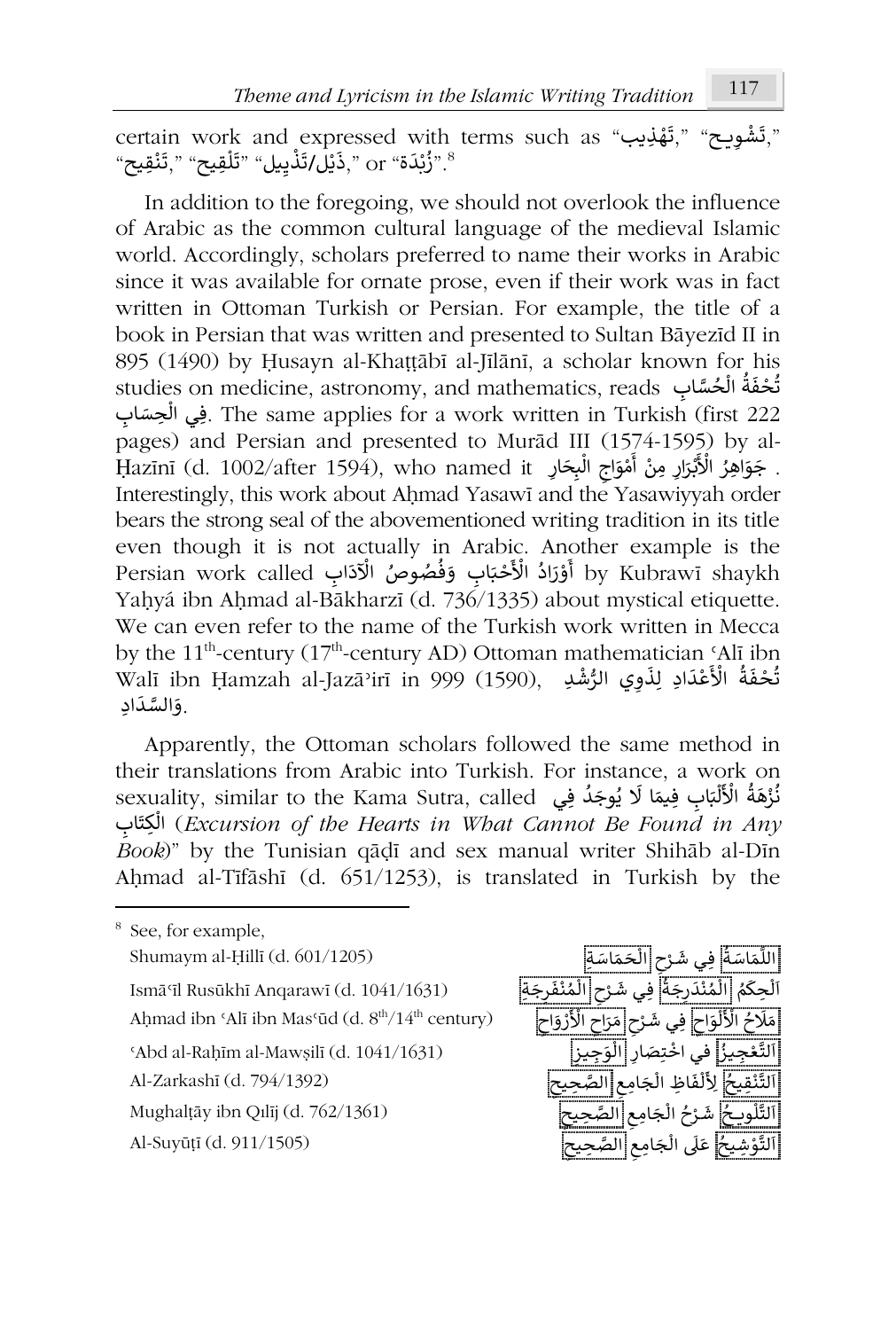Ottoman Shaykh al-Islām Ibn Kamāl, who preferred an even more Ouoman snayKh al-Islam fon Kamal, who pictericd an even more<br>**زُجُوعُ الشَّيْخِ إِلَى صِبَاهِ فِي الْقُوَّةِ** ∫ ِّ ٍٍٍٍٍٍٍٍٍٍٍٍٍٍٍٍٍٍٍٍٍٍٍٍٍٍٍٍٍٍٍٍ ۔<br>و إ ـ <u>ا</u> )<br>የ َ ᘘ ال ᣢ َ ِاە ـ ع) *The Return of the Old Man to His Youth*). Another sex l<br>የ ነ<br>በ manual, called <sup>᠐</sup> ة َّ ِفᘭ ل َّ الش و ة َّ ِفᘭ ل َ ْ ا ُ .<br>أ َُ ᠔ لأ by Abū Bakr ibn Ismāʿīl al-Azraqī, was translated by Deli Birader Meḥmed Ghazālī (d. 941/1535?) into rurkish with the following Arabic title: أَيُّمُومِ وَدَافِعُ الْغُمُومِ وَدَافِعُ الْغُمُومِ وَدَافِعُ الْغُمُو ُ۔<br>م  $\frac{2}{1}$ ُُ،<br>پ ᠔ *Disperses Sorrow and Destroys Sadness*).

## **II. Diversity within Thematic Restriction**

The most striking point in the book titles by Muslim authors is the impression of restriction with five to ten themes or terms. As shown by numerous examples below, our authors seem to have restricted by numerous examples below, our authors seem to have restricted,"<br>",نُزْهَة" (بُحْفَةٌ," مُحْقَّةٌ, " ا<br>و ْ ۔<br>و مَسِيقْد " قَدْ التَّابِين " Gall as " بِعَقْد " However, adjectives, phrases, and singular or ",دُرَّة مَدَّ ֖֚֚֚֝֝֝֝֝<u>֚</u> ຸ ֦֧֧֚֬<u>֓</u> plural forms in the company of these terms created huge diversity and, in a way, revealed the true skill of the author. In other words, even though a medieval author apparently seemed to have constrained himself in a very limited frame, he both stood out and proved his artistry by setting his personal seal on the mentioned clichés. *Sajʿ* is the most common style for this purpose since it reflects the phonetic aesthetic in the best manner. Indeed, thematic restriction was the main motivation behind the creativity of classical authors in terms of *sajʿ*. Consequently, it is possible to talk about a clear solidarity between theme and *sajʿ* in the titles of countless Islamic classics.

Presumably, the most appropriate examples of this practice are book titles that consist of names of jewelry and precious stones. Indeed, the association of book titles with certain valuable objects, particularly jewelry, was a common tradition and style among Muslim authors to arouse interest. Pearl was the most prominent of such objects; accordingly, hundreds of famous works were crowned with colously, nandreds of famous works were elowned with دُرَّةٌ .<br>plu دُرٌدُ دُدُرٌ plu دُرَّةٌ ." In addition, "دُرٌدُ دُدَرٌ ." In addition ໍ ٌؙّ<sup>ؚ</sup> .<br>° "pearl" was employed together with numerous useful adjectives available for *sajʿ* techniques, such as "precious, exceptional, unique, well-protected, untouched/virgin, well-ordered/well-arranged, dispersed, chosen/select" or "flawless." Examples in the following list show how a limited theme can be diversified by means of additions to attain a phonetically artistic structure. The elements highlighting *sajʿ* are given in boxes: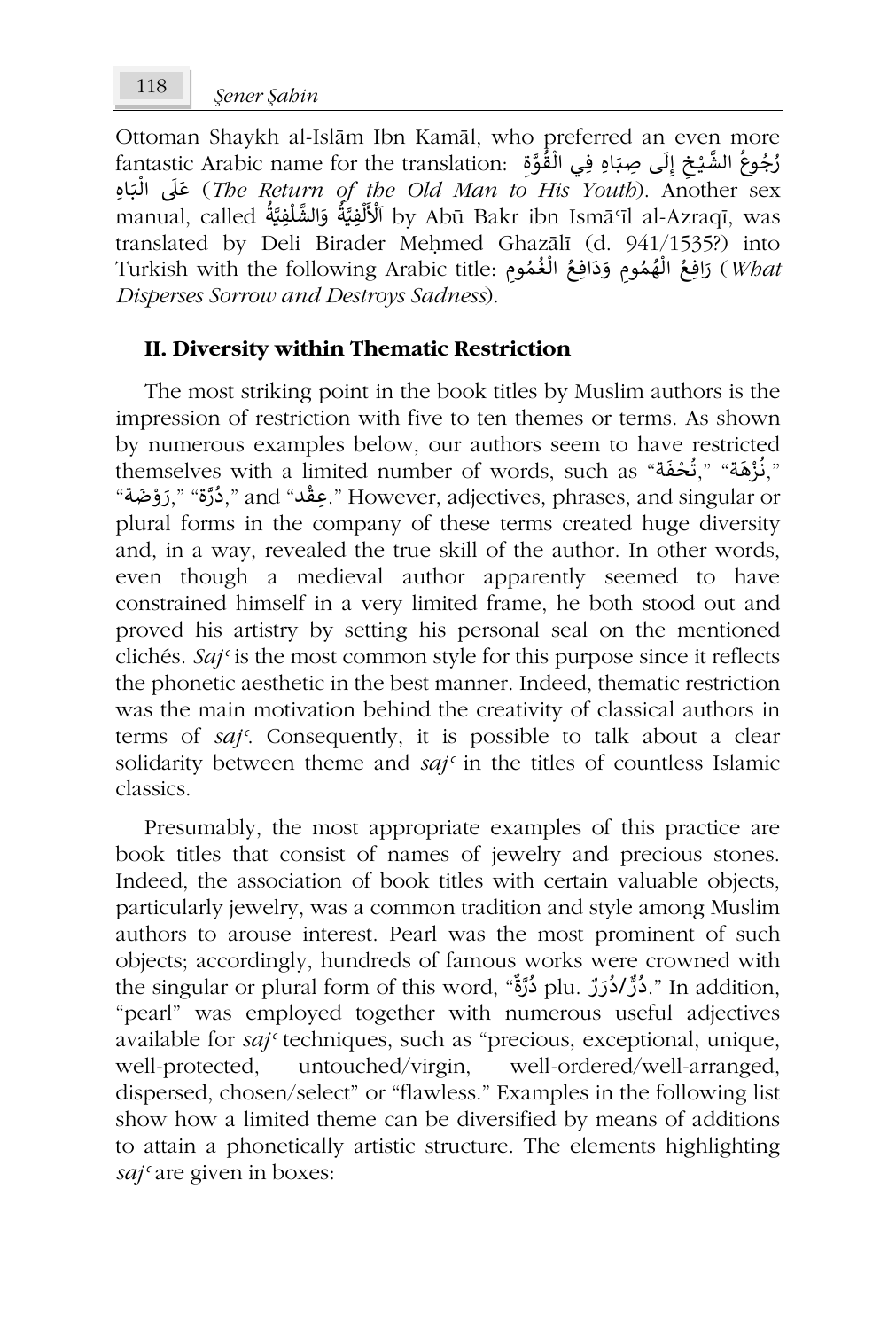Al-Ghazālī (d. 505/1111) **ُ** ال**دُّرَةُ <mark>الْفَاخِرَة</mark>ُ فِي كشف عُلُومِ <mark>الْآخِرَة</mark>ِ</u> ᠐**ُ ᠔ ہ<br>آ ٍ<br>م  $\frac{1}{\tau}$ Al-ʿAzfī (d. 633/1235-36) **ُّ ر ُّ لد ا** ا م ᡐ ظ َ ن م ِف ل ِ ᘘ َّ ِد الن ِ ل و َ ي م ــ ي ا ِم ل ᡐ ظ َ ع م **᠐**۔<br>م .<br>م ።<br>የ ـ ؚ<br>ۣ ِّ:<br>የ ٍ<br>م Al-Ḥarīrī (d. 516/1122) **ُ ة َّ ر** اص **د** ا ᠒ **ُ** ِ<br><u>لْغَوَّاص</u> فِي أَوْهَامِ ።<br>የ ـ َ֦֧֦֧֦֧ ᠐ َ ِّ اص ي أ ا و َ خ ل ።<br>የ Al-Ḥamawī (d. 1098/1687) **ُ ر َ ر ُّ لد ا** ا ة َ ِمين َّ ِف لث ِة ِف ـ َ ᢾ ِم الصَّ ᜓ ِفي ي ح ـي ال َّ س ِة َ ن . **᠐**ُ ᠔ ُ

In addition to pearl, many other gems or jewelry adorn the covers of books in their singular or plural forms, such as jewel (جَوْهَر plu. ֦֧֦֧֦֧֦֧֦֧֦֧֧֜֓ .plu جَوْسَ plu as jewer بَوْقَالِ plu<br>collar (يَوَاقِيت plu يَاقُوت), gold (ذَهَب/عَسْجَد), gold (ذَهَب), ruby (يَوَافِر ُ ـ ֦֧֦֧֦֧֝<u>֦</u> بواقِيت plu. يَاقُونَ), gold (دَهَبَ بَطَسَعِيت), collar فَإِلَادَة), gold (قَبْلُوْنَ), gold (قَبْلُوْنَ), go<br>plu. أَطْوَاق plu. أَطْوَاق (plu), necklace or line for pearl قِلَادَة), (غُقُود .<br>؛ ֞**֝** ֦֧֦֧֦֧֦֧֦֧֦֧֜*֚* ゚َ راطواق .plu طوق) , روموني .plu مودي .plu بعدده) , رحمود<br>plu بِسَلْك), pearl beading (أَشْلَاكَ .plu بِشَلْك) , (شُمُوط plu بِسَمْط) ់<br>: ़<br>१ ،<br>أ ᠔ بَرْهُدِكَ .plu سِمْعَةٍ), pean beading سِمْعًا), or gold bullion سِمْعًا), beam beading سَبِيعَةٍ).<br>الله plu may be complemented with terms that سَبِيعَةٍ). The list may be complemented with terms that recall adornment/ornament in the broader sense, such as " ٌ ة ᡐ ل .plu ح .<br>و recan adomment/omament in the broader sense, such as سمعة plu.<br>جويتاج plu. بويتاجة » "plu جِيتَاجة» (بويتاجة» «جوتي), crown جليلة» (بطرية» «. ۔<br>' l<br>i بِسِيمِ . plu وييبب , جَسَى . plu وييبب<br>گالِيل .plu إِكْلِيل) , imperial crown (رَتِيجَان .plu قَاج ᠐ጋ<br>፪ asınon/moder (رَعِوْنَ), erowin<br>"خَزَائِن .plu خِزَانَة" ), and (أَكَالِيل ََp إمْلِين plu.كييبان, imperial clown في المسابق<br>? plu. "مَخْنُون in the sense of treasury." **֝** Ϊ

# **III. Use of Terminology that Emits Positive Connotations to the Reader**

Authors opted for emotionally positive terminology, such as cheer, pleasure, happiness, and joy, to arouse interest among readers as well as terms of consolation to eliminate sadness and grief. In this context,

| 9 | Here are some interesting examples of the abovementioned terms: |                                                                  |
|---|-----------------------------------------------------------------|------------------------------------------------------------------|
|   | Abū Ishāq al-Ḥuṣrī (d. 413/1022)                                | جَمْعُ الْجَوَاهِرِ   فِي الْمُلَحِ وَ  النَّوَادِرِ             |
|   | Abū Mansūr al-Tha alibī (d. 429/1038)                           | اَلْيَوَاقِيتُ  فِي بَعْضِ  الْمَوَاقِيتِ                        |
|   | Al-Zamakhsharī (d. 538/1144)                                    | أَطْوَاقُ [الذَّهَبِ] فِي الْمَوَاعِظِ وَ الْخُطَبِ              |
|   | Al-Suyūțī (d. 911/1505)                                         | ٱللَّالِي الْمَصْنُوعَةُ فِي الْأَحَادِيثِ الْمَوْضُوعَةِ ۖ      |
|   | Abū 'Ubayd al-Bakrī (d. 487/1094)                               | سِمْطُ اللَّآلِي فِي شَرْحِ أَمَالِي الْقَالِي                   |
|   | Ibrāhīm al-Ḥalabī (d. 956/1549)                                 | عِقْدُ الْمَرْجَانِ فِيمَا يَتَعَلَّقُ بِالْجَانِّ               |
|   | Fath ibn Khāqān al-Qaysī (d. 529/1135)                          | قَلَائِدُ الْعِقْيَانِ فِي مَحَاسِنِ الْأَعْيَانِ                |
|   | Taqī al-Dīn Abū Bakr al-Jarrā i (d. 833/1478)                   | حِلْيَةُ الطِّرَازِ ۖ فِي حَلِّ الْأَلْغَازِ                     |
|   | Ibn Habīb al-Halabī (d. 779/1377)                               | دُرَّةُ [الْأَسْلَاكِ فِي دَوْلَةِ [الْأَتْرَاكِ                 |
|   | Lisān al-Dīn Ibn al-Khaṭīb $(d. 776/1375)$                      | رَقْمُ الْخُلَلِ فِي نَظْمِ الدُّوَلِ                            |
|   | Abū<br>Allāh al-Mawwāq<br>Abd <sup>3</sup><br>(d.<br>897/1492)  | الْإِكْلِيلُ وَأَالتَّاجُ ۖ فِي تَذْيِيلِ كِفَايَةِ الْمُحْتَاجِ |
|   |                                                                 |                                                                  |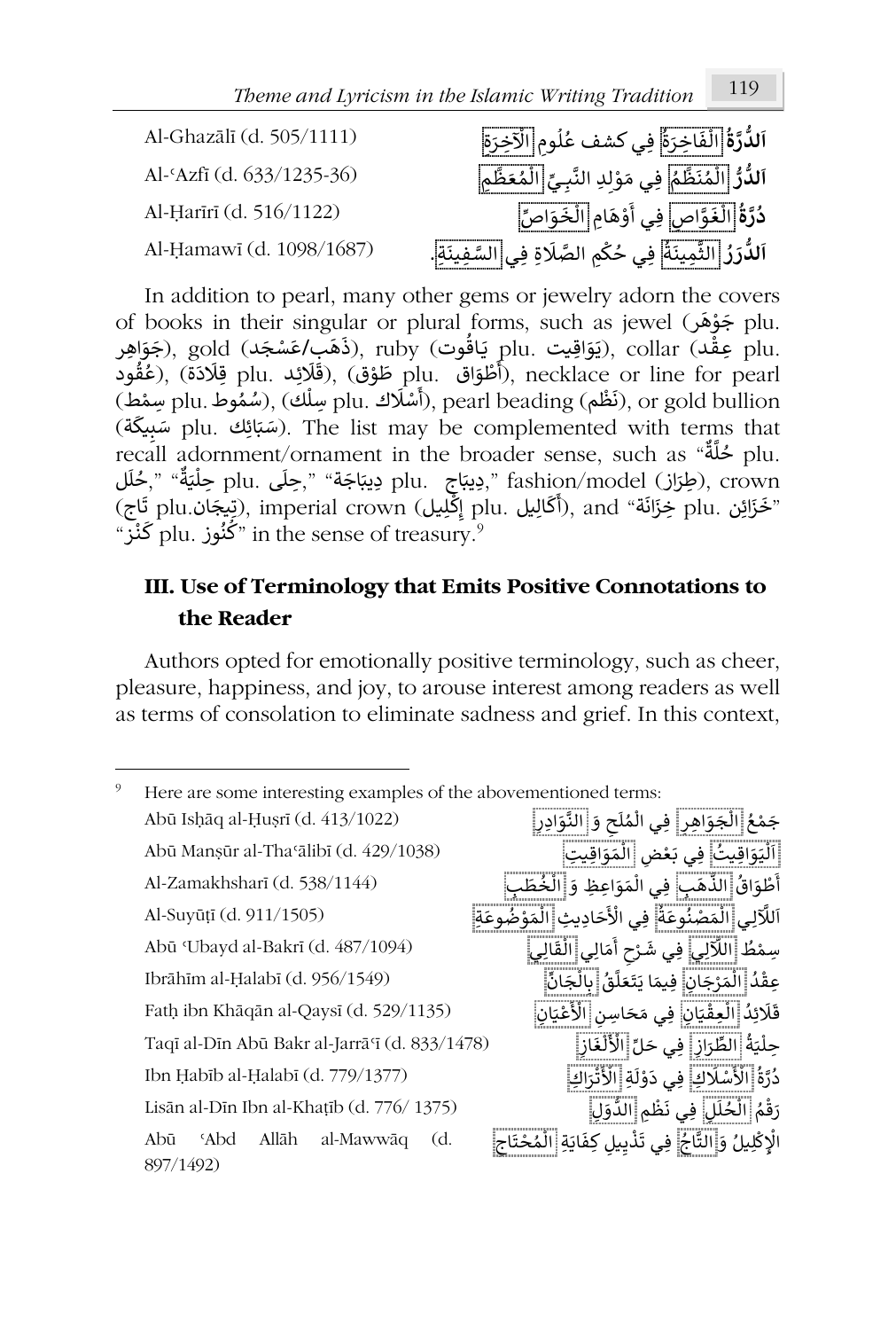the first group comprises numerous words, and on each occasion, the book title is finalized with striking puns in line with these terms or concepts as their adjective or determinatum.<sup>10</sup> Popular expressions with positive associations include happiness (شُرُور), joy (شُرُور), with positive associations include happiness ٍ<br>پ ֧֦֧֦֧֦֧֦֝֟֝*֛* win positive associations include nappiness ( مُتَوَةٌ الْعَيْنِ ), joy (دُستون), win positive associations include nappiness ( أَنْس), sift ( أَنْس), well-being ( أَنْس) ْ از<br>ع ׀֧֧֪֪֪֪֝֝֓֕ ْ l<br>የ י<br>: ُ ُ example, a work about provisions related to (روكت ), For example, a work about provisions related to (أملاؤكة).<br>And curio (مُلاؤكة). For example, a work about provisions related to ْ ์<br>• and cuno (عرف). For example, a work about provisions felated to<br>**نُزْهَةُ الْعَيْنَيْنِ فِي زَكَاةِ diver** is called (*zakāb*) of gold and silver is called ْ ر<br>و ْ ْ ᠔ مارهة العليليوي وسي السابع السين المسلسل المسلسل المسلسل المسلسل المسلسل المسلسل المسلسل المسلسل المسلسل المسل<br>المقعدة المسلسل المسلسل المسلسل المسلسل المسلسل المسلسل المسلسل المسلسل المسلسل المسلسل المسلسل المسلسل المسلس ᡧ ֦֧֦֧֦֧<u>֦</u> レ<br>ስ the efficacy and privilege of the pleasant reading of his book. The same applies for a work on sexual themes and pornography by same appnes for a work on sexuar alemes and pomography by<br>ذُرْهَةُ الْأَلْبَابِ فِيمَا لَا يُوجَدُ فِي الْكِتَابِ Ishihāb al-Dīn Aḥmad al-Tīfāshī, named ፡<br>የ ُْ ر<br>وف ا<br>و ُ .<br>، بِرِّ السِّمِيمِينِ السَّاسِرِ فِيمَا لَا يُوجَدُ فِي الْكِتَر<br>. نُزْهَةُ الْأَلْبَابِ فِيمَا لَا يُوجَدُ فِي الْكِتَ ا<br>ا On the other hand, *al-Ḥubūr wa-l-surūr fī waṣf al-khumūr*, which was written by al-Nawājī (d. 859/1455) and was subject to severe criticism due to the vulgar love poetry and obscene materials in its content but was supported by art patronage and eventually became a highly demanded work, brings together the words pleasure/joy and drink in its title. When the denomination caused a reaction, the author, by elusion, had to change the name of his work to *Ḥalbat al-Kumayt*.

In addition, the concept of "beauty" comes to the forefront as another emotional term with positive connotations. Numerous concepts with roughly the same meaning, such as "beauty (خشن)," "the ٍّ ٍ

| 10 | Some examples include the following:          |                                                                                 |
|----|-----------------------------------------------|---------------------------------------------------------------------------------|
|    | Kamāl al-Dīn al-Anbārī (d. 577/1181)          | <b>نُزْهَةُ</b> الْأَلِبَّاءِ ۖ فِي طَبَقَاتِ الْأَدَبَاءِ ۖ                    |
|    | Yaḥyá ibn Ḥusayn al-Şan'ānī (d. 1099/1687)    | <b>بَهْجَةُ</b> الزَّمَنِ فِى حَوَادِثِ الْيَمَنِ                               |
|    | Jamāl al-Dīn al-Watwat (d. 718/1318)          | <b>مَبَاهِجُ</b> الْفِكَرِ ۖ وَمَنَاهِجُ الْعِبَرِ                              |
|    | al-Tijānī (d. 718/1318)                       | تُحْفَةُ الْعَرُوسِ وَنُزْهَةُ النُّفُوسِ                                       |
|    | al-Kāfiyajī (d. 879/1474)                     | ٱلْفَرَحُ وَ السُّرُورُ  فِي بَيَانِ الْمَذَاهِبِ الْأَرْبَعَةِ فِي الْعُصُورِ  |
|    | Zayn al-Dīn al-Irāqī (d. 806/1404)            | قُرَّةُ الْعَيْنِ بِالْمَسَرَّةِ بِوَفَاءِ الدَّيْنِ                            |
| 11 | Other examples include the following:         |                                                                                 |
|    | Al-Malik al-Ashraf al-Rasūlī (d. 696/1296)    | اَلْمَلَاحَةُ  فِي مَعْرِفَةِ  الْفِلَاحَةِ                                     |
|    | Al-Muṭahhar ibn Țāhir al-Maqdisī (d. 381/991) | أَحْسَنُ  التَّقَاسِيمِ  فِي مَعْرِفَةِ  الْأَقَالِيمِ                          |
|    | Ibn Aranbughā al-Zardakāsh (d. 867/1463)      | اَلْأَنِيقُ  فِي الْمَنْجَنِيق                                                  |
|    | Zayn al-Dīn al-Khaṭīb (d.?)                   | مَحَاسِنُ  الْمَسَاعِي  فِي مَنَاقِب الْإِمَامِ أَبِي عَمْرِو  اَلْأَوْزَاعِيِّ |
|    | Ibn Zafar al-Şiqillī (d. 565/1170)            | سُلْوَانُ الْمُطَاعُ ۖ فِي عُدْوَانِ الْأَتْبَاعِ                               |
|    |                                               |                                                                                 |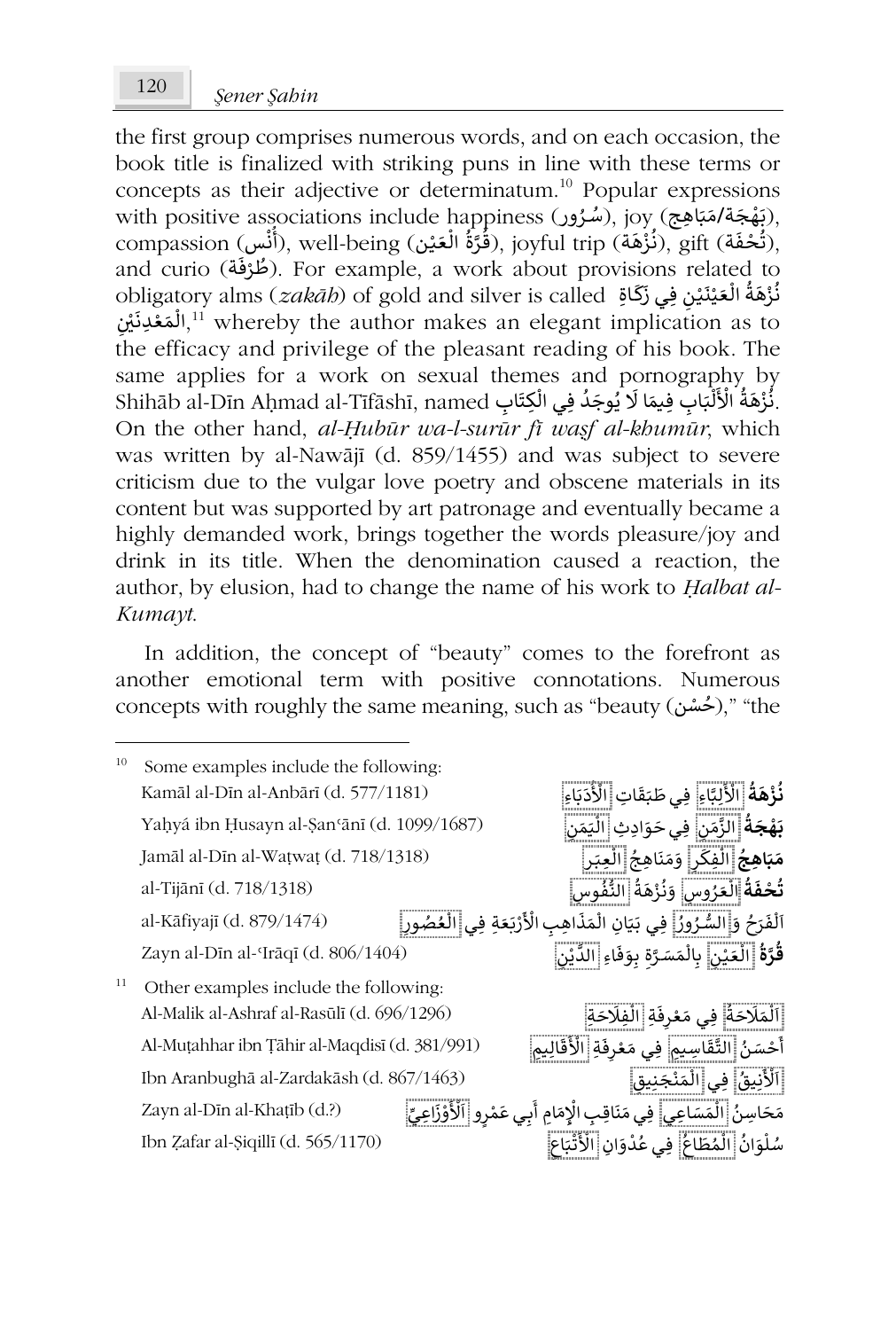most beautiful ( ፡<br>የ (مَلَاحَة)," "comeliness (مَخَاسِن)," "beauties (مَخَاسِن)," and ֦֧<u>֝</u> "handsome (أنِيق)," have been used to render more aesthetic hundreds of book titles. On the other hand, there are a significant number of consoling expressions, such as "أَسُلُوْوَة". "سُلُوْوَة" l<br>ຳ ֝<u>֡</u> ᠔

"Water" as the source of abundance is another concept with positive connotations employed by Muslim authors in book titles. Nourished by teachings of the Islamic revelation that descended in the Hejaz Desert, Muslim nations attached particular importance to water in their civilizations as the main source of life. Indeed, a Qur'ān verse declared the universal rule that "water is the source of life."<sup>12</sup> In addition, depictions of Heaven often pointed out rivers as the primary feature of paradise. One of the shortest sūrahs in the Qurʾān was ر named َ ث و ᠐ ك, meaning "gushing water." These and similar factors ֦֧֦֧ provided a pragmatic theme for Muslims to highlight the importance of their work since they longed for Adam's wine in their desert region. Accordingly, it is not surprising to see in the titles of hundreds of Islamic classics terms such as wellspring (جَنَبْتِينَ) waterfront , وَهَذَبَتَ الْمَسْتَ وَالْبَقَاءَ بِهِ ْ ֦֧֦֧֦ or islame classies terms such as wellspring (مَنَاهِد , watemont (مَوَارِدُ), watemont (مَقَالَ), sea (مَوَارِ ّ', َ.<br>۽ ֦֧֚֚֚֝֝֝ **ہ ٔ** ْ phil. سپور مستقبل المستقبل , ocean (کمپنوییم), headspring (دينمبوییم), fountain (کمپورایویتار), rain ُ ُ<br>ہ ُْ ֦֧<sup>֟</sup> ربيلوس), neadspring (ربيلوس), rountain (بيلوس), neadspring (بيحورابيحار), ain<br>(وَابِل) downpour (قَابِل), or sip (مُغْبَة). <sup>13</sup> Particularly after the conquest ֧֞<u>֝</u> َ֦֧֦֧֦֧<u>֚</u> ٍٍٍٍٍٍٍٍٍٍٍٍٍٍٍٍٍٍٍٍ of al-Andalus, Muslims came across new fauna and flora that paved the way for the conceptual enrichment of book titles in parallel with floral and hunting themes in the literature. Accordingly, such themes came to the forefront in the titles of works by Andalusian scholars.

|  |  |  | O 21:30. |
|--|--|--|----------|
|--|--|--|----------|

| 13 | For examples, see                       |                                                                                    |                                                        |
|----|-----------------------------------------|------------------------------------------------------------------------------------|--------------------------------------------------------|
|    | Ibn 'Ajībah (d. 1224/1829)              | ٱلْبَحْرُ الْمَدِيدُ فِي تَفْسِيرِ الْقُرْآنِ الْمَجِيدِ                           |                                                        |
|    | Ibn 'Allān (d. 1057/1648)               |                                                                                    | مَوْرِدُ الصَّفَا فِي مَوْلدِ الْمُصْطَفَى             |
|    | Shaykhzādah (d. 1078/1667)              |                                                                                    | مَجْمَعُ [الْأَنْهُرِ] شَرْحُ مُلْتَقَى [الْأَبْحُرِ]  |
|    | Ibn al-Majdī (d. 827/1424)              | ٱلْمَنْهَلُ الْعَذْبُ الزُّلِّالِ فِي تَقْوِيمِ الْكَوَاكِبِ وَرُؤْيَةٍ الْهِلَالِ |                                                        |
|    | Al-Haythamī (d. 807/1405)               |                                                                                    | مَوَارِدُ الظَّمْآنِ إِلَى زَوَائِدِ ابْنِ حِبَّانٍ    |
|    | Al-Bulqīnī (d. 805/1403)                |                                                                                    | قَطْرُ السَّنْلِ فِي أَمْرِ الْخَيْل                   |
|    | Al-Firūzābādī (d. 817/1415)             |                                                                                    | <b>نُغْبَةُ</b> الرَّشَّافِ مِنْ خُطْبَةِ الْكَشَّافِ  |
|    | Ibn Qayyim al-Jawziyyah (d. 751/        |                                                                                    | <b>اَلْوَابِلُ</b> الصَّيِّبُ مِنَ الْكَلِمِ الطَّيِّب |
|    | 1350)                                   |                                                                                    |                                                        |
|    | Kamāl al-Dīn al-Khwārazmī (d. 836/1453) |                                                                                    | يَنْبُوعُ الْأَسْرَارِ فِي نَصَايحِ الْأَبْرَارِ       |
|    |                                         |                                                                                    |                                                        |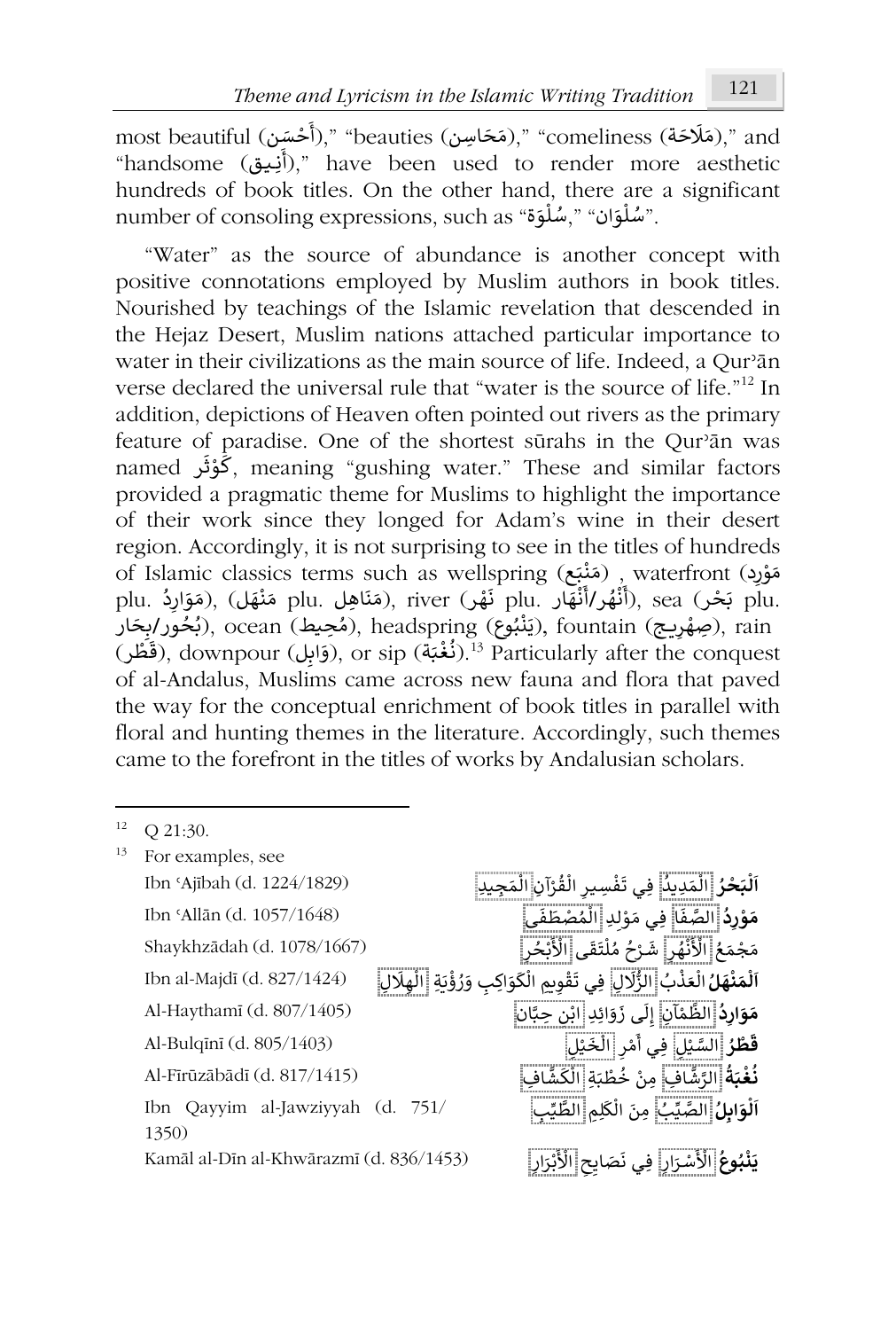Evidently, Muslim authors, who decorated book titles with varying amounts and forms of water, were also interested in secondary concepts associated with it. Consequently, the titles of countless works include natural and pastoral concepts from Arabian and European flora.<sup>14</sup> One of the most common natural themes is the e di the most common natural themes is the tempean nota. "One of the most common natural themes is the "temp",<br>city chas "أَوْضِمَة" ,حَدَائِق plu حَدِيقَة plu أَوْضِمَة الله عَدَّا لِلله عَلى الله عَدَّا لِلله عَلى الله ؚ<br>ا ់<br>្ ֪֚֚֚֚֚֚֚֚֚֚֚֚֚֚֚֚֚֚֚֚֚֚֚֚֝֝֝֝֝֝֝<del>֛</del> ايو .plu حَدِيقة plu .<br>يْكَة" plu جَنَّة "plu جَنَّة" ",بَسَاتِين .plu بُسْتَان" "رَوْض/رِيَاض ्َْ<br>१ َ۠<sup>ّ</sup> ل<br>ع ֘<u>֚</u> ـك .plu أ ᘌ ነ<br>የ  $\int_1^n$ 

 $\operatorname{Ind}$  addition, terms related to a flower (زَهْرَة plu. زَهْرَازُهُور ֦֧֦֧֦ ْ و<br>و ُ ْ ᠐ n addition, terms related to a flower (نَهْرَهُ ور/أَزْهَار .plu أَهْرَةُ), fruit<br>أَمَّارُ الْمَقَارَ الْمَقَارَ الْمَقَارَ الْمَقَارَ الْمَقَارَ الْمَقَارَ الْمَقَارَ الْمَقَارَ الْمَقَارَ ا m addiasm, terms related to a nower (فَوَاكِه plu. جَرَّ مَامَدَ m addiasm, terms related to a nower (فَوَاكِه .<br>، ֦֧֦֧<u>֦</u> مَاتِ plu. حَوَّائِكُمْ and, in particular, difectly of نَفْعَ), (يَفْدَرُانَّفَدَرُانَّذِينَ), plu. مَرْنَ),<br>(فَوَائِكُمْ plu فَائِحَة), (نَفَّحَات plu فَأَرْضَة), (فَاتِحَة), (فَاتِحَة), (فَاتِحَة), (فَاتِحَة), ( ֦֧֦֧<u>֚</u> ٔ, ֧֖֖֖֖֖֖֖֖֖֚֚֚֚֚֚֚֚֚֚֚֝֟֓<u>֓</u> **ٔ** mancedy related to seem (رها لعن), (سواب phd. صحيح), (سواب phd.<br>amber (مَعْظَار), fragrant (ربيع), spring (ربيع), and breeze (مَعْظَار) were ْ َْ َalso in use because they were *sine qua non* elements of the same theme $16$ 

**᠐ا**

**᠐ا**

**᠐ا**

**ا**

**• ا**

**᠐ أ**

**ا**

<sup>15</sup> For examples, see <sup>*s*</sup>Umar ibn Khalaf al-Siqillī (d. 501/1107)<sup></sup> **ْ ث َ** ان **ت** ِ سَ ᡒ الل ِقيح ل َ ت َ و َ ِجن ان ال ِ ُ᠔ ።<br>የ Al-Shahrazūrī (d. 687/1288) **ُ ة َ ض و َ ر** ᠒ رَ اح ف َ ْ الأ ة َ ه ز ن َ و ᠒ اح و ر َ ْ الأ **ْ** ا<br>ا ُْ ُ ֺ֖֖֖֖֧֚֚֚֚֚֚֚֚֚֝<u>֚</u> ْ <sup>ʿ</sup>Abd al-Bāsi<sup>ṭ</sup> al-Malaṭī (d. 561/1166) **ضُ ْ و َّ لر** ِاسم َ ᘘ ِف ِاد ِث ال ـي َ و َ ح َ ᠒ و ر م ع ال ِجِم ـرَ الت <sup>ا</sup> ُ ።<br>የ ់<br>វ ُ ፣<br>የ ֧<u>֓</u> Al-Suyūṭī (d. 911/1505) **ضُ ْ و َّ لر** ِيق ن َ ْ ِ ِف الأ ـي ل ض ْ َ ف ِ يق ِّ د الصِّ ُ **لرَّوْضُ <mark>الْفَائِقُ</mark> فِي الْمَوَاعِظِ وَالرَّقَائِقِ لَهُمْ الرَّوْمَانِيَّةِ Al-Malībārī (d. 991/1583)** ُ َ᠔ ᠔ ََّ **لرَّوْضُ وَ<mark>َالْحَدَائِقُ</mark> فِي سِيرَةِ خَيْرِ الْخَلَا<u>ئِقِ</u> | (1341/1341) Alī ibn Muḥammad al-Khāzin (d. 741/1341?<br><b>لرَّوْضُ وَالْحَدَائِقُ** | فِي سِيرَةِ خَيْرِ الْخَلَائِقِ | ُ ֺ֖֖֖֖֖֖֖֖֖֖֧֚֚֚֚֚֚֚֚֚֚֚֚֚֚֚֚֚֚<u>֟</u> ።<br>የ ֦֧<u>֓</u> ᡧ ።<br>የ Al-Suyūṭī ٍ<br>پ َرَّتَ لَّا الْأَيْكِ فِي مَعْرِفَةِ النَّيْكِ<br>نَوَادِرُ الْأَيْكِ فِي مَعْرِفَةِ النَّيْكِ :<br>م ់<br>៖ ّْ <sup>16</sup> For some examples, see Abū Isḥāq al-Ḥuṣrī (d. 413/1022) **ُ زَهْرُ** الْآِذَابِ **ْ** الِّدَابِ وَثَمَرُ الْأَلْبَابِ ْ ።<br>የ Al-Qasṭallānī (d. 923/1517) **ُ ر ه َ** اض **ز** ᠒ َ ᗫ ِّ ِوب الᖁ ل ق ال اء ِشف َ اض و ᠒ ِمرَ ال **ْ** ፡<br>የ ُ ፡<br>የ َُ።<br>የ Ibn Sammāk al-'Āmilī (8<sup>th</sup> century AH) **ُ** د كانستان من كان التَّخْبَارِ الْمَأْثُورَةُ فِي نُكَتِ الْأَخْبَارِ الْمَأْثُورَةُ ۖ<br>**لزَّهْرَةُ** الْمَنْثُورَةُ فِي نُكَتِ الْأَخْبَارِ الْمَأْثُورَةُ **ْ** ُ ∶<br>Ŝ ْ ᠔ ُ ْ ፡<br>የ َُ ᠔ ُ Shihāb al-Dīn Aḥmad al-Tīfāshī **ُ َ ار ه ز ْ** ِ.<br>الْأَفْكَارِ | فِي جَوَاهِرِ | الْأَحْجَارِ| ْ ֦֧֦֧֦֧֦֧֦֧֦֧֦֧֦֧֦֓֓֓֓֓֓֓֓**֦** Al-Suyūṭī **ُ َ**الأَزْهَارُ الْفَائحَةُ عَلَى الْفَاتِحَةِ<br>الأَزْهَارُ الْفَائحَةُ عَلَى الْفَاتِحَةِ **ْ** ُ َ።<br>የ .<br>۱ َ፡<br>የ Shihāb al-Dīn al-Khafājī (d. 1069/1659) **ُ ة َ ان ح ᗫ َ ر** ِاء َّ ᘘ ِ ل َ ْ الأ ال ة رَ ه َ ز َ و ِاة َ ᘭ َ ح ا َ ᘭ ن ُّ لد ا **َْ** ا<br>ا ُ֦֧֦֧֦֧֦֧֦֧֦֧֦֧֦֧֦֧֦֧֦֧֦֧֜֜**֦** ْ Aḥmad al-Maqqarī (d. 1041/1632) **ُ ح ف َ** ᘭب **ن** ِ **ْ** ِّ ᠒س الط ل َ د ن َ ْ الأ ᠒ ن ص ْ غ ِمن ᘭب الرَّ ِط ِ!<br>የ ْ ُ **ٔ** 

<sup>14</sup> Gustave E. von Grunebaum conducts a comprehensive examination of prose examples reflecting the admiration among medieval Muslim intellectuals of nature in his paper called "The Response to Nature in Arabic Poetry." See *Journal of Near Eastern Studies* 4, no. 3 (1945), 137-151, https://doi.org/10.1086/370750.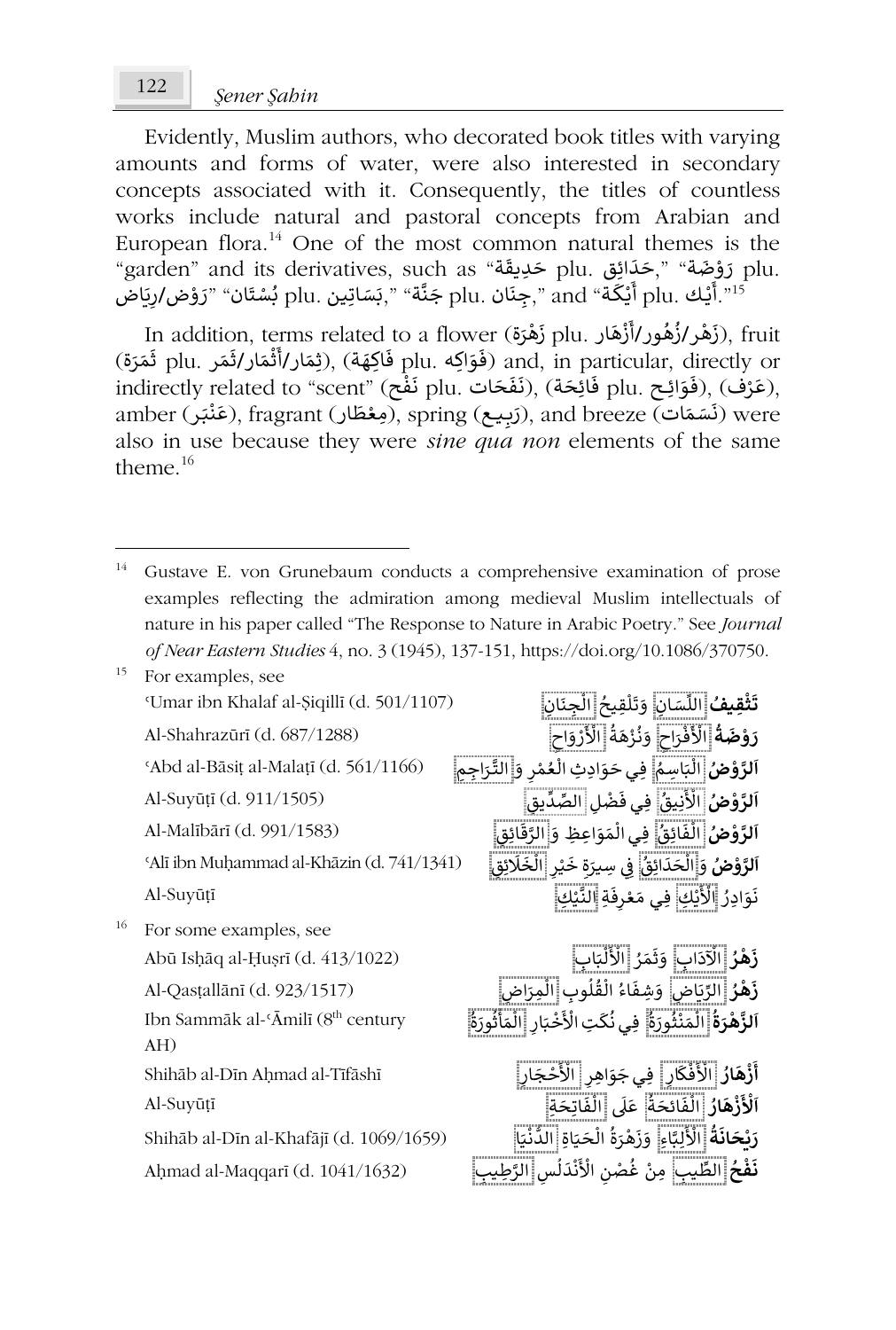The concepts of "brightness and light" represented truth, justice, faith, and wisdom against "darkness," which symbolized untruth, persecution, blasphemy, and ignorance. Accordingly, these concepts became attractive elements for Muslim scholars who bore the responsibility of a mission to appropriate the communication of justice and truth. Consequently, book titles frequently applied terms that evoke the meaning of brightness and radiance. In this regard, mat evoke the meaning or brightness and fadiance. in tins regard,<br>terms such as "بوَلَاء ",أَهْمَ plu. أَرْضَوْاء plu ضَوْء ",أَنْوَار plu فُور " و ُ ֺ<u>֓</u> ់<br>៖ ֚֡<u>֚</u> َؚ<br>م լ<br>, しょ ru: تَسْوَارْ , السَّوَارْ , السَّوَارْ , السَّوَارْ , السَّوَارْ , السَّوَارْ , as<br>well as the expression "تَشْوِير" which means the illumination of ْ darkness, are used in the titles of books not only with Sufi content but also in almost any discipline.<sup>17</sup>

جُزُوغ" and ",ضُبْح" ",هُـرُوق" "Some expressions such as ",هُـرُوق" " ٍُ<br>د ֦֧<u>֝</u> ُ ُُ mark the beginning of the day or daylight, or even different time spans in proportion to brightness seem functional. For instance, when al-Qalqashandī (d. 821/1418) named his famous work on essential themes of literary composition, he likened the followers of this path to a person who walks in twilight and therefore cannot see well, and expressed the contribution of his work for such a person as wen, an<u>d expressed the contri</u>bution<br>.صُبْحُ <mark>الْأَعْشَى</mark> فِي صِنَاعَةِ الْإِنْشَاءِ : follows ֦֧֘֝֟<u>֓</u> י<br>ו َ֦֧֧֓֝֝֝֓<u>֓</u> ُ ٝ<br>ؙ

|    | 'Abd al-Rahmān ibn Muhammad al-Bistāmī<br>al-Hurūfi (d. 858/1454) | ٱ <b>لْفَوَائِحُ</b> الْمِسْكِيَّةُ ۖ فِي الْفَوَاتِحِ الْمَكِّيَّةِ ۖ |
|----|-------------------------------------------------------------------|------------------------------------------------------------------------|
|    | Al-Suyūțī                                                         | اَلنَّخْلَةُ الزَّكِيَّةُ ۖ فِي الرِّحْلَةِ الْمَكِّيَّةِ              |
|    | 'Alī al-Țabarī (d. 1070/1660)                                     | أَلْأَرَجُ الْمِسْكِيُّ ۖ فِي التَّارِيخِ الْمَكِّيِّ                  |
|    | Ibn 'Abd al-Mun'im al-Ḥimyarī (d. 727/1327)                       | <b>ٱلرَّوْضُ</b> الْمِعْطَارُ ۖ فِي خبَرِ الْأَقْطَارِ                 |
|    | Al-Zamakhsharī (d. 538/1144)                                      | رَبِيعُ الْأَبْرَارِ ۖ وَنُصُوصُ الْأَخْبَارِ                          |
| 17 | Some examples include                                             |                                                                        |
|    | Al-Yaghmūrī (d. 673/1274)                                         | فُورُ الْقَبَسِ اَلْمُخْتَصَرُ مِنَ الْمُقْتَبَسِ                      |
|    | Al-Dimnātī (d. 1306/1889)                                         | <b>نُورُ</b> مِصْبَاحِ الزُّجَاجَةِ   عَلَى سُنَنِ  ابْنِ مَاجَة       |
|    | Shihāb al-Dīn al-Qarāfī (d. 684/1285)                             | أَنْوَارُ الْبُرُوقِ فِي أَنْوَاعِ الْفُرُوقِ                          |
|    | Al-Sakhāwī (d. 902/1497)                                          | ٱ <b>لضَّوْءُ اللَّا</b> مِعُ ۖ لِأَهْلِ الْقَرْنِ التَّاسِعِ          |
|    | Al-Juwaynī (d. 478/1085)                                          | لُمَعُ  الْأَدلة  فِي قواعد أهل  السنة                                 |
|    | Abū l-Ḥasan al-Ashʿarī (d. 324/936)                               | اَللَّمَعُ  فِي الرَّدِّ عَلَى أَهْلِ الزَّيْـغِ وَ  الْبِدَعِ         |
|    | Hākim al-Jishumī (d. 494/1101)                                    | جِلَاءُ الْأَبْصَارِ ٰ فِي مُتُونِ الْأَخْبَارِ                        |
|    | Al-Suyūțī                                                         | <b>تَنْويرُ</b>  الْحَوَالِكِ ۖ شَرْحُ مُوَطَّأٍ مَالِكٍ ۖ             |
|    |                                                                   |                                                                        |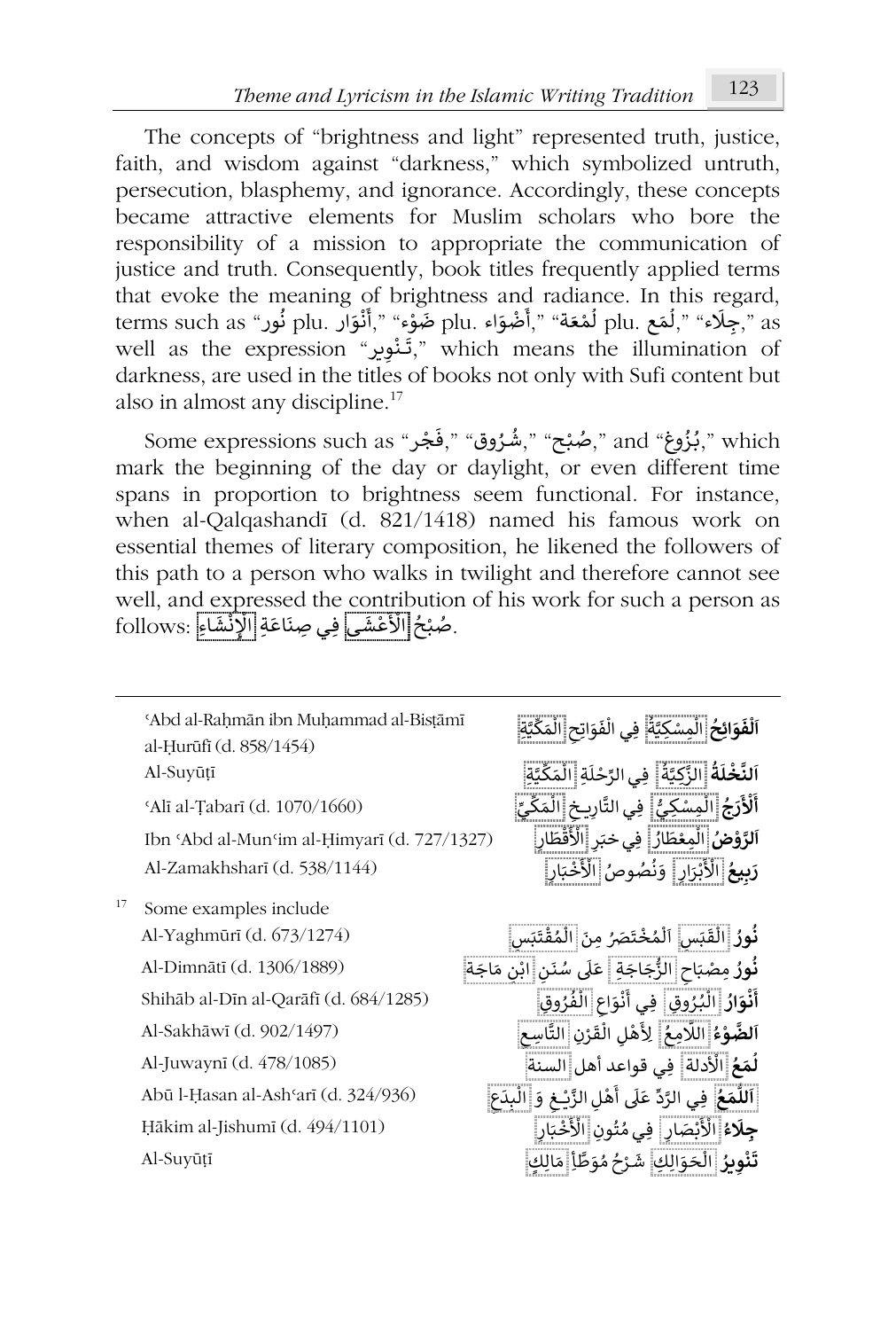Many astronomical terms made an appearance in book titles, many asuonomical terms made an appearance in book dides<br>((قَمَل), as the most powerful light source, moon (رقَمَل), as the most poweridi light source, moon (رنسی), as the most poweridi light source, moon<br>plu. ذَرَارِيّ plu دُرَّارِيّ), star (مُجُمَّ) plu ذُجُوم (plu أَبَدُور), star (مَزَارِيَّ), meteor ֦֧֦֧֦֧֦֧֦֧֦֧֦֝֟ ر<br>° ٍ<br>• ا<br>و `<br>و ََrun moon (دري or تجوم), star تجمها) بندا بندور .plu بندن .plu ميلها .<br>.plu مَطْلَع plu مَطْلَع ,or the place where the sun or moon rises (هُهُب ٍ<br>ٌ ُ ْ متحالِع".<br><sup>18</sup> (مَطَالِع" ֚֚<u>֓</u>

In addition, book titles comprised manmade instruments of illumination such as lamp (مَصَابِيع plu . وَهَنابِيع ) or lampion ( (مَصَابِيع ) )<br>قِنْدِيل/ ) or lampion ( هَصَابِيع ) ) ) ( وَصَابِيع ) ) ) ) ( ( مَصَابِيع ) وَاللہ اللہ اللہ اللہ اللہ اللہ ا ٝ<br>ٔ مِشْكَاة). For instance, the work by the famous Sufi 'Abd al-Qādir al-֦֧֧֦֧֧֧֦֧֦֧֦֧֦֧֓֓֝֓֝֓֝֓֝֓֓֝֓<del>֓</del> Jīlānī (d. 561/1166) on the holiness of Prophet Muḥammad's ascension to heaven is named <u>أَوْسَى المُسْتَنْقَةِ الْمَعْرَاجِي</u>َّ آَيْسَةَ الْمَسْتَنْقَةَ مَسْتَنْقَةً مَسْتَن ֖֖֚֚֚֚֚֚֚֝֝<u>֚</u> ់<br>៖ ፡<br>የ ֦֧֦֧֦֧ ِّ َّ)<br>የ **ُ َ.** 

In addition to the foregoing, a few concepts likely to arouse interest among disciples have served as a key in the creation of book titles. These expressions include the following terms with the same meter or pattern: "بُغْيَة" and "مُنْدَية" mean what is sought and desired by ֦֧֦֦֧֦֧֦֧֦֧֦֧֦֧֧֦֧֦֧֦֧֦֝֝֓*֬* े<br>१ ֦֧֦֧֦֧֦֧֦֧֦*֬* ُ students of Islamic sciences; "ة َ ᘭ ن غ "means what requires nothing ْ ُ further; and "ة َ غ ل ᗷ" means the very simple thing needed for life. In l<br>ຳ ا<br>و addition, book titles include expressions such as "بِنْقَاقَةٌ " and " , " and ֖֚֚֚֚֚֝֝֝֝֝֝֝֝֝֝֝֝<del>֖</del> ْ ة" َ اᘌ غ, "which refer to a certain goal and the summit to be attained. For ֖֖֖֖֖֖֪֪֪֪֦֪֪֦֪֖֛֪֪֪֪֦֖֪֪֪֪֪֪֪֪֪֪֪֪֪֪֪֪֪֪֪֪֪֪֪֪֪֦֚֚֚֚֚֚֚֚֚֚֚֚֚֚֚֚֚֚֚֚֚֝֬֟֝֟֓֟֝֬֝֓֟֟֓֟֓֝֬֝֓֓֝ instance, the versatile medieval Muslim scholar and physician Ibn al-Akfānī (d. 749/1348) named his work on preventive medicine ُ ة َ ᘭ ن غ ំ ُ ᘭب ِ ِ ب َّ ِة الط َ ᘘ ي َ غ َ د ᘭب ِعن ِ ِ ب ᡐ الل) *Rich Information for Intelligent Men in the* ْ ا<br>: *Absence of Physicians*). Likewise, Quṭb al-Dīn al-Shīrāzī (d. 730/1330) claimed that his work signified the peak of astronomy at the time and َ َ ْ مسموعة المستقلة المستقلة المستقلة المستقلة المستقلة المستقلة المستقلة<br>فِيَهَايَةُ الْ<mark>إِدْرَاكِ</mark> فِي دِرَايَةِ الْأَفْلَاكِ accordingly named it <u>֡</u> َ֦֧֦֧֦֧֦֧֦֧֦֧֦֧֦֧֦֧֦֧֦֧֦֧֦֧֧֦֧֧֦֧֘֝֟֝֝֜֟֓֜֟֓<br>֧֪֧֧֧֪֧֧֪֩֩֩֩֩֓֩֩ ֧֦֧֦֧֦֧֝֟֝<u>֦</u> ،<br>پو ์<br>เ

Some book titles, in turn, allowed for an assertive and even arrogant discourse by an author who claimed that the information therein was the ultimate knowledge attainable in the respective branch or discipline. Such titles include ِ م ـᢾ ᠐ ِم ال ِي عل ِ ِفـ ام د ق ِ الإ ة َ اᘌ ِ ه *The* (ن L<br>የ )<br>Î َا<br>ئا ْ ۔<br>و َ

<sup>18</sup> See, for example, <sup>ʿ</sup>Abd al-raḥmān ibn Muḥammad al-Bisṭāmī **سُ ْ م َ** اق **ش** ِ Jalāl al-Dīn al-Maḥallī (d. 864/1459) **ُ ر د َ ᘘ ل ᠐** ِ ع ال ِف الط ـي ᠒ ع م َ ج لِّ َ ح ِام ال َ و <sup>᠒</sup> جَ ع Al-Suyūṭī Ibn Jamāʿah (d. 819/1416) **ُ <sup>ب</sup> ᠐ ᜧ و ᠐ ل ᠐** اد ق َ و ِف ال ـي ᠒ ح ـᖁ َ ش ِ اᢺ ا ِتق ع ِد الْكَوَاكِبُ السَّنَارِيَةُ أَفِي مِائَةِ إِجَارِيَةٍ ۖ أَسْسَسْسَنَةٍ ۖ فَي مِائَةِ إِجْارِيَةٍ ۖ أَسْسَسْسَس Alāʾ al-Dīn al-Ghazūlī (d. 815/1412) **ُ ِ ع ال ط َ** ᠒ **م** ور د ᘘ ال ᠒ل َاز ن َ م َ ᠒ و ـرُ ور السُّ Ibn al-ʿAdīm al-Ḥalabī (d. 660/1262) **يُّ᠒**

الْآفَاقِ فِي عِلْمِ الْحُرُوفِ وَ الْأَوْفَاقِ ْ ؚ<br>ا 。 َ֦֧֦֧֦֧֦֧֦֧֦֧ **ْ ᠔ ا** ِّ َّ֦֧<sup>֟</sup> ۔<br>أ **ُ ٱلْبُدُورُ السَّافِرَةُ ۖ فِي أُمُورِ الْآخِرَةِ ۖ ُ ُ ᠔ ا** ُ ُ ᠑ ិ៍<br>៖ **ْ ᠔ ا** ُ َّ፡<br>የ ់<br>: ់<br>ព្ َ:<br>م **᠔ ا** ُ **َ**ُ ُّ ٍ ፡<br>የ ُ**َ**ِ<br>اَلدَّرَارِيُّ فِي ذِكْرِ الذِّرَارِيِّ ᠔ ֖֦֚֚֚֚֚֚֚֚֚֝֝֝֝֓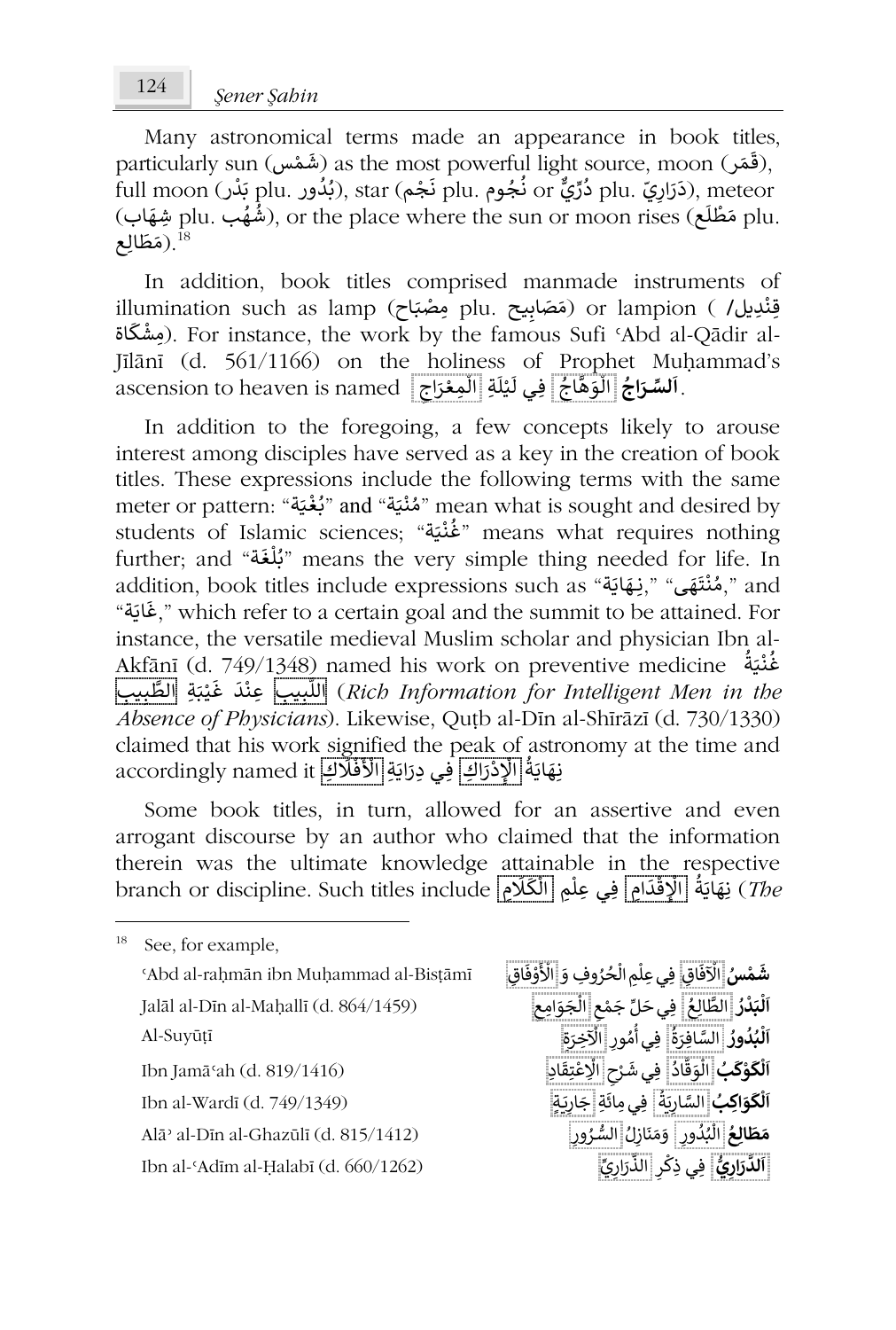*End of Steps in the Science of Theology*) by the famous religious<br>
in the latter of the state of the contract of the state of the state of the state of the state of the state of the state of the state of the state of the historian al-Shahrastānī (d. 548/1153) and بِ َ د ِون الأ ن ِب ِفـي ف َ ر الأ ة َ اᘌ ِ ه *The* (ن े<br>१ ُ ا<br>پو ֚֚֝֝֝֝֝֝֝֝֝֝֝֝֝֝<del>֟</del> *Ultimate Ambition in the Arts of Erudition*), the 31-volume encyclopedia by the famous Mamluk historian al-Nuwayrī (d. 733/1333).<sup>19</sup>

Likewise, authors often employed terms such as "آلْوَافِي" ," and ᠔ ᠔ ة" َ اᘌ كفِ "to point out the sufficiency of a work in its respective <u>์</u> discipline without the need for any other book:

.**كِفَايَةُ** اِلْمُتَحَفِّظِ وَنِهَايَةُ الْمُتَلَفِّظِ Ibn al-Ajdābī (d. 470/1077) **ُ** .<br>م ።<br>የ ُ ِّ ።<br>የ .<br>م

In some books, the titles consist of terms such as "stair" (مُلَم), َمستر المستقادة المستقادة المستقادة المستقادة (التسابع), (ويؤقاة) and "step(s)" (ويغتاج), which signify the spiritual paths <u>់</u> َ֧֞<u>֝</u> ريودي), which sighly the spintal patis<br>نومتالِك plu (هَسَالِك plu) (o be taken by means of relevant work. Thus, the work is introduced to the reader as a means of attaining a distant or high objective. For example, the famous work by Ibn Hishām al-Naḥwī (d. 672/1274) is named as below:

. ُ ح ضَ ْ و ᠐ ِ ِك أ ا سَ ال َ م ᠔ ل ᠐ ل ِة إ ـى ِ َّ ِفᘭ ᠔ ل ᠐ أ ا ᠒ ن ْ ب ٍك َ مِال

Such works are also considered a pathfinder, guide, assistant, savior, source of right guidance, or evidence, and they are named accordingly.<sup>20</sup> For instance, pursuant to his objective of spiritual

<sup>19</sup> Some relevant examples include Sayf al-Dīn al-Āmidī (d. 631/1233) **ُ** ᠔ ነ<br>የ Kamāl al-Dīn al-Damīrī (d. 808/1405) ُ ።<br>የ Sayf al-Dīn al-Āmidī ᠔ Al-Jammāʾīlī (d. 600/1203) **ُ ة َ اᘌ ن** ِاد **ِ ه** رَ م ال ِ م َ ᢾ ᠐ ِمن ᠒ ـر ᘭ َ خ ِع ِاد ال َ ᘘ ֦֧֦֧֦֧֦֧֦֧֦֧֜*֛* ْ ᠔ حَّة لَّـ الْكَلِيجَازِ | فِي دِرَايَةِ | الْإِعْجَازِ |<br>**لِلْهَايَةُ | الْإِيجَازِ | فِي دِرَايَةِ | الْإِعْجَازِ | Fakhr al-Dīn al-Rāzī (d. 606/1210)** َ֧֦֦֧֦֧֦֧֦֧֦֧֚֚֘֝֝֝֝֬*֟* **ٔ** Al-Ḍabbī (599/1203) َْ ί أ ْ الْأَنْدَلُس ፡<br>የ . • • السياسة السياسة السياسة المستقدمة المستقدمة المستقدمة المستقدمة المستقدمة المستقدمة المستقدمة Ibn al-ʿAdīm (660/1262)<br>**بُغْدَةُ الطَّلَبِ فِي تَارِيخِ إِحَلَب** Abū l-Ḥasan al-Qalṣādī (d. 891/1486) **ُ** <u>َ</u> ُ ْ ُ :<br>ء ُ ።<br>የ al-Maydānī (518/1124) ᠔ <sup>20</sup> Some examples include Al-Juwaynī (d. 478/1085) ُ ثᘭغِ م ِّ ق حَ ال ᠒ ار ِتᘭ ِفـي اخ ِّ ق َ ح َ ْ الأ َْ بَاحُ السَّعَادَةِ ۚ وَ مِصْبَاحُ ۚ السِّيَادَةِ ۚ ﴾<br>تِمْنَاحُ السَّعَادَةِ وَ مِصْبَاحُ السِّيَادَةِ ۚ ֺَُ<u>֓</u>

ِ<br>**غَايَةُ** الْمَرَامِ فِي عِلْمِ الْكَلَامِ **َ**᠔ **ُ** غ**َايَةُ الْأَرَبِ فِي كَلَامِ حُكَمَاءِ الْغَرَبِ<br>غَ<b>ايَةُ** الْأَرَبِ فِي كَلَامِ حُكَمَاءِ الْغَرَبِ **َ**مُنْتَهَى الْ<u>وُصُولِ</u> فِي عِلْمِ الأَصُولِ **ْ ُ** .<br>م ᠔ **َ**ُ ።<br>የ **َ**֦֧֦֧֦֧֦֧֦֧֦֧֦֧֦ **ُ بُغْيَةُ الْمُلْتَمِس فِي** تَارِيخِ رِجَالِ أَهْلِ **ْ ُ** ፡<br>የ .<br>م ።<br>የ َ**ْ ُ بُغْيَةُ الْمُبْتَدِي وَ غُنْيَةُ الْمُنْتَهِي ْ ُ** ٔ<br>ْ ُ ᠔ **ُ مُنْيَةُ الرَّاضِيِ** بِرَسَائِلِ الْقَاضِيِ **ْ ُ و** ٠<br>Î

َْ Ibn al-Mibrad (d. 909/1503) اديِ َ ه ل ᠐ ᠔ ا ᠒ ن ف ب وسُ َ ِة ي َ م ج رْ َ ـى ت ᠐ ل ِ ِد إ ᘘ َ ِاد ع ا َ ه ل ي֦֧<sup>֟</sup>֓ ٍ<br>پ ٍ<br>ا ٔ<br>ْ ᠔

**َ**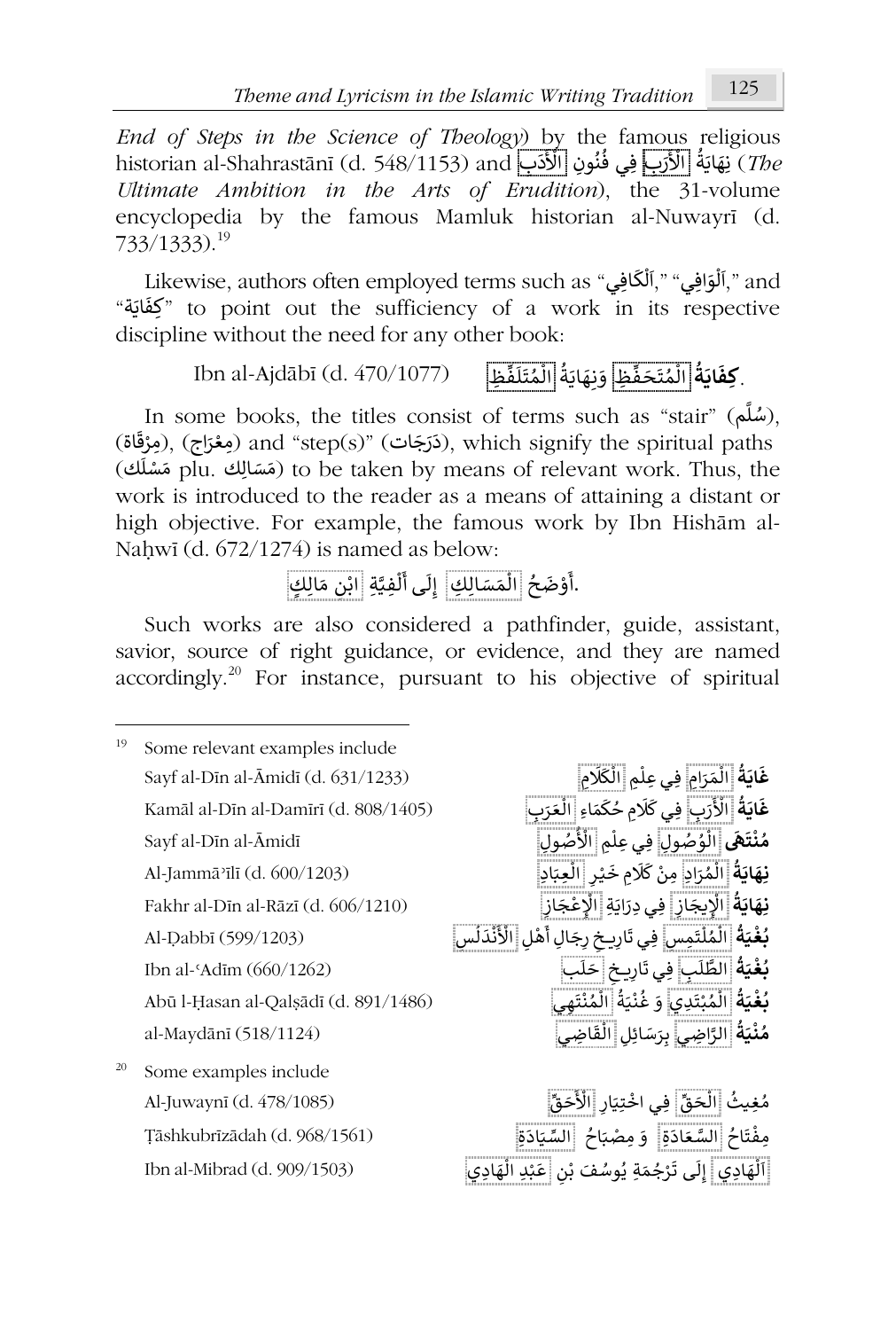guidance for the reader, Ibn Qayyim al-Jawziyyah (d. 751/1350) named his work as follows:

#### .<br>هَادِي <mark>الْأَرْوَاحِ</mark> إِلَى بِلَادِ <mark>الْأَفْرَاحِ</mark> ֦֧֦֧֦֧֝<u>֚</u> ֦֧֦֧֦֧֦֧֦֧֦֧֦֧֦֧<br>֧֪֟ ֧֧֦֧֦֧֪ׅ֧֚֚֚֚֚֚֚֚֚֚֚֚֚֚֚֚֚֚֚֚֚֚֚֚֚֚֚֚֚֚֝֝֟֓֟֓֝֬֝֓֝֟֓֝֬֝֬֝֬֓ ֦֧֧֟֓<u>֚֓</u>

Some book titles benefit from other practical similes. In this context, some works are introduced as a kind of indispensable َ spiritual nourishment (إذاب) or sustenance (فِغْذَاء). For example, ُ َIbn al-Jazzār (d. 369/979), the famous  $4<sup>th</sup>$ -century pharmacist and physician, named his work, which was translated into Latin in a relatively earlier period thanks to its fame in the Muslim world,<sup>21</sup> through an assimilation of indispensable practical knowledge in his . زَادُ الْمُسَافِرِ وَقُوتُ الْحَاضِرِ مِنْ book to the sustenance of travel or sustenance بِهَا الْمَسَافِرِ ነ<br>የ ُ<br>۽ ُ l<br>የ َُIn addition, a hadīth commentary by al-Suyūṭī attained successful harmony between the relevant theme and the name of the author: nannony Detween the Ieleva<br>. قُوتُ الْمُغْتَذِي عَلَى صَحِيحِ التِّرْمِذِي ֦֧֦֧֦֧֦֧֦֧֦*֬* ۔<br>م ነ<br>የ \<br>ئ ـ

A group of book titles claim that truths unknown to most are explored by the author. Indeed, such titles may ensure interest in a certain work among readers. Presumably, the following title stimulates remarkable motivation for those who want to know more about the views of Ibn Qayyim al-Jawziyyah about the whirling ritual and music $\cdot^{22}$ 

**كَشْفُ** [الْغِطَاءِ عَنْ حُكْمِ سَمَاعِ [الْغِنَاءِ ።<br>የ **َ** ـ ᠔ ُ ْ ᠔ **ْ** *(Unveiling of the Rules on Listening Songs)*

We may note the use of expressions with sexual content in book titles. They mostly echo the male perspective and reflect lust, including examples such as houri(s) (رخور), bride (رخور), including examples such as houri(s) (رخور), ;<br>° ٍ<br>' َmciuding Cxanipics such as hounts) برمنون), bhdc (رسول,<br>and virgin (بَلَّكَ plu. أَبْكَار ). For instance, Ibn al-Dalāʾī (d. 478/1085) ᠔ ا<br>: compiled some ḥadīths that constituted the basis for jurisprudent

al-Yumn al-ʿUlaymī (d. 928/1522) ُ ج َ ه ن َ م ل ᠐ د َ م ح َ ْ الأ ِ اب الإ ِ حَ ص ْ ᠐ ْ ᠔ ا ُ ֦֧֦֧֦֧֦֧<u>֦</u> ֦֧֦֧֦֧֦֧֦֧֦֧֦֧֦֧֧֦֧֧֧ׅ֧֦֧ׅ֧֜֜֓֜֜֜֜֜֜֓֜֜֓ فِي تَرَاجِمِ أَصْحَابِ الْإِمَامِ أَحْمَدَ ْ ᠐ أ

- <sup>21</sup> Khayr al-Dīn al-Ziriklī, *al-Aʿlām: Qāmūs tarājim li-ashhar al-rijāl wa-l-nisāʾ min al-ʿArab wa-l-mustaʿrabīn wa-l-mustashriqīn*, 15th ed. (Beirut: Dār al-ʿIlm li-l-Malāyīn, 2002), I, 85.
- <sup>22</sup> Other examples include مَّ مِّسْ الْمُعَةِ عَنِ جَمِيعِ الْأُمَّةِ **﴾ . [1] Al-Shaʿrānī (d. 973/1565)**<br>مَسْمَمُ الْمُعَةِ عَنِ جَمِيعِ الْأُمَّةِ عَنِ جَمِيعِ الْأُمَّةِ بِهِ مَا مَّا عَلَى الْمُحَمَّةِ عَنِ جَمِيع

**ْ** ُ ።<br>የ Abū l-Hasan al-Qalṣādī (d. 891/1486) **ُف ش ᠐** اب **ك** ِ َ ᘘ ِجل ِم ال ِعل ن َ اب ع ِ ِحسَ ال**ْ** ፡<br>የ ፡<br>የ ፣<br>ነ ْ ፡<br>የ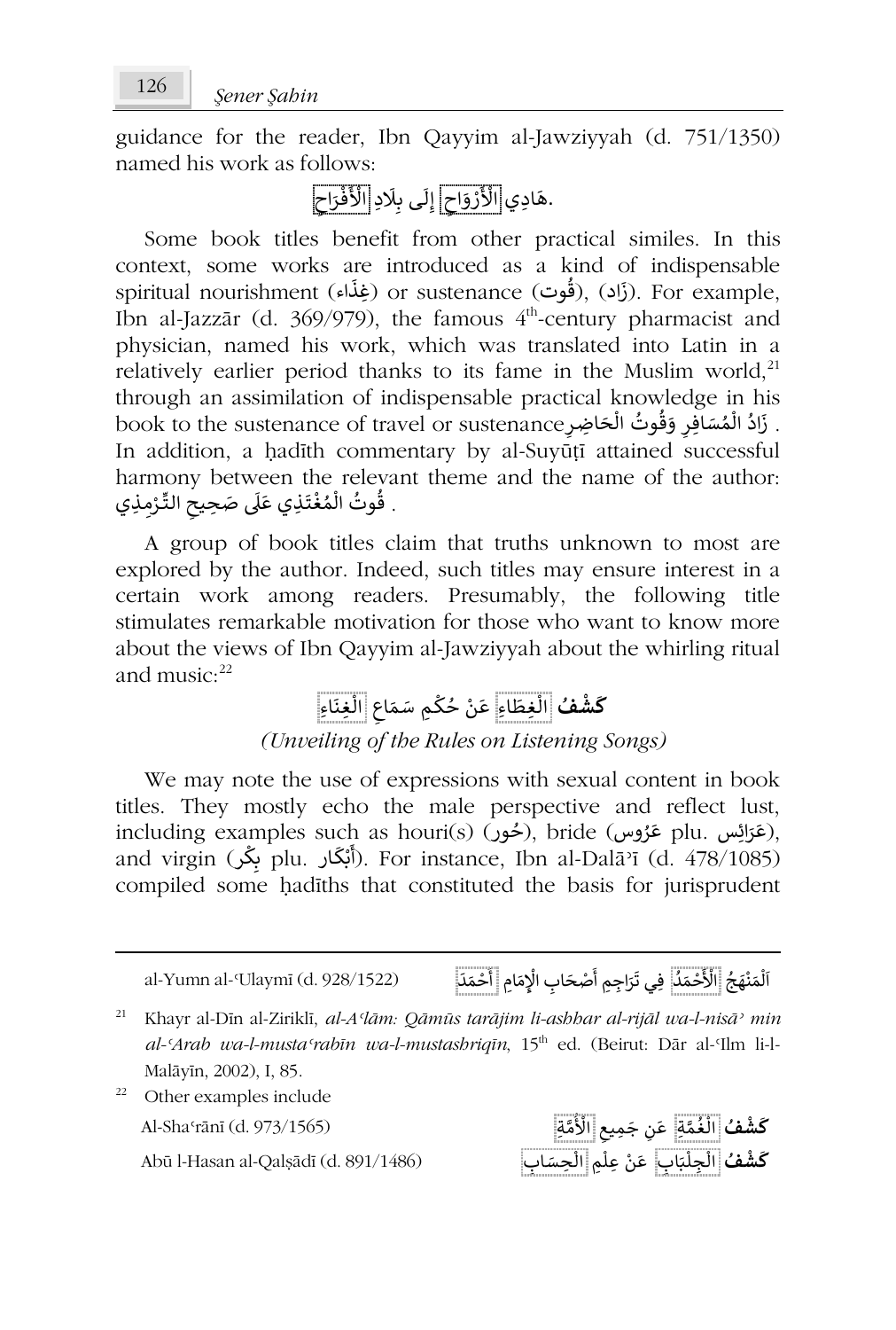provisions as early as the lifetime of Prophet Muḥammad and named his compilation as follows, hinting that it was the first of its kind:

#### **ُ اض َ ِتض ِاف ْ** أَبْكَارٍ أَوَائِ أ ֦֧֦֧֦֧֦֧<u>֦</u> َ᠐ أَوَائِـلُ الْأَخْبَ ُ ֦֧֦֧֦֧֦֧֦֧֦֧֦֧֦֧֦֧<u>֓</u> ڵٲڂ۠ڹٳڕ

*(Defloration of Virgins, The Firsts of Narrations)*

The prolific 15<sup>th</sup>-century author al-Suyūṭī crowned the title of his annotation about *Anwār al-tanzīl*, the renowned tafsīr by al-Bayḍāwī, with a name pleasing to male lust:

**ُ ِ اهد َ و َ ن** َ ْ ْ الأ ᗷـ ᠐ ᠒كـ ُ ار ᠒د َ ار و َ ش َ و ا ْ ف َ ْ لأ ـ ᠐ ᠒كـ ار

*(Virgins with Recently Blossomed Nipples [and] Overlooked Ideas)*

In fact, we encounter elements with sexual connotations in a semin ract, we encounter etements with sexual confiolations in a semi-<br>and [اَلْمُسْتَظْرَفَةٌ فِي أَحْكَامِ دُخُولِ [الْحَشَفَةِ] humorous context in the titles of ።<br>የ ء<br>۽ ا<br>و ֦֧֦֦֧֦֧֦֧֦֧֦֧֦֝ ا<br>پا ᠔ ፡<br>› ᠔ some other works by al-Suyūṭī. $^{23}$ 

Another smart move by Muslim intellectuals to enhance the popularity of a work was to refer to Qurʾānic terminology, making use of its profound influence on the spiritual world of readers. $24$ Accordingly, many classical and modern works skillfully incorporated certain concepts from holy scripture in their titles. For instance, the name chosen by the Arab linguist al-Muḥibbī (d. 1111/1699) for his work about duals is inspired by the Qurʾān: **َ ج َ نـ َ ت َّ ن َ ج ى ال ــ ـᘭ ᠒ ن** ِفـ َ ع و َ ᠒ ي ن ـ ي**᠔ ْ**ْ work a<br>الْمُثَنَّيَيْنِ. ؘ<br>۠ ُ ᠔

In a similar manner, ʿAbd Allāh ibn ʿAlī Ibn al-Wazīr al-Ṣanʿānī (d. 1147/1735) employs a clause completely identified with the Qurʾān in emproys a elattic compretely retriumed with the Ga an in<br>طَبَقُ الْحَلْوَى his work about a certain period in the history of Yemen: ا<br>أ ᠔ ُِصحَ افُ <sup>و</sup> **<sup>ى</sup>** َ **َ و ل السَّ و ِّ ن َ م ال** . **᠔ َ᠔**

<sup>23</sup> Other examples include Al-Thaʿlabī (d. 427/1035) سُ Shams al-Dīn al-Āmulī (d. 753/1352) سُ ِ اᙙ ف َ ِون ِف ن ـي ن ف ᠒س ال ِ رَ اᙙ َ ع ِون ي ع ال شَوَاكِلُ <mark>الْخُورِ |</mark> فِي شَرْحِ هَيَاكِلِ <mark>النُّورِ |</mark><br>شَوَاكِلُ الْخُورِ | فِي شَرْحِ هَيَاكِلِ النُّورِ |

عَرَائِسُ الْمَجَالِسِ ።<br>የ َُ ُ ፡<br>የ ُ ُ ፡<br>የ ፡<br>የ ْ ا بِمن المُجْبَكَ لِ أَبْنِكَ لِ أَنْزَفْكَ لِ الْأَفْكَانِ (Qāḍī Burhān al-Dīn (d. 870/1466)<br>عُقُودُ إِلَّأَذْبَكَانِ مِنْ بَنَاتِ الْأَفْكَانِ ُ ٍ<br>م ᠐**ّ**ّ **ٔ** ـ ֦֧<u>֝</u>

 $24$  Von Grunebaum gives a comprehensive evaluation of the stimulating influence of Islamic religious motives on literature in general and on poetry in particular. See "The Spirit of Islam as Shown in Its Literature," *Studia Islamica* 1 (1953), 101- 119, https://doi.org/10.2307/1595011.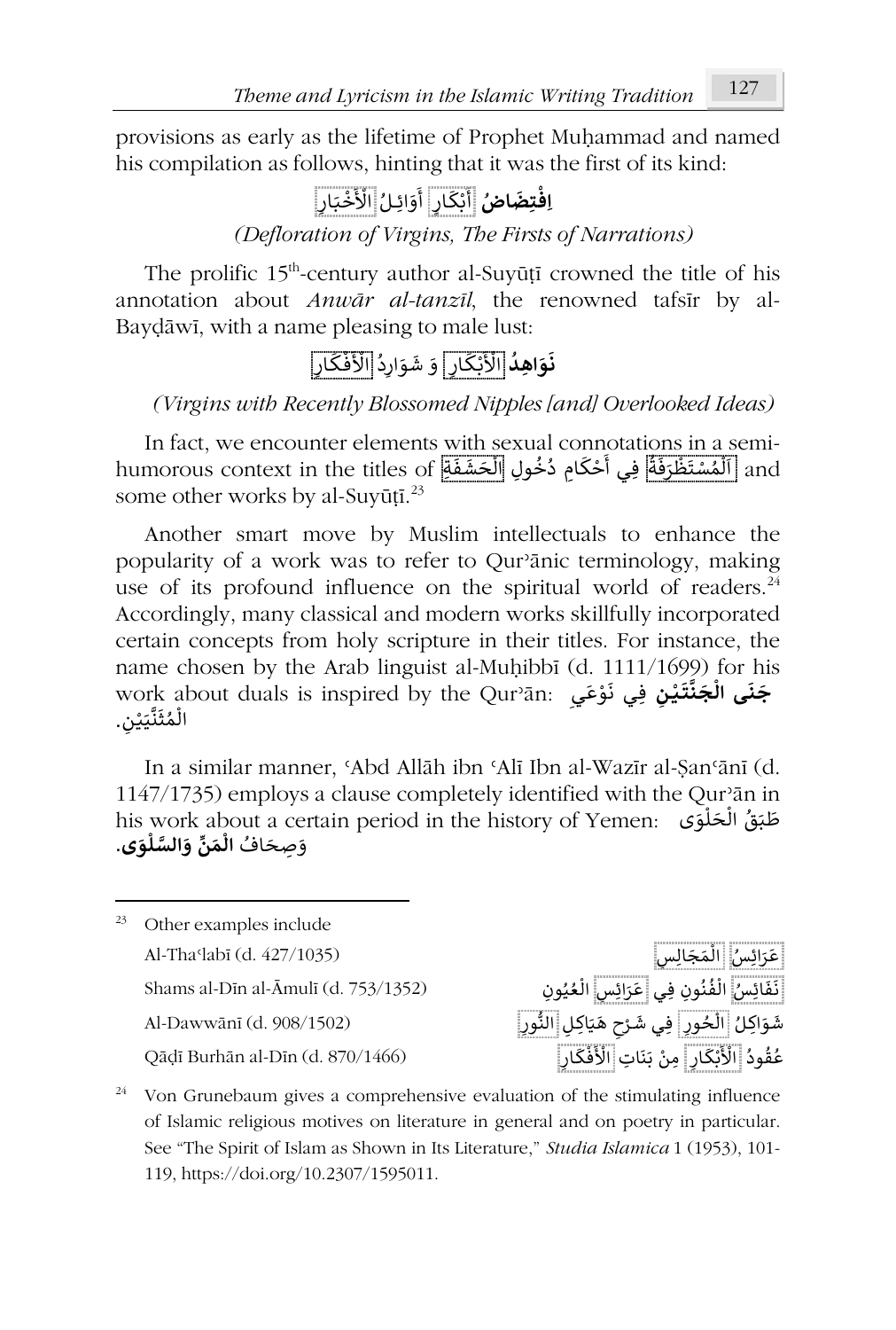Finally, it is worth noting that the thematic restriction, self-imposed by authors in naming their works, as seen in the foregoing examples, has occasionally led to certain confusions. Authors from different periods or different disciplines have sometimes chosen very similar and even identical names for their respective works. For instance, the same name is shared by a work of the 5<sup>th</sup>-century author Kamāl al-Dīn al-Anbārī (d. 577/1181) on grammar and a book by the  $11<sup>th</sup>$ -century author Abū l-Qāsim al-Samarqandī (d. after 888/1483) on metaphor َ as a term of rhetoric: ِفَرَائِكُ الْفَوَائِكِ as a term of rhetoric: فَزَائِلُه الْفَوَائِكِ as a term of rhetoric: فَزائِلُه ا ֧<u>֡</u> ᠔ ُ<br>ُ Bishr al-Āmidī (d. 371/ 981) and al-Dāraquṭnī (d. 385/995) intersect in bism ar-Amid (d. 5/1/ 761) and ar-Daraqu<br>ٱلْمُؤْتَلِفُ وَالْمُخْتَلِفُ .bism ar-Amid (d. 5/1/ 761) ំ .<br>م ւ<br>៖ .<br>۽ **ُ** ᠔ **ृ** 

Most likely because of this defect, authors added distinctive expressions to the similar beginning of titles. An example can be seen below, showing one classical and one modern work:

Al-Maqqarī (d. 759/1358)

Ma<sup>c</sup>rūf al-Rusāfī (1875-1945)

\_\_<br>يب| مِنْ غُصْنِ الْأَنْدَلُسِ<mark>|الرَّطِيب</mark> و<br>ا ْ ُ ْ .<br>نَفْحُ الطِّ ُ ْ \_\_<br>يب فِي الْخَطَابَةِ وَ <mark>الْخَطِي</mark>ـ ፡<br>የ ؚ<br>; 。<br>የ \_\_\_<br>نَفْحُ الطِّ ُ ْ

Therefore, the mere mention of book titles may not be sufficient in academic references; the name of the author should also be indicated on some occasions to prevent confusion.

# **IV. Strong Language of Refutations or Military Terminology in Book Titles**

The severity of criticisms within the content of a work is successfully reflected by their authors in book titles inspired by a rhetoric peculiar to military language. In this respect, book titles have, in a sense, served as a platform of defiance and the settling of accounts between authors from different madhhabs and backgrounds in public. The titles of many classical works are, so to speak, an area where scientific authorities square accounts with one another or seek prestige. The title of a work by al-Suyūṭī in response to criticisms against Abū Ḥanīfah (d. 150/767) by the famous historian and ḥadīth scholar al-Khaṭīb al-Baghdādī (d. 463/1071) is a clear example of scholar al-Khatib al-Baghdadi (d. 40*5/*10/1) is a clear example of<br>such a denomination: اَلسَّهْمُ الْمُصِيبُ فِي نَحْرِ الْخَطِيبِ (*Arrow Aiming a* ٝ<br>ٛ ፡<br>የ ٍ<br>أ ֦֧֦֧֦֧֦֧֦֧֦֧֦֧֦֧֦֧֦֧֦֧֦֟ ί ା<br>የ *Chest of al-Khaṭīb [al-Baghdādī])*. Likewise, the Ḥanafī jurist Ibn al-Dayrī (d. 867/1463) aims at the chest of apostates in the title of his ِف :work ة َ ق ᠒ ار م ال ام ه لسِّ ا ـ ِ ᘘ ᠐ ِة ي ك ـ ِادق َ ن َّ الز دِ) *Outlaw Arrows Stuck in the Heart of* ُ .<br>، ።<br>የ .<br>ا ֺ<u>֓</u> .<br>በ َ*Apostates*).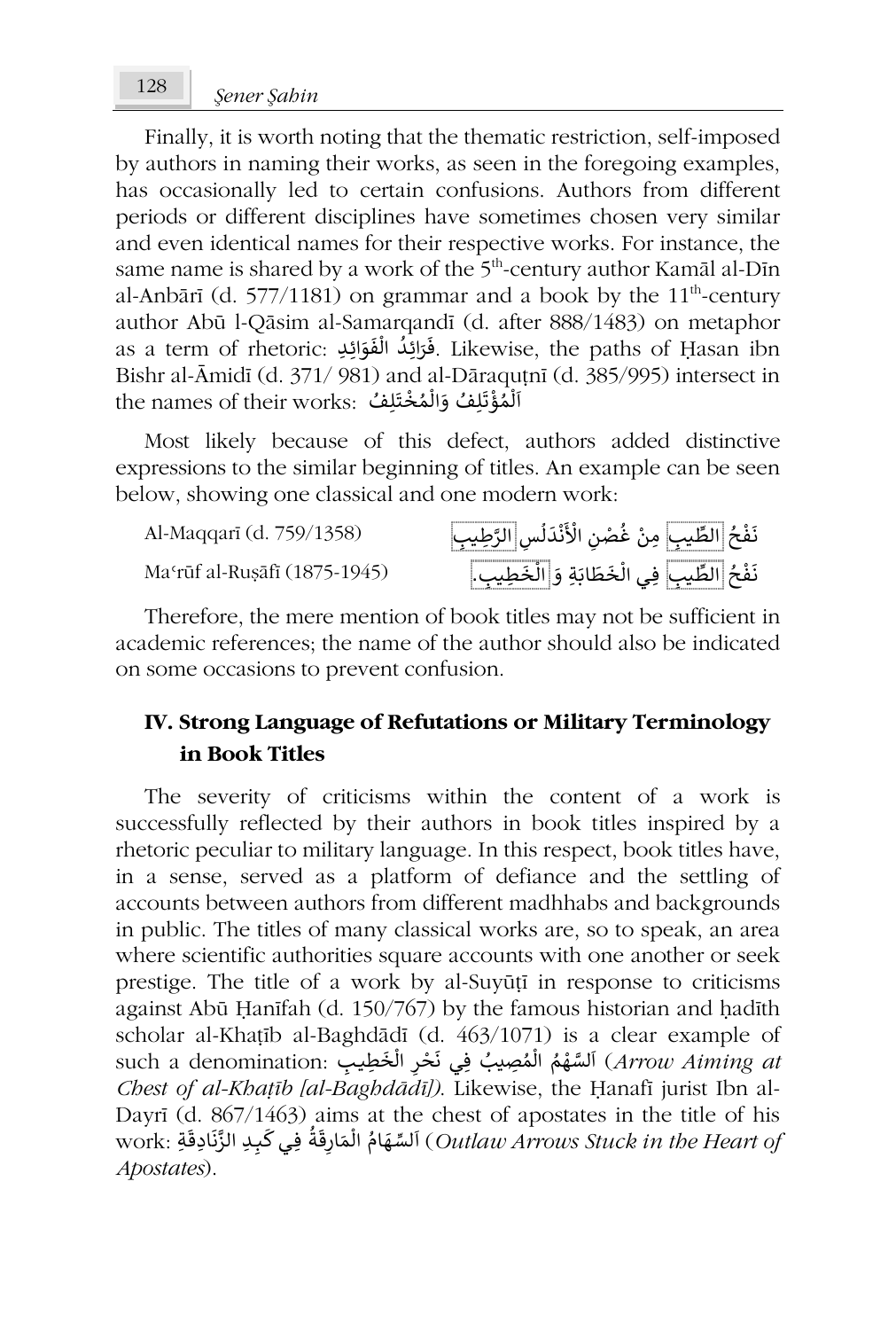In addition to "arrow," "sword" is another much-referenced military weapon, including all its types and qualities. For instance, Ibn Taymiyyah (d. 728/1328) gives the following name essentially about "punishment for insulting Allah, prophets, and companions" but also punishment for disunion, blasphemy, the violation of agreements by punsmicht for disumon, biasphelity, the violation of agreements by<br>اَلصَّارِمُ الْمَسْلُولُ عَلَى شَاتِمِ ;dhimmīs, apostasy, profaneness, and banditry: ۔<br>و ۔<br>ا ۱<br>أ .<br>وفيات ί ِول الـ سُ َّ ر) *Unsheathed Sharp Sword against Insulters of Prophet*). In a similar manner, the biographer Taqī al-Dīn ibn ʿAbd al-Qādir al-Tamīmī (d. 1010/1601) named his work (which is no longer available) rannini (d. 1010/1001) nanied nis work (which is no longer avanable)<br>*(Sbiny)* آلسَّيْفُ الْبَرَّاقُ فِي عُنُقِ الْوَلَـٰدِ الْعَاقِّ about his scapegrace son Ḥasan as l<br>የ ٠<br>آ ُ َّl<br>የ ُ ُ َነ<br>የ *Sword on the Neck of Rebel Son*), implying his rage and fury. Quṭb al-Dīn al-Bakrī (d. 1162/1749), a relatively later author, named his work ᠐ DIII al-Dakit (d. 1102/1749), a Telativery Tater adtrior, hamed his work<br>in a similar way: اَلسُّيُوفُ الْحِدَادُ فِي الرَّدِّ عَلَى أَهْلِ الزَّنْدَقَةِ وَالْإِلْحَادِ .ja similar wa े<br>१ **ا** ፡<br>የ ᠔ ֦֧֦֧֦֧֦֧֦֧֦֧֦֧֧֜ َڔ<br>• ْ أ *in Response to Apostates*). In another later work, Ibn ʿUsfūr al-Baḥrānī (d. 1186/1772) writes a refutation by hinting at the title of *Sharḥ Nahj* َ رها al-bal*āghah* of Ibn Abī l-Ḥadīd (d. 656/1258) and calls it '<br>የ ِف ِ ᗷ ᠒ ن ِᘭد اب ِ ي ق َ ِد ِᘌد حَ ي ت <sup>ـ</sup> ال ي) *Putting Ibn Abī l-Ḥadīd in Iron Chains)*, to ـ أ ໍ່ ْ  $\frac{4}{3}$ which Muḥammad Amīn al-Suwaydī (d. 1246/1831) replies in a winch Munanimad Anim ai-suwaydi (d. 1240/1851) repnes in a<br>*Iron Sword ) أَ*لصَّارِمُ الْحَدِيدُ فِي عُنُقِ صَاحِبِ سَلَاسِلُ الْحَدِيدِ . .*Iron Sword* .<br>آ ا ۔<br>و )<br>የ ا<br>پ ِّ ᠔ *Hanging on the Neck of the Author of "Iron Chains"*)*.*

The terminology becomes even harsher, employing natural elements instead of military tools in times of heated rivalry between faiths, ideas, or madhhabs. For instance, Ibn Ḥajar al-Haytamī (d. السَّرْوَاعِقُ (1567) puts his foe to "burning thunderbolts" in the title أَلْقُوَاعِقُ (1567). Ϊ ا المحواتِون Thunderbolts In the the US (O Durining thunderbolts in the the<br>*(Thunderbolts Burning Refusers and )* الْمُحْرِقَةُ عَلَى أَهْلِ الرَّفْضِ وَالزِّنْدَقَةِ ُ ُ ᠔ ֦֧<u>֝</u> ֦֧<u>֚</u> ِّ پ **ृ** *Profanes*). In refutation of al-Haytamī's work, Amīn al-Ḥulwānī (d. 1316/1898) tries to neutralize this attack by means of treacherous رo neutralize this attack by heatis of treacherous<br>waters: ٱلصُّيُولُ الْمُغْرِقَةُ عَلَى الصَّوَاعِقِ الْمُحْرِقَةِ waters: تَابَعُ بِاسْتَا بِهِ الْمُحْرِقَةِ ្ត្ l<br>የ ا<br>آ ُ ْ ِّ l<br>Î ُُ.<br>ا *Thunderbolts*). In modern times, a work for the refutation of Riḍā Khān Biralwī (d. 1921) makes the respondent an aim of burning Nnan Dnawr (d. 1721) makes the Ie.<br>أَلشِّهَابُ الثَّاقِبُ عَلَى الْمُسْتَرِقِ الْكَاذِبِ.:meteors َ.<br>آ ।<br>१ ᠔ .<br>آ ـ ነ<br>የ

In some titles, interest is aroused through partially humorous touches. For instance, when Ibn Diḥyah al-Kalbī (d. 633/1235) wrote odenes. For instance, when ibn Dityan al-Kaibi (d. 0*53/1255) w*hole<br>in criticism of Abū l-Yumn al-Kindī (d. أَلَّصَّارِمُ الْهِنْدِيُّ فِي الرَّدَّ علَى الْكِنْدِيِّ ـ ْ ᠔ ِّْ ᠔ ُ ί 613/1217), he received a humiliating rejection in return:

> ة َ ᘭ ِدح ᠒ ن اب ᠒ ِة ِمن َ ᘭ حْ ᡒ ُف الل ـت َ ن) *Tearing the Hair of Ibn Diḥyah*) ֦֧<u>֝</u> ֦֧<u>֝</u> ـ ໍ່.

A similar approach is observed in the famous tract by Ibn al-Murahhal (d. 699/1300), the poet and man of letters from Malaga, in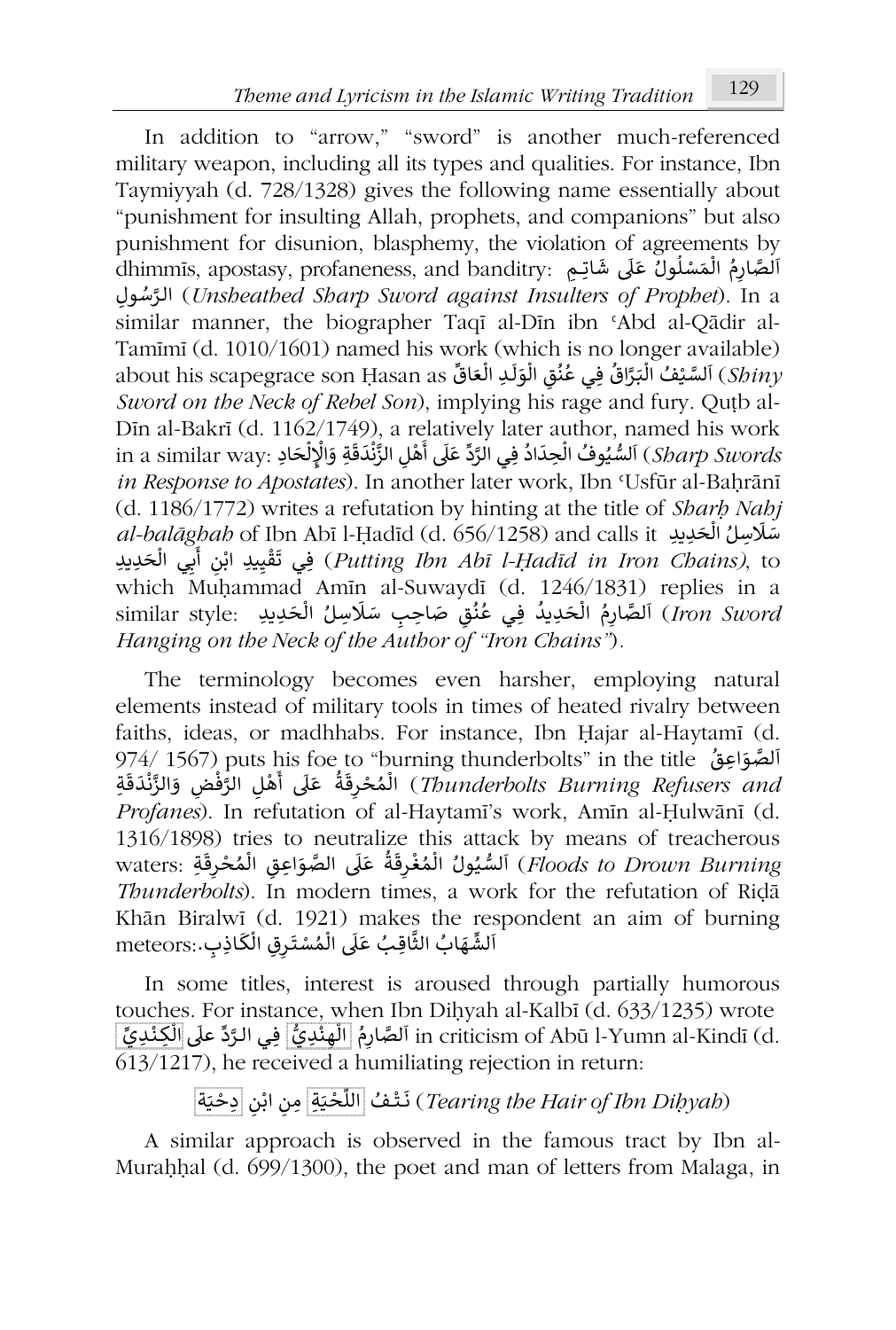response to criticisms against him: الرَّمْيُ <mark>بِالْحَصَى</mark> اِلصَّائِلُ بِالْعَصَا ة<br>ا **ٔ** َ᠔ ់<br>វ *Stones and Sticks)*.

In his work in response to allegations by a scholar who was a Muslim before converting to Christianity, al-Māzarī (d. 536/1141) adopts humor as w<u>ell as</u> explicit defamation and violence: قَطْعُ لِسَانِ adopts humor as w<u>ell as e</u>xplicit defamation and violence: قَطْعُ لِسَانِ ُ ْ ᠒ اضح ِ َ و ال ِ ِم ᗷ َ ج ـر َ ت م ِفـي ال ᠒ ــح ِ اᗷ الن) *To Tear off the Tongue of Who Barks in* ነ<br>የ ់<br>• ؚ<br>؞ ᠔ َّ*Response to Eloquence*)*.*

Evidently, such defiance in book titles not only consolidated the respective community or fanatical followers of authors but also established a strong motivation to attract curious intellectual minds.

In addition to military terminology, critical or refutation works employed some libelous expressions that may damage the pride of readers as well as those with elements of violence. The two following examples, each written in defense of Muḥyī al-Dīn Ibn al-ʿArabī (d. 638/1240), may clarify our point:

| Al-Suvūtī               | تَنْبِيهُ الْغَبِيِّ  فِي تَبْرِئَةِ ابْن الْعَرَبِيِّ  |
|-------------------------|---------------------------------------------------------|
| Al-Biqā'ī (d. 885/1480) | تَنْبِيهُ الْغَبِيِّ عَلَى تَكْفِيرِ ابْنِ الْعَرَبِيِّ |

## **V. Techniques**

There are certain criticisms and allegations that early Muslim intellectuals were interested in form rather than content and that therefore ornate prose and the *sajʿ* style are insufficient for the appropriate expression of the meaning. However, the objective of this paper is not to respond to such allegations or to show the evolution of the Arab style depending on eras. Instead, in this chapter, we will dwell upon positive examples of the extent to which certain book titles reflect the content. Indeed, Muslim authors have displayed extraordinary attention in determining the title of a work and have yielded appropriate book titles neither more nor less than required despite limitations due to *sajʿ* and alliteration techniques. For instance, an explanatory tract about the nuance between bribery ror instance, an explanatory tract about the nuance between bilbery<br>قَحْقِيقُ [الْقَضِيَّةِ] : and a gift includes outright "clarity" in rhetorical terms .<br>. ١. ا<br>و ֺ֖֖֪֪֧֧֧֪ׅ֧֪֧֪֦֧֪֪֪֪֪֪֪֪֪֪֪֪֪֪֪֪֪֪֪֪֪֪֪֪֪֪֪֪֪֪֪֪֪֪֚֚֚֚֚֚֚֚֚֚֚֚֚֚֚֚֚֝֝֓֝֓֝֓֝֬֝֬֝֓֝֬֝֓֓֝֬֝֓֝֬֓֝֬ and a gin includes Odtrigi<br>فِي الْفَرْقِ بَيْنَ الرِّشْوةِ وَ <mark>الْهَدِيَّة</mark> ِ l<br>የ ֦֧֦֧֦֧֦֧֦֧֦֧֓֓֓֓֓֓֓<u>֓</u> َ֦֧<u>֝</u> ֦֧<sup>֚</sup> ا<br>أ

A similar situation is observable in the laconic title of the sorrowful work by al-Maqrīzī (d. 845/1442) on scarcity and famine in Egypt work by al-Maqrizi (d. 845/1442) on scarcity and lamine in Egypt<br>until his lifetime: إِغَاثَةُ الْأُمَّةِ بِكَشْفِ الْغُمَّةِ . Finally, the title of a book by ُ֚֚֚֚֚֚֚֝֝֝֝֝֝֝֝֝֝<del>֛</del> ُ `<br>የ ֦֧֦֧֦֧֦֧֦֧֦֧֦֧֦֧֦֧֜*֦* the 18<sup>th</sup>-century Azhar shaykh al-Damanhūrī (d. 1192/1778) about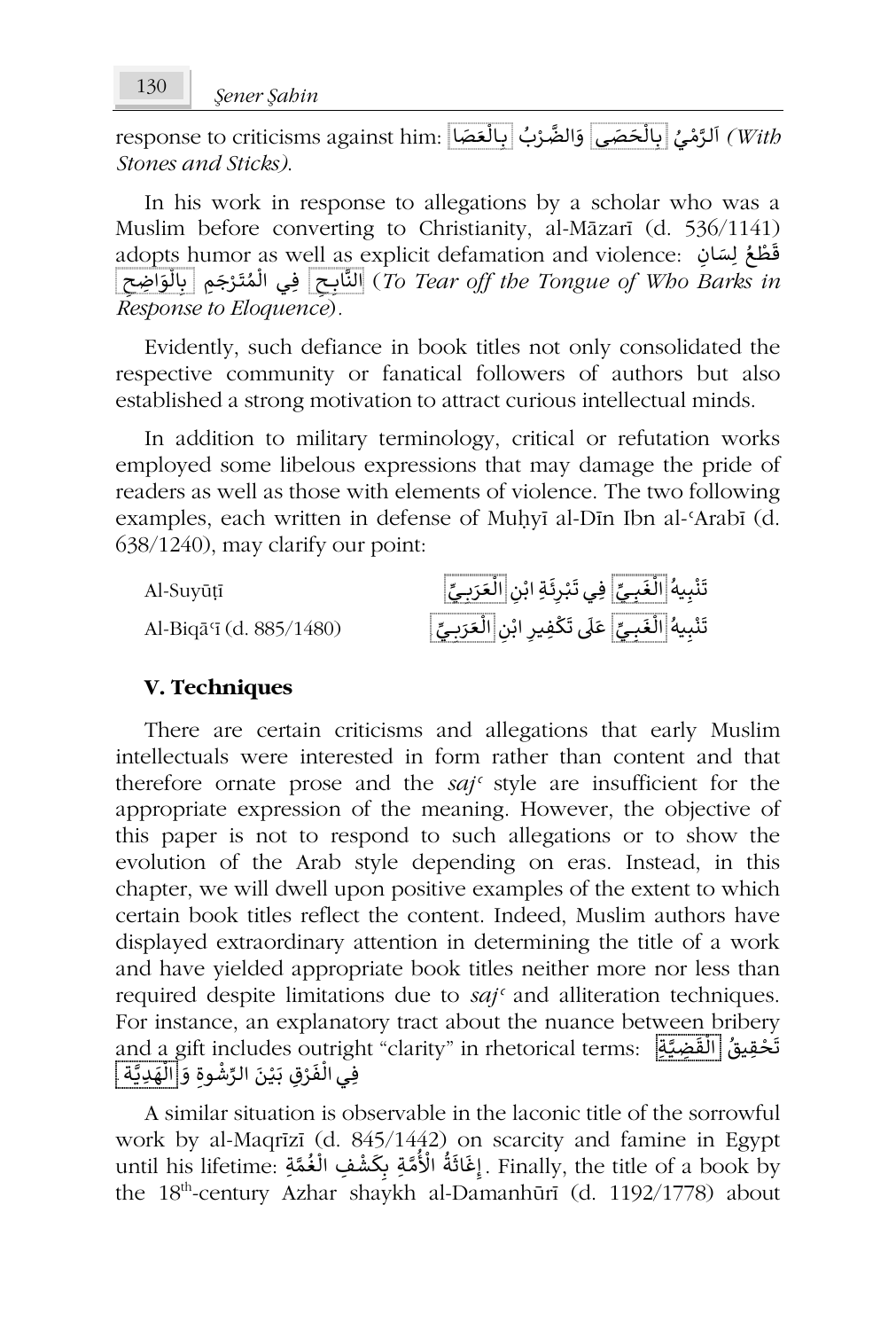hemorrhoids involves explicit clarity: أَلْكَلَامُ الْمَيْسِيرُ فِي عِلَاجِ الْمَقْعَدَةِ ᠔ ፡<br>የ ٍُ<br>د ْ ፡<br>የ ----------<br>وَالْبَوَاسِيرِ. !<br>የ َ

The following section of our study identifies certain techniques used in book titles that we find interesting in terms of form and theme. We provide relevant explanations after classifying them under certain categories.

## **A. Rhymed Book Titles of Two, Four, or Six Words**

Muslim authors apparently did not exclude aesthetic elements such as meter, pun, and *sajʿ* even in the formation of remarkably short titles that consist of two words. Indeed, hundreds of classical works are designed in a very concise manner since this style ensures significant advantages in pronunciation and memorability.

Some of the two-word book titles with *saj<sup>c</sup>* are possessive constructions. One of the earliest examples is استخاصین المُحَكَّسِین و constructions. One of the earliest examples ፡<br>የ ٔ<br>ٔ consuucuons. One or the earnest examples is الحاسِن المحاسِن Bhāq Ibrāhīm al-Ḥanbalī (d. 203/647). Furthermore, ֦֧֦֧֦֧֦֧֦֧֦֧֦֧֦֧֦֧֦֧֦֧֦֧֦**֦** ۔<br>' رة المسلمة المسلمة المسلمة المسلمة المسلمة المسلمة المسلمة المسلمة المسلمة المسلمة المسلمة المسلمة ا<br>by al-Suhrawardī consist of َ᠔ َدا عوارِف المتعارِفِ By a-sumaward consist of<br>two plural words with the same meter, whereas بِدَايَةُ الْهِدَائِيَّةُ الْهِدَائِيَّةُ الْمُؤْمَّانِيَّةُ ال ֖֖֖֖֖֪֪ׅ֪֪֦֪֪֪֦֪֪֪ׅ֖֪ׅ֪֪֪ׅ֖֪֪ׅ֪֪֪ׅ֪֪ׅ֪ׅ֚֚֚֚֚֚֚֚֚֚֚֚֚֚֚֚֚֚֚֚֚֝֬֝֝֓֟֓֟֝֓֝֟֝֟֓֝֓֝֓֝֓֝֓֝֓֝֝֝֬֝֝֬ ٔ /<br>የ ey Raniai words with the same ineter, whereas سِمَّاتِ by Raniai<br>by Ibn Abī l-Iṣbaʿ (d. 654/1256) أَتَحْرِيزُ التَّحْبِيرِ by Ibn Abī l-Iṣbaʿ (d. 654/1256) ُ consist of two singular concepts with the same meter.<sup>25</sup>

Some of the two-word titles are in conjunctive form and connected to one another with the letter **و**. Plural examples with the same meter

| 25 | For other examples, see                     |                         |
|----|---------------------------------------------|-------------------------|
|    | Sayf al-Din al-Dihlawi (d. 1052/1642)       | أَخْبَارُ الْأَخْيَارِ  |
|    | Ibn Abī l-Shukr (d. 682/1283)               | أَدْوَارُ الْأَنْوَار   |
|    | 'Alī ibn Zāfir (d. 613/1216)                | بَدَائِعُ الْبَدَائِهِ  |
|    | Salāh al-Dīn Khalīl al-Safadī (d. 764/1363) | جِنَانُ الْجِنَاسِ      |
|    | Sayf al-Dīn al-Āmidī                        | حَدَائِقُ الدَّقَائِق   |
|    | Sayf al-Dīn al-Āmidī                        | رُمُوزُ الْكُنُوز       |
|    | Taqī al-Dīn al-Maqrīzī                      | سُلُوكُ الْمُلُوك       |
|    | Kamāl al-Dīn al-Anbārī                      | فَرَائدُ الْفَوَائِدِ   |
|    | Al-As'ad ibn Mammātī (d. 606/1209)          | قَوَانِينُ الدَّوَاوِين |
|    | Fakhr al-Din 'Ali Sāfi (d. 939/1532-33)     | لَطَائِفُ الطَّوَائِفِ  |
|    | 'Alī ibn Muḥammad al-Khāzin                 | مَقْبُولُ الْمَنْقُول   |
|    | Athir al-Din al-Abhari (d. $663/1265$ )     | مَرَاصِدُ الْمَقَاصِد   |
|    |                                             |                         |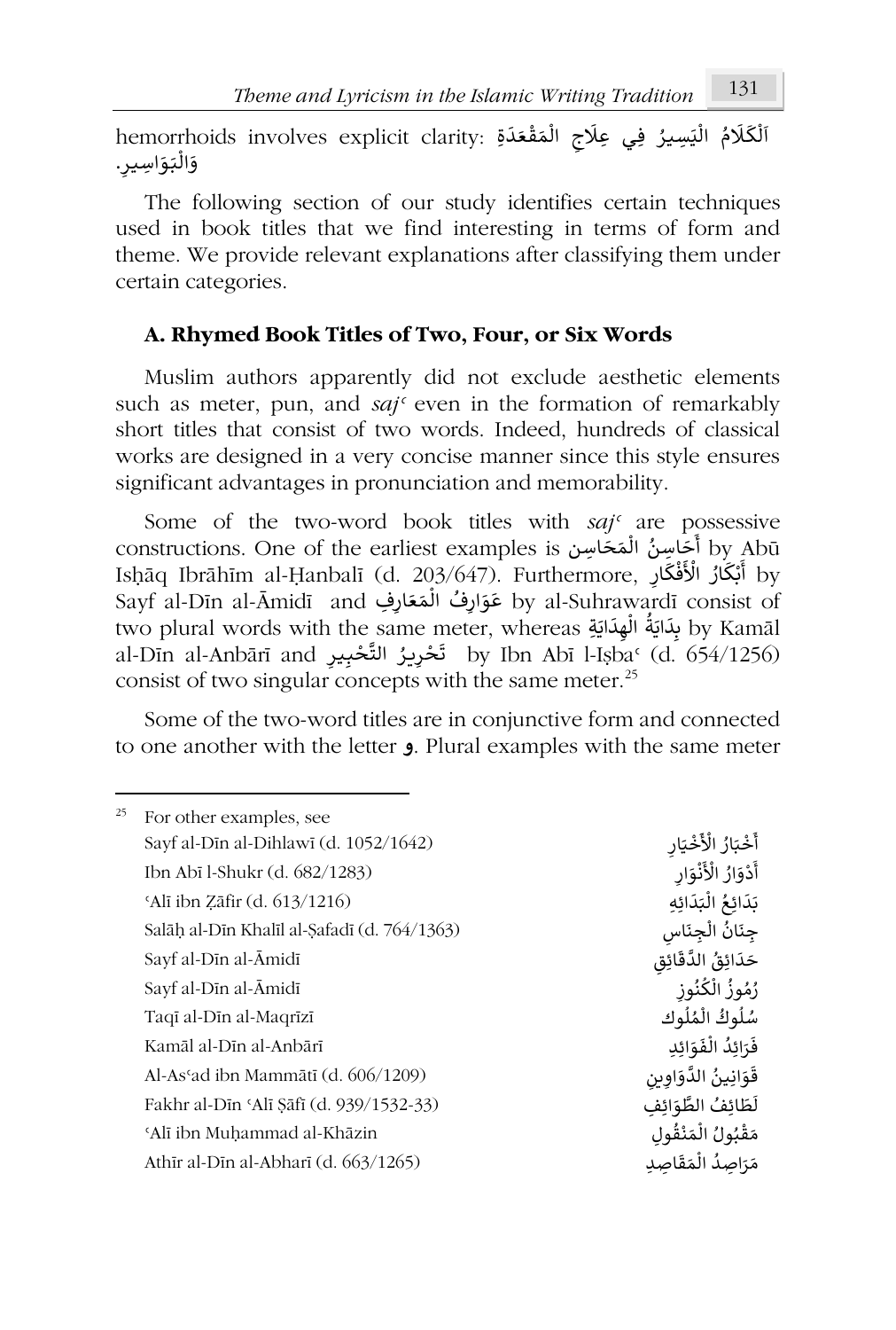include وَالزَّوَابِعُ وَالزَّوَابِعُ لَّا by al-Jāḥiẓ and أَلْقَوَابِعُ وَالزَّوَابِعُ Ly Abū Ḥayyān al-َا<br>آ ُ َُ ፡<br>የ ا َTawḥīdī (d. 414/1023), whereas singular examples with the same meter include ُ ᘌجَ از ِ لإ ᠐ جَ از ِ ع الإ و by Abū Manṣūr al-Thaʿālibī (d. 429/1038) ֧֦֖֧֦֦֧֝֝֝֝֝֝֝֝֓֟֓֓<u>֦</u> ا ُ .<br>م י<br>י ֖֖֖֖֖֚֚֚֚֚֚֚֚֚֚֚֚֚֚֝֝֝֝֝֝֝֝**֚** neter include الإيجاز والإعتبار and أونا المنطقة<br>26 by Ibn Kathīr (d. 774/1373).<sup>26 ا</sup>لمُبِدَايَةُ وَالنَّهَايَةُ ์<br>เ ֖֖֖֖֖֖֚֚֚֚֚֚֚֚֚֚֚֚֚֝֝֝֝֝֟֝**֞**  $\frac{1}{2}$ َ᠔

In addition to the two foregoing categories, there are rhymed book titles of two words with prepositions. Pursuant to our ook titles of two words with prepositions. I distant to our<br>اَلْإِقْتِصَادُ فِي as in فِي as in فِي as in فِي با<br>و لا<br>ۋ ْ ادِ قَبِصَاد قَبِي as in ِ<del>فِي</del> as in ِفِي as in ِالْمَسْمَاد الله examinauon, uns preposiuon may someumes be ֧֖֖֧֚֚֚֚֚֚֚֚֚֚֝֝<u>֚</u> ׇ֧֦֧֬<u>֓</u> !<br>በ ا<br>و استمداد التاريخ العام العربية التاريخ as in مستمدان by Abū I-ṇasan al- Anini<br>by Abū Bakr Ibn al- وفي as in مون الفقواطِيع التاريخ as in مون الفقواطِيع التاريخ التاريخ التاريخ ال ነ<br>የ َُ ᠔  $\frac{\text{4}}{27}$  (d. 543/1148).<sup>27</sup>

In punned noun phrases that consist of four words and are connected to one another with a conjunction, the determinatum is associated with the determinatum and the determinant is associated with determinant; in addition, there is an effort to establish a parallelism based on phonetic assimilation between equivalents in regard to adjective clauses. For better comprehension of the relation between words, we highlight the relation between elements in the first example below:

| Ibn Abī l-Khişāl (d. 540/1146)            | لَوْعَةَ الشَّاكِي وَ إِدَمْعَةُ الْبَاكِر |
|-------------------------------------------|--------------------------------------------|
| For other examples, see                   |                                            |
| Hamzah ibn 'Alī (d. 411/1012)             | اَلْإِعْذَارُ وَ الْإِنْذَارُ              |
| Muhammad al-Tamīmī al-Dārimī (d. 378/989) | اَلتُّحَفُ وَ الظُّرَفُ                    |
| Abū Ḥayyān al-Tawḥīdī                     | اَلْبَصَائِرُ وَ الذَّخَائِرُ              |
| Al-Suyūțī                                 | اَلْمُحَاضَرَاتُ وَ الْمُحَاوَرَاتُ        |
| Al-Shahīd al-awwal (d. 786/1384)          | اَلْقَوَائِدُ وَ الْفَوَائِد               |
| Also see the following examples:          |                                            |
| Najm al-Dīn al-Țarsūsī (d. 758/1357)      | اَلزَّوَائِدُ عَلَى الْفَوَائِدِ           |
| Al-Suyūțī                                 | ٱلْأَرَجُ فِي الْفَرَجِ                    |
| Ibn Fāris (d. 395/1004)                   | اَلْإِلْمَاعُ فِي الْإِتْبَاعِ             |
| Qāsim al-Nuwayrī (d. 733/1333)            | اَلْإِلْمَامُ بِالْأَعْلَامِ               |
| 'Umar ibn Badr al-Mawsilī (d. 622/1225)   | اَلْوُقُوفُ عَلَى الْمَوْقُوف              |
| Badr al-Din al-Ghazzi (d. 984/1577)       | ٱلْمُرَاحُ فِي الْمُزَاحِ                  |
| Al-Suyūțī                                 | اَلْمُنِّي فِي الْكُنِّي                   |
| Abū Manşūr al-Thaʻālibī                   | اَلنِّهَايَةُ فِي الْكِنَايَةِ             |
|                                           |                                            |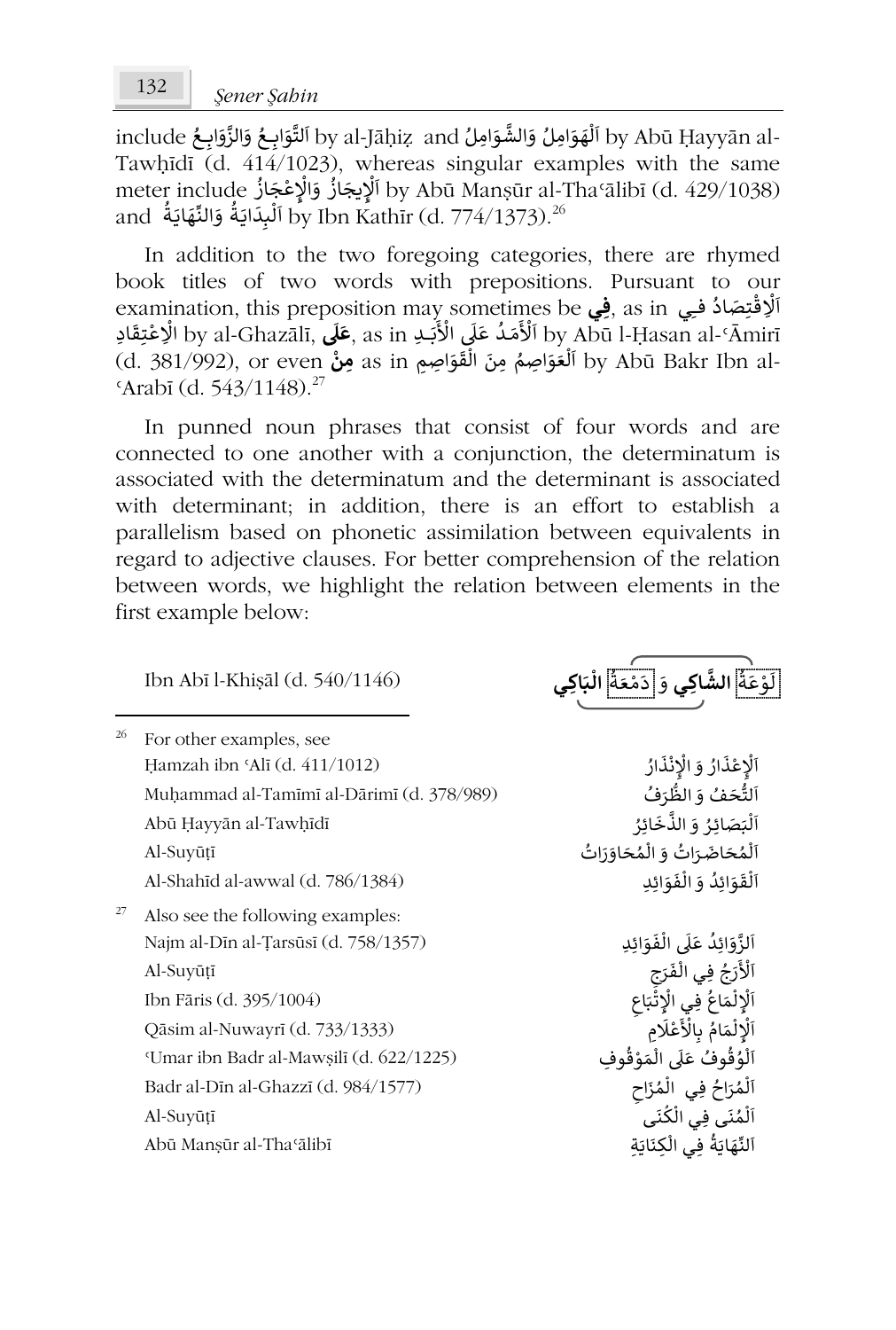# *Theme and Lyricism in the Islamic Writing Tradition* 133

Salāh al-Dīn Khalīl al-Safadī (d. 764/1363) أ ٍ<br>پ .<br>. عْ<u>يَانُ</u> الْعَصْرِ وَ ֦֧֦֧֦֧֦֧֦֧֦֧֝֜*֚* **᠔** ᠐ أ ُ ֺ֦֦֦֖֖֖֖֖֖֪ׅ֦֖֧ׅ֧ׅ֖֧֧֧ׅ֧ׅ֧֧֧ׅ֖֧֚֚֚֚֚֚֚֚֚֚֚֚֚֚֚֚֝֝֝֝֬֝֝֝֝֝֟֓֝֬֝֓֝֬֜֝֓֝֬֝֬֜֓֝֬֝֬֜֝ ان و ع **َّ الن ᠒ر صـ** ֦֧֦֧֦֧֦֧֦֧֦֧֦֧֝ **ْ**Ibn Abī l-Khiṣāl al-Ghāfiqī (d. 540/1146) َ ْ ُف <sup>خ</sup> **ِق ار** ط **᠒ َ ᘘ ال** و َ ق فُ **᠒** ذ **ار م ِق ال ᠔** َ֦֧<u>֝</u> **َ᠔** Taqī al-Dīn Ibn Fahd (d. 871/1476) ُ ع ٍ<br>پو هَدَة<mark>َ</mark> الْمُنْتَحِلِ وَ[بُلْغَةُ] الْمُزَّتَحِلِ َ د ֦֧<sup>֦</sup> **ْ ُ ᠔** َُ ُ ።<br>የ **ُ ᠔ ْ** Ismāʿīl ibn Ibrāhīm al-Mārdīnī (d.629/1232) ;<br>: ن <sup>ص</sup> َ اب ُ **ْ** ا**لْحَبْرِ فِيَ**|حِسَابٍ] الْجَبْرِ **َ ح ᠔ ْ ᠔** Abū Manṣūr al-Thaʿālibī سِ ُ ڑا ֦֧֦֦֧֦֧֦֧֦֧֦֧֧֦֧֧֦֧֧֧֧֧֦֧֝֝֜֟֓֜֜֜֜֜֟֓֜**֞** ح **ِة َ غ َ ᢾ َ ᘘ** <sup>و</sup> ِس َ **ال** ُّ ـر **َ ᘘ ال ـ اع ر ِة ᠔** ነ<br>የ **ََ**Zakariyyā al-Qazwīnī (d. 682/ 1283) ُ م ُ فِي<u>ن</u>ا العُلُومِ وَ ٰمُبِينَا الْهُمُومِ **᠑ ُ ᠔** َ..<br>و ۔<br>و **ُ ُ ᠔** Ibn al-Naqīb (d. 769/ 1368) ُ ع .<br>و ِ<br>مَدَةً السَّالِكِ وَ عُدَّةً النَّاسِكِ َ..<br>و ُ Raḍī al-Dīn Ibn al-Ḥanbalī (d. 971/1563) ُ ع ُ ــة<mark>َ</mark> الْحَاسِبِ وَ عُمْدَةَ الْمُحَاسِبِ **᠔** َ.<br>و ۔<br>پی **ُ ᠔** رَ<u>ّ وَضَمَّ</u>اْ الْمُجَالَسَةِ وَ عَيْضَةُ الْمُجَانَسَةِ ۚ هَذَا اللَّهُ الْمُجَانَسَةِ وَ الْمَجَانَسَةِ الْم ُ ْ **َُ ᠔** َُ ֦֧<sup>֦</sup> **َُ ᠔** Ibn al-Azraq al-Gharnāṭī (d. 896/1491) ـ ـِ<u>ـَدَائِحُ</u> السِّلْكِ فِي طَبَائِعِ الْمُلْكِ ٍ<br>وُ **᠔ ُ ᠔ ᠔** نَسْسَكَ الْفَاخِرَةُ عَنِ <mark>الْأَسْئِلَةِ</mark> الْفَاجِرَةِ ۚ ۚ هَذَا Shihāb al-Dīn al-Qarāfī ا ِّ ֦֧֦֦֦֧֦֧֦֧֦֧֦֧֧֦֧֧֦֧ׅ֧֧֦֧֦֧֧֦֧֦֧֝֝֝֜֓֜֜֓֜֓֜֟֓֜֓֓ **ُ ᠔** لِ<br>الْأَسْئِلَةِ الْ**فَاجِرَةِ ᠔** Tāj al-Dīn al-Subkī (d. 771/1370) َ م ع ن **ِان َ و َ م ال ــ ᠒ ع** ن َ ع َ ᠒ ج ع م **َ و َ ج ال ᠒ ِامع** ُ ْ **᠔** ْ ់<br>ខ្មែ **᠔**

Punned book titles of six words literally recall an equation. The title is divided in two in the middle by means of a conjunction, leaving three words on each side in a symmetrical manner. Some examples are as follows:

| al-Nahrawānī (d. 387/997)                                                          | اَلْجَلِيسُ الصَّالِحُ الْكَافِى وَ الْأَنِيسُ النَّاصِحُ الشَّافِي |
|------------------------------------------------------------------------------------|---------------------------------------------------------------------|
| Ibn Hudhayl al-Fazārī al-<br>Andalusī (8 <sup>th</sup> century AH/14 <sup>th</sup> | عَيْنُ الْأَدَبِ وَالسِّيَاسَةِ وَ زَيْنُ الْحَسَبِ وَالرِّيَاسَةِ  |
| century AD)                                                                        |                                                                     |

لِّيمْيَاءُ السَّعَادَةِ الرَّبَّانِيَّةِ وَ سِيمْيَاءُ السِّيَادَةِ الرُّوحَانِيَّةِ ۖ Ibn Hudhayl al-Fazārī َُْ ُ ֦֧<sup>֟</sup> َُّ

In both prose and verse, the most superior implementation of the art of *muqābalah* (comparison and collation) is to create a harmony in contradiction between more than two opposites.<sup>28</sup> Muslim authors have yielded the most meticulous examples of this craft and created phrases that establish reciprocal relations between opposite elements

<sup>28</sup> Abū ʿAlī al-Ḥasan ibn Rashīq al-Azdī al-Qayrawānī, *al-ʿUmdah fī mahāsin alshiʿr wa-ādābihī wa-naqdihī*, ed. Muḥammad Muḥyī al-Dīn ʿAbd al-Ḥamīd, 5th ed. (Beirut: Dār al-Jīl, 1981), II, 15.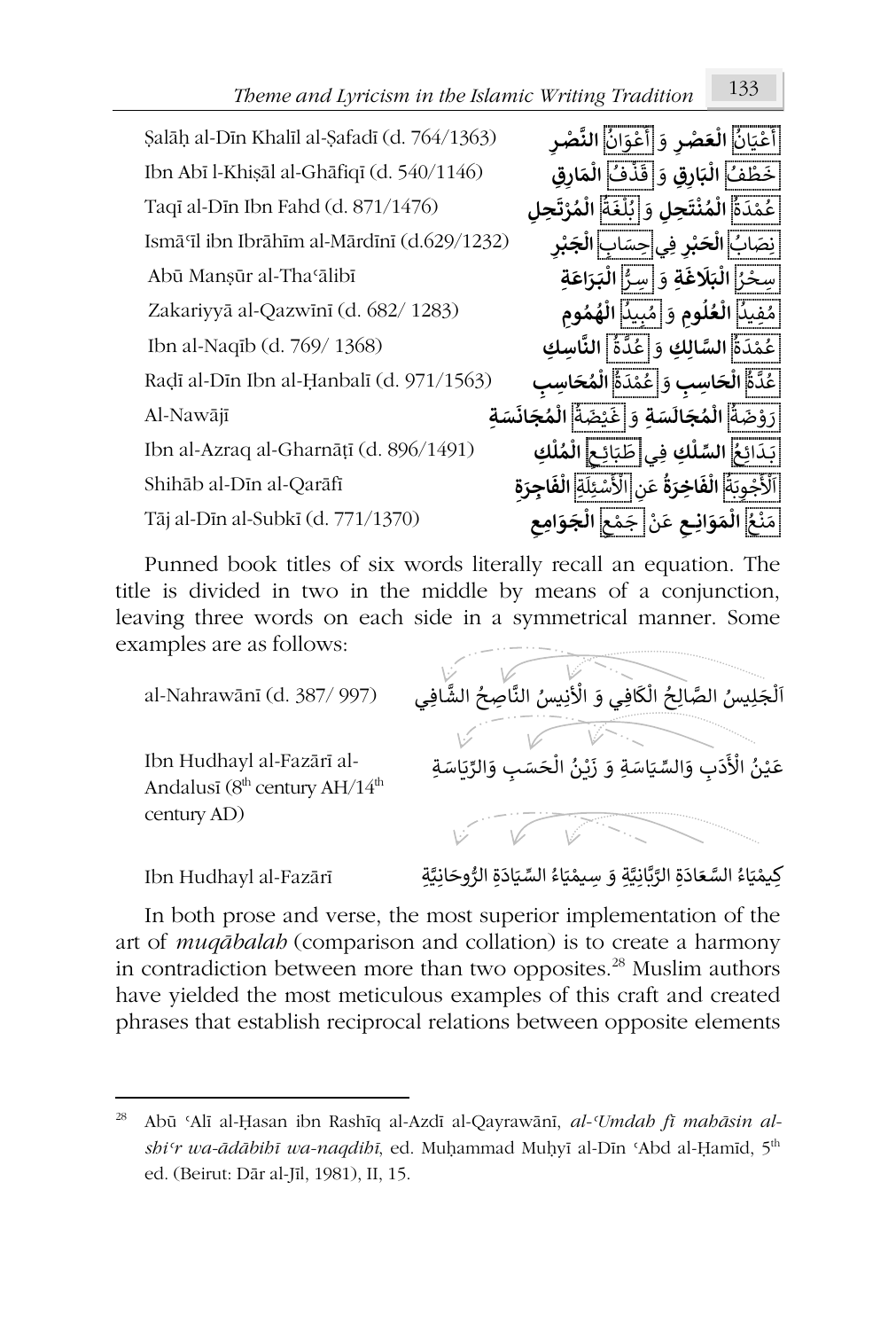in book titles of both four and six terms, as seen in the following examples:

ʿAzīz Maḥmūd Hudāʾī (d. 1038/1628) ِ جَامِعُ الْفَضَائِلِ ۚ وَ اقْلَمِعُ الرَّذَائِلِ ᠔ المعالمية<br>المعالمية ُAl-Qarabāghī (d. 942/1535) السُّ بُ ِ ال ِال ج ـ سَ َ ᠒ و ور ر ـ غ ُب ال ᠒ ور رَُُ ᠔ ـ ُAl-Waṭwāṭ (d.718/1318) َ و ة اضحَ ِ َ و ᠒ص ال ِ ص َ ائ َ خ ال ر َ ر غ ة ِاضحَ َ ف ᠒ص ال ِ ائ ق َّ الن ر َ ر ع ُ ፡<br>የ ᠔ ٍ<br>' ُ ُ ፡<br>የ َِّ .<br>م

## **B. Utilization of Arabic Plural Forms in the Creation of Puns**

Muslim authors mobilized all means of linguistics to create book titles that are pleasing to both the eye and the ear. In this respect, they often referred particularly to certain plural patterns. Thanks to their pronunciation and lyrical resonance that remain in the memory, ne memory, ,فَعَادَ "man esonance that remain in the memory", فَعَادَ"<br>and "فُتَاة" and ",فَعَادَ" ",فَغَادَن" ",فَقَلَادَ ",أَفْعِلَاء ",أَفْعَال ",فَقاطِل ",فَعَادَه ",فَعَلَاء ُ ֺ֖֖֖֖֖֖֖֚֚֚֚֚֚֚֚֚֚֚֚֚֚֚֝֝֝֟֝**֚** ْ ֦֧֦֧֦֧<u>֦</u> ْ ُ ֦֧֦֧֦֧֦֧֦֧֦֧֦֟ ٍُ<br>په ֺ֖֖֖֖֖֖֖֖֪֪֪֦֖֪֪֪֪֪֪֪֪֪֪֪֪֪֪֪֪֪֪֪֪֪֚֚֚֚֚֚֚֚֚֚֚֚֚֚֚֚֚֚֝֟֝֟֓֟֓֟֓֡֟֓֟֓֞֟֓֡֟֓֞֟֟֓֞֞֟ ່: the most preferred patterns. For instance, al-Suyūṭī preferred إِنْهَافُ the most preferred patterns. For instance, al-Suyūṭī preferred ໍ່ إ نَّ التَّابِينِ for his satirical tract about unlikeable typologies. تَشْبَكُرْءِ أَبِأَخْبَادٍ [الثُّفَلَاءِ َْ

ل<br>فعِلَاء" ,Likewise ْ ᠐ أ "is used by Ibn al-Miṭrān al-Dimashqī (d. 587/1191) in ُ اء ᘘ ِ ل َ ْ الأ ة ضَ و َ ر َ ِاء و َّ ِطᘘ َُّ ֦֧<sup>֟</sup> ِ الْكُمْسِينَانُ الْمَسْتَانُ الْمَسْتَانُ الْأَسْتَانُ الْأَسْتَانُ الْأَسْتَانُ الْأَسْتَانُ الْ<br>نُفَعَاةَ" is used by al- (بُسْتَانُ الْأَ ر<br>و َُ ُ سَنَّ الْمُقْضَاةِ عَلَى الْمُنْتَجِمَّةِ الْمَسْلِمَاتِينَ (d. 879/1474) in الْمَجْمَعَةِ Kāfiyajī (d. 879/1474) in ُ ᠔ ِّ 、<br>i Ḥusayn Effendī (d. 1010/1601) in ِ ـل ᡑ ᜧ َ و َّ الت ِ ـح ائ ـو ᠐ ل َ ِل و ُّ ؤ َ ـف َّ الت ِ ـح ان و and ; سَ ٍَُّ **َ** َ"فَبَارُ الْعِبَادِ by Zakariyyā al-Qazwīnī in "فِعَال ـ ።<br>የ ُ **ٔ** ،تعونِ و <u>التراج</u><br>2<sup>9</sup>.آثَارُ اللْبِلَادِ وَأَ أ ᠔ ।<br>१

The foregoing list should be complemented with feminine plural forms as one of the most available patterns for puns:

جَوَامِعُ <mark>الْحِكَايَاتِ</mark> وَلَوَامِعُ الرَّوَايَاتِ Al-ʿAwfī (d. 629/1232) ُ ፡<br>የ ُ ֺ֧֖֖֖֖֖֖֖֖֚֚֚֚֚֚֚֚֚֚֚֚֚֚֚֝֬**֓** Al-Iṣfahānī (d. 410/1010) وَإِمْحَاوَزَاتُ الشُّعَرَاءِ وَالْبُلَغَاءِ (Al-Iṣfahānī (d. 410/1010 ََُ֖֖֖֢ׅ֖֚֚֚֚֚֚֚֚֚֚֚֚֚֚֚֚֚֚֚֝֓֡֓֓֞֓֡֓֓֞֟֓֡֓֓֞֓֡֓֓֓֓֞֬֓֓֞֓֡֓֓֓֞֓ ፡<br>የ ُ

For other examples, see Al-Jāḥiẓ Al-Suyūṭī

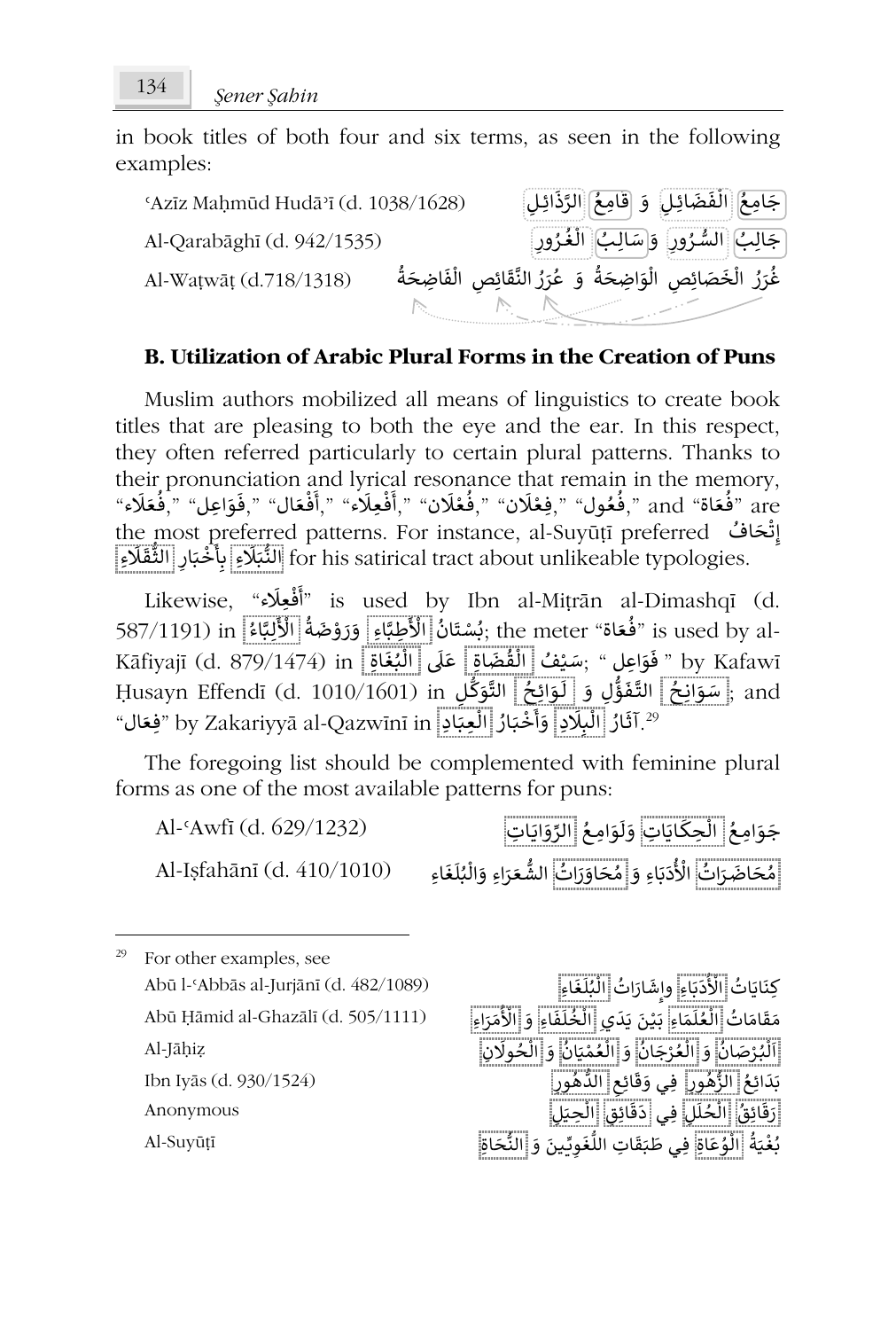The authors, who had mastered syntax, were able to create astonishing combinations even in unforeseeable plural forms. In addition, some examples show that plurals in a certain meter coexist with other plurals that are similar in terms of form or pronunciation, albeit with different meters. Moreover, there are a significant number of examples in which a plural form skillfully creates a pun with a completely different, non-plural word:

Abū l-Ḥajjāj al-Balawī (d.  $604/1208$ ) ِكت أَلِّفْ بَاء<sup>ٍ</sup> لِلْأَلِبَّ <u>ڵ</u>ۯٗڵٟڹ<sub>ۜؖ</sub>ٳءِ Al-Khaṭīb al-ʿUthmānī (d. 780/1378) ُ رَحْمَةُ الْأُمَّةِ ْ لِّأْمَّةٍ فِي اخْتِلَافِ الْأَئِمَّةِ ْ

Another effective pun technique is the phonetic harmony established by a present participle derived from the same root and plural forms of words that rhyme with it, such as "noun of place" or "infinitive with *mīm*." Old scholars invented striking titles in this respect. The artistry in the following examples becomes even more interesting when the chosen words are read by pausing on them:

| Ahmad ibn Muhammad al-Ghaznawī (d. 593/1197) | عُدَّةُ النَّاسِكِ فِي الْمَنَاسِكِ                           |
|----------------------------------------------|---------------------------------------------------------------|
| Mar'ī ibn Yūsuf al-Karmī (d. 1033/1624)      | دَلِيلُ الطَّالِبِ لِنَيْلِ الْمَطَالِبِ                      |
| Ibn Abī l-Rabī <sup>c</sup> (d. 688/1289)    | سُلُوكُ  الْمَالِكِ   فِي تَدْبِير  الْمَمَالِكِ              |
| Ibn al-Akfānī                                | إِرْشَادُ الْقَاصِدِ إِلَى أَسْنَى الْمَقَاصِدِ               |
| Taqī al-Dīn al-Jarrā <sup>q</sup>            | تُحْفَةُ الرَّاكِع وَ السَّاجِدِ إِفِي أَحْكَامِ الْمَسَاجِدِ |

# **C. Skillful Assembly of Nouns and Verbs in Puns**

Since the classical period, Muslim authors have invented interesting book titles where one part of the pun consists of a noun and the other is created by appropriate verbs. In this respect, the harmony between nouns and verbs is remarkable. For better perception of this harmony, the noun at the beginning and the verb at the end should be read without wovelizing their final letters (by a pause). For instance, the classic by al-Dhahabī (d. 748/1348) on history should be read as follows: **َ**

**᠐ ا ُ ـر َ ِعـᘘ ᠔** ِف **ل** ـ ْ ن َ م ᠒ ـر َ ـᘘ َ **َ** ـي خ **ـر َ ـᘘ غ**

al-ʿ**Ibar** fī khabar man **ghabar**

Some striking examples are given below: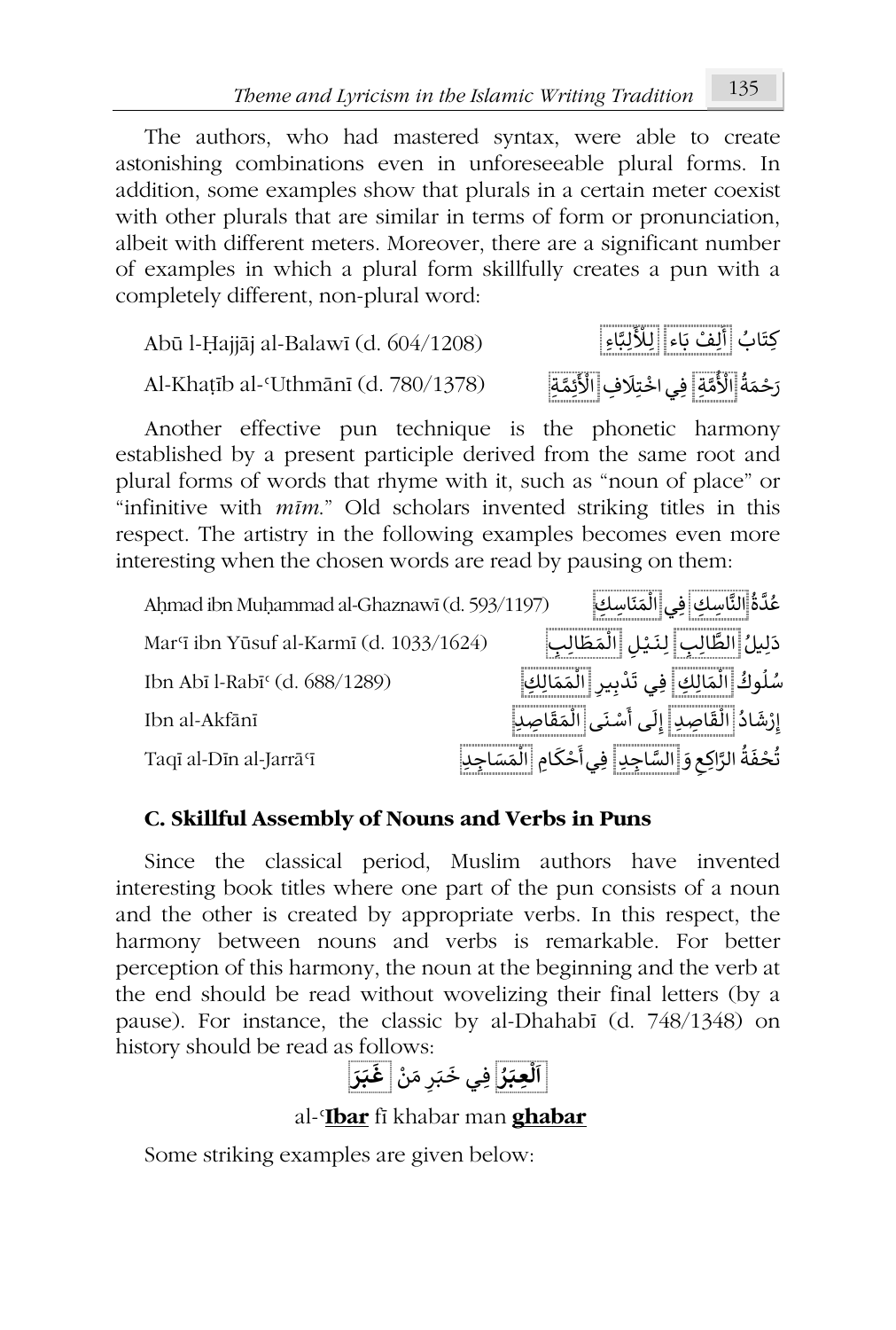| 'Abd al-Salām Effendī al-Mārdīnī (d. 1843) |                                                                                  | أُمُّ الَّعِبَراً فِی ذِکْر مَنْ مَضَى وَ ٰمَـرَّ                 |
|--------------------------------------------|----------------------------------------------------------------------------------|-------------------------------------------------------------------|
| Ibn al-Imād al-Ḥanbalī (d. 1089/1679)      |                                                                                  | شَذَرَاتُ  الذِّهَبِ ۖ فِي أَخْبَارِ مَنْ  ذَهَبَ                 |
| Ibn 'Aqilah (d. 1150/1737)                 | اَلسِرُّ  الْأَسْرَى فِي مَعْنَى سُبْحَانَ الَّذِي  أَسْرَى                      |                                                                   |
| Taqī al-Dīn al-Subkī (d. 756/1355)         |                                                                                  | أَحْكَامُ الْكُلِّ وَمَا عَلَيْهَا ٰ تَدُلُّ                      |
| Al-Yumn al-'Ulaymī                         |                                                                                  | اَلتَّارِيخُ <mark>الْمُعْتَبَرُ</mark> فِي أَنْبَاءِ مَنْ عَبَرَ |
| Al-Kalā'ī (d. 634/1237)                    | مِصْبَاحُ الظُّلَمِ مِنْ حَدِيثِ رَسُولِ اللهِ صَلَّى اللهُ عَلَيْهِ وَإِسَلَّمَ |                                                                   |

Thus, nouns and verbs are brought together to create puns. In addition, we encounter the interesting assimilation of a possessive conjunction with a pronoun and a noun without a pronoun. For example, the tract by al-Fīrūzābādī (d. 817/1415) about famous personalities whose names are ascribed to others than his father is personantes whose hames are ascribed to other<br>. [تُحْفَةُ الْأَبِيهِ] فِي مَنْ نُسِبَ إِلَى غَيْرِ [أَبِيهِ] أ ֦֧֦֧֦֧֦ ُ ْ اِ ؙؚ

### **D. Titles Based on Wordplay**

Because of the intense use of puns, some book titles recall tongue twisters and consist of alliterations that are relatively difficult to pronounce. Indeed, it is by no means easy to memorize these book titles, and pronunciation undergoes frequent tongue slips. This might be considered a joke by the author as well. For instance, Zayn al-Dīn al-ʿIrāqī (d. 806/1404), who wants to enlighten his contemporaries with the important information in *Ihyā*<sup>*s*</sup> *'ulūm al-dīn*, names his work "إِخْبَارُ الْأَحْيَاءِ بِأَخْبَارِ الْإِحْيَاءِ" likewise, 'Alāʾ al-Dawlah al-Simnānī إ ا<br>ف ֚֡<u>֚</u> َُי<br>: .<br>د ֦֧֦֧֦֧֦֧֦֧֦֧֦֧֦֧֦֧֦֧֦֧֦֧֦֧֦֧֦֧֦֧֦֧֦֧֦֧֦֧֦֧֦֧֦֧֦֧֦֧֦֧֦֧֦֧֧֦֧֦֧֦֧֦֧֦֧֦֧֓֓֓֓֓֓֓֓֓֓֓֓֓֓֓ (d. 736/1336) names his work on the virtues of ʿAlī ibn Abī Ṭālib س المستقبل المستقبل المستقبل المستقبل المستقبل المستقبل المستقبل المستقبل المستقبل المستقبل المستقبل المستقبل<br>أن المستقبل المستقبل المستقبل المستقبل المستقبل المستقبل المستقبل المستقبل المستقبل المستقبل المستقبل المستقبل ِّ ፡<br>የ ُነ<br>ስ ໍ ᠔ سَاطِيْوَ الْمُصَاطِحِينَ بِمَسْاطِحِينَ), wiclcas simiab al-Din Maninud al-Alusi (d.<br>إِنْبَاءُ الْأَبْنَاءِ بِأَطْيَبِ " ,1270/1854 names his work, originally a testament ֦֧֦֧֦֧֦֧֦֧֦֧֦֧֦֧֦֧֧֦֧֦֧֧֦֜֓֜֓ ُ**ٔ** َإِنَّبَاءُ الْأَبْنَاءِ بِأَطْيَبٍ "، 1270/1854) names his work, originally a testament,<br>Nigil ibn Ibrāhīm al-Mārdīnī".الْأَنْبَاءِ ْ ا /<br>ئ (d. 629/1232) designs his own elementary numbers as a kind of ᠐ رَ رَبِّ الْمَسْتَرَارِ فِي أَسْرَارِ الْأَعْدَادِ" (a. 029/1252) designs ins own elementary اِعْدَادُ ال<br>". إعْدَادُ الْإِسْرَارِ فِي أَسْرَارِ الْأَعْدَادِ" (a. amely, "إعْدَادُ الْإِسْرَارِ فِي أَسْرَارِ الْأَعْد َْ ُ֖֖֪֖֚֚֚֚֚֚֚֚֚֚֚֚֚֝֝֝֝֝֝֝֝֝֝֝<br>֧֖֖֖֖֖֖֖֖֖֖֖֖֪֚֚֚֚֚֚֚֚֚֚֚֚֚֚֚֚֚֚֚֚֚֝֩֩֝֝֝֩֩ ْ ْ ֧֦֧֝<u>֓</u>

## *1. Book Titles Formulized in Anagrams*

Scholars also opted for anagrams in which they reversed a given title or two terms therein or created a kind of riddle between words by reversing the letters in these terms to create parallel, contrasting, or associated combinations. For example, al-Suyūṭī establishes such a or associated combinations. For example, al-suyuu establishes such a<br>relation between the words "گَـنْب" as well as قُوْآن and ់<br>• "أَقْرَان" in the title of his work that seeks to gather his contemporary ี<br>:<br>: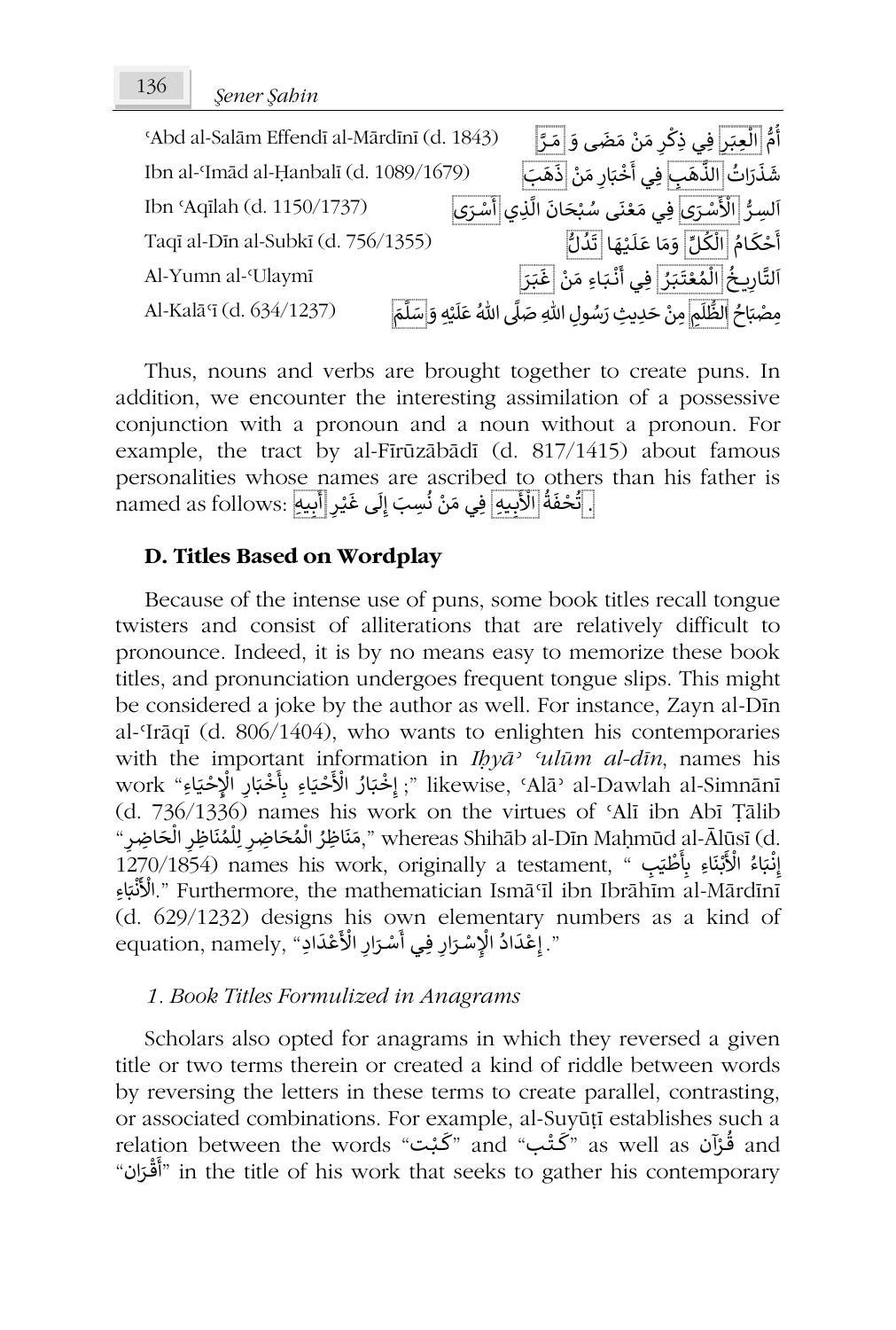scribes under a standard practice of Qurʾānic orthography: **ُ ـت ْ ـᘘ ᠐** ان **ك** ِ َ ر ق َ ْ الأ ْ scribes under<br>فِ**ي كَتْبِ** الْقُرْآنِ. **ْ** <u>់</u> ُ ነ<br>ነ

In a similar manner, when naming his book about the fire in Damascus in 740 AH, Ibn al-Wardī applies the technique of alteration and establishes such a relation between the words حضف and establishes such a relation between the words ْ حَمْظُوُ الرَّحِيقِ فِ**ي وَصْفِ** الْحَرِيقِ : حَرِيق and تَحِيقَ well as **ُ ْ** ا<br>أ

The qaṣīdah anthology by the famous book seller and poet al-Ḥaẓīrī (d. 568/1172), also known as the "book guide," is named in a **᠐** manner we can include in the same category: **لـ َ مـ ال ح ـ مـ لـ ᠒ ح**. **᠑ ᠔ ُُ**

Below are some interesting book titles that are derived pursuant to the technique of an anagram, where a relation is established between two words by the interchange of the places of letters:



# *2. Technique of Establishing Relationships between Dotted and Non-Dotted Letters*

Some wordplays in book titles establish relations between words that are formally identical but vary through dots. Such relations are often between analogous letter groups such as ج-ح-خ , غ-ع , and ص-ض. For example, the title of the famous biography of his contemporaries by Ibn Ḥajar al-ʿAsqalānī has such an aesthetic aspect: ᠐

. ᠒ ر ْ م ُ ع ᠔ ِاء ال ـ َ ـن ْ ᗷ ـأ ِ ᗷ ᠒ ر ْ م ُ غ ᠔ ُ ال ـاء َ ـᘘ ْ ن ِ إ

Other examples are given below:

Ibn Yaḥyá al-Wansharīsī (d. 914/1508) َ

اَلْمَثَلُ <mark>السَّائِزُ</mark> فِي أَدَبِ الْكَاتِبِ وَإِ<mark>الشَّاعِرِ</mark> [ Ibn al-Athīr (d. 637/1239) ᠔ ُ ፡<br>የ ᠐ َي أَدَبِ الْكَاتِبِ وَ<mark>الشَّاعِر</mark>ِ Al-Biqāʿī <sup>᠐</sup> سْ اق و ا َ ْ لأ اق ش ِ َ و ع ال ᠒ ᠒ع صَ ار َ م اق ِمن ِ أ ُ .<br>; ْ ُ ፡<br>የ ْ ِ<br>ش الْمَقْصَدُ <mark>الْخِـلِيل</mark>ِ فِي عِلْمِ الْ<u>خَـلِيل</u>ِ (1249-15 Ibn al-Ḥājib (d. 646/1249 ْ ፡<br>የ ።<br>የ ُ ᠔ ا ፡<br>የ مِعْيَارُ <mark>الْمُ<u>عْر</u>بِ</mark> وَالْجَامِعُ <mark>الْمُغْرِبُ</mark> ់<br>៖ ـ ہ<br>' ٍّ ٍ ።<br>የ ֦֧֦֦֧֦֧֦֧֦֧֝<u>֦</u> ُ ፡<br>የ َ።<br>የ ّ" ْ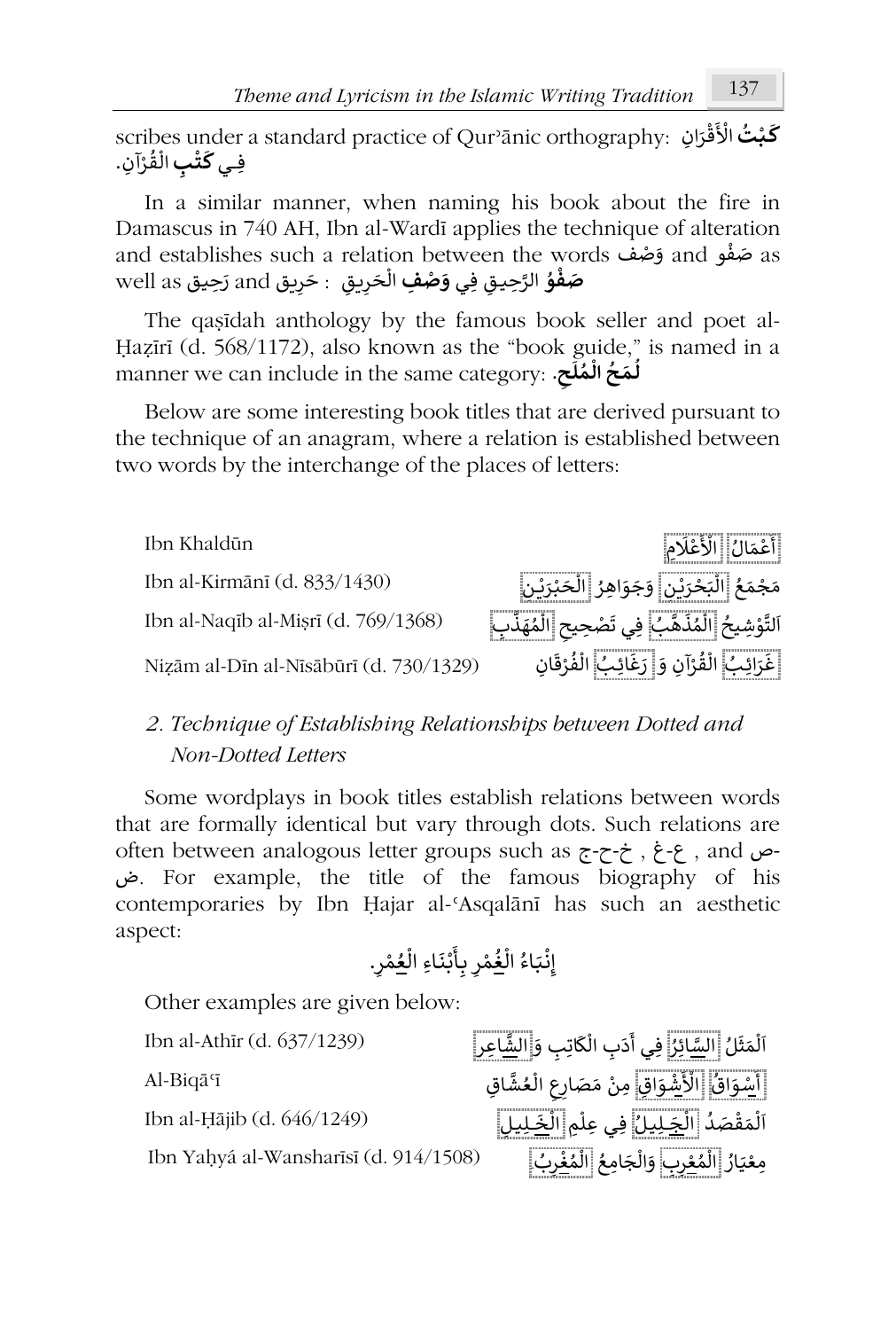# *3. Technique of Reading the Same Word with Different Vowels*

Vowels are a phenomenon in the Arabic language that allows diverse pronunciations of the same word. This characteristic has pushed classical Muslim authors to make use of this linguistic feature and to turn it into an artistic advantage. Consequently, authors have found a kind of pleasure in gathering together in their book titles analogous words that differ through one or more vowels despite consisting of the same letters. Thus, we have many classical works that can be pronounced in different manners with or without vowels; this method points out the subtle wit and fine anticipation of the author.

For instance, in his **ْ ش م ل ᠐ ا ـ ᠒ق ر** فِᅮ ᠐ ᣢ ي ح **ش َ م ᠒ ِق ال ـ ر**, Ibn Saʿīd (d. 685/1286) **ُ ᠔ ُ** ُ **ْ ᠔** employs a change of vowels in the letter *mīm*, whereas *shaddah* is ᠐ replaced in ُ ر حْ َ **ِام** ᗷ **َّ و َ ع** ِف ِᘭه **ال** <sup>ص</sup> َ اب َ ا أ ِفᘭم **ّ ام و َ ع ال** by Raḍī al-Dīn Ibn al-Ḥanbalī **᠔** َ**َ᠔**  $(d. 971/1563)$ . The title of the following work by the Shati'i jurist Muḥibb al-Dīn al-Ṭabarī (d. 694/1295) would be hard to read if the letter **ق** is not vowelized:

**ى َ ر ُ ق ᠔ ال** ِّ م ᠑ أ ِ ة َ َ ار ᗫ ᠒ **ى** ِفـي ز **َ ِقر ᠔ ال** ُ ـر ْ ᘭ َ خ

In this regard, some examples in which a kind of play is made with words and concepts are given below:

| 'Abd al-Qāhir al-Baghdādī (d. 429/1038) | اَلْفَرْقُ بَيْنَ الْفِرَقِ                             |
|-----------------------------------------|---------------------------------------------------------|
| Najm al-Dīn al-Nasafī (d. 537/1142)     | طلْبَةُ الطَّلَبَة                                      |
| As'ad Effendī (d. 1166/1753)            | إطْبَاقُ الْأَطْبَاق                                    |
| Al-Suyūțī (d. 911/1505)                 | اَلْهَيْئَةُ السَّنِيَّةُ فِي الْهَيْئَةِ السُّنِّيَّةِ |
| Al-Ja <sup>c</sup> barī (d. 732/1332)   | نَفِيسُ الْإِجْزَاءِ فِي مَعْرِفَةِ الْأَجْزَاءِ        |
| Ibn al-<br>Irāqī (d. 826/1423)          | ٱلْإطْرَافُ بأَوْهَامِ الْأَطْرَافِ                     |
|                                         |                                                         |

Another important category based on phones and timbers is ensuring matchup or identification by dropping or adding a letter. For example, Jamāl al-Khalwatī (d. 899/1494) makes use of the formal and vocal similarity between "حَـَّبَّة" and "مَـَّـه" in his جَـَّـبَّة الله عنها: ا<br>وُ l<br>የ . حبه السلام المستقبل المستقبل المستقبل المستقبل المستقبل المستقبل المستقبل المستقبل المستقبل المستقبل المستقب<br>مستقبل المستقبل المستقبل المستقبل المستقبل المستقبل المستقبل المستقبل المستقبل المستقبل المستقبل المستقبل المس ـ ind فِيتاعِ السَّاءِ السَّاءِ السَّاءِ السَّاءِ السَّاءِ السَّاءِ السَّاءِ السَّاءِ السَّاءِ السَّاءِ السَّاء<br>-by Manṣūr ibn Yūnus al كَشَّافُ الْقِنَاعِ عَنْ مَتْنِ الْإِقْنَاعِ السَّامِيمِينَ أَنْ مَتَّاجِ الْقَنَاعِ " ْ َّ.<br>የ ْໍ່ י<br>: ֦֧֦֧֦֧֦֧֦֧֦֧ׅ֧֦֧ׅ֧֦֧֦֧֘֜֓֓֜֓֓<br>֧֧֧ׅ֧֧֪֜֜֜֓֟֓֟ Buhūtī (d. 1051/1641).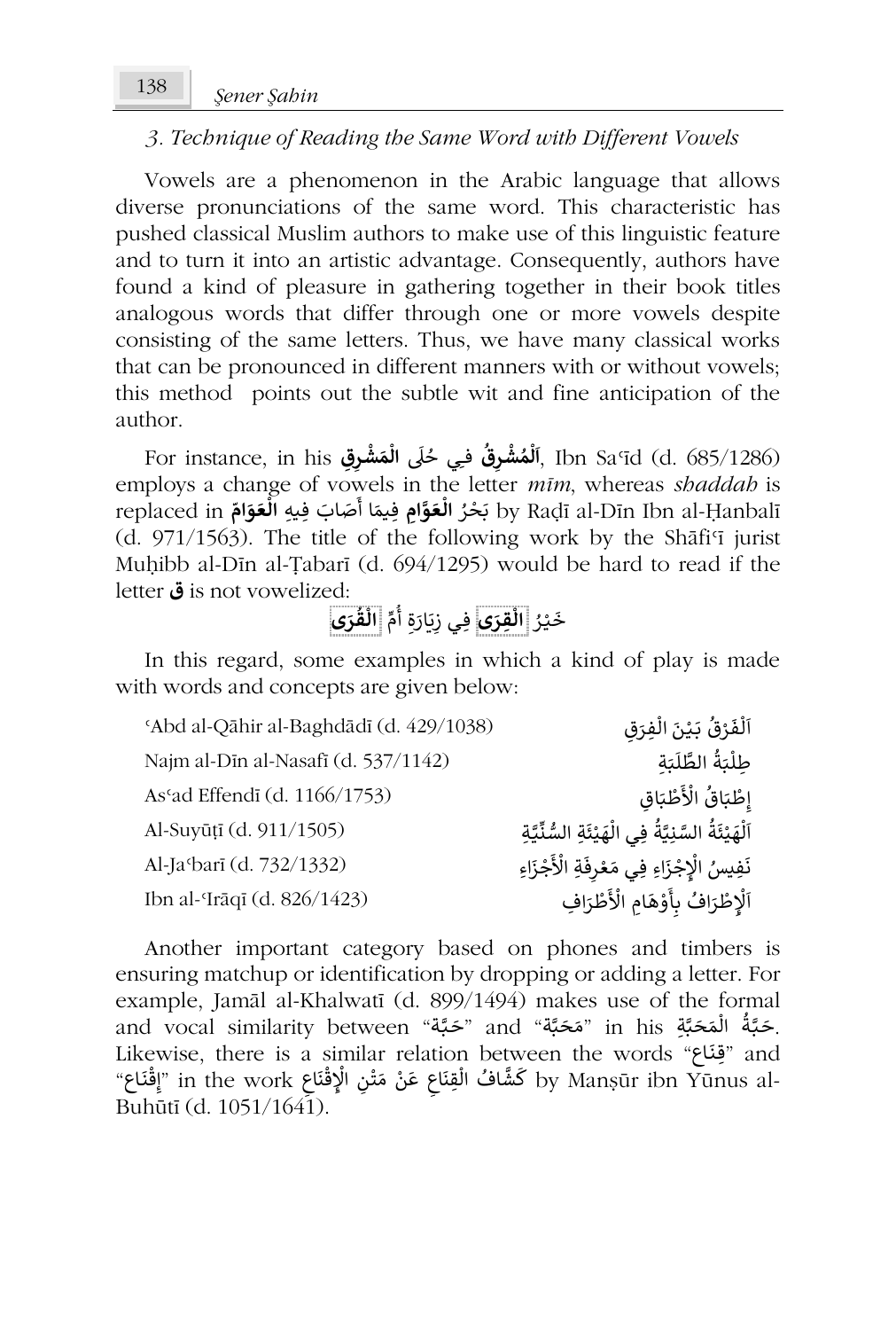# *4. Technique of Title Formation Based on the Pronunciation of Analogous Letters*

In some titles, authors opt for wordplay based on pronunciation by establishing a relationship between phonetically similar letters. This relation, which can be found between  $\zeta/\zeta$ ,  $\omega/\zeta$ ,  $\zeta/\zeta$  and similar duos, comprises such artistry that it can only be understood through an attentive experience of pronunciation. For example,

Ibn Saʿīd al-Maghribī

Al-Fīrūzābādī <sup>᠐</sup> اد ع ِ س ْ ِ لإ ـ ᗷ ا َ ع ِ ص ْ ِد الإ ᠐ ل ِ إ ـ َ ج َ ر َ ِ ى د ِة ا ᢺ ِاد َ ِته ج ا ُ َ֦֧֧֧֧֧֪֧֧֪֧֪֧֪֪֧֪֧֪֪֧֧֟֟֟֓֟֟֟֟֟֟֟֟֟֟֟֟֟֟֟֟֟֟֟֟֟֟֟֟֟֟֟֓֟֟֟֟֟֓֟֟֟֓֟֟֟֓֟֟֟֟֟֟֟֟֟֩֕֓֟֟֟֟֟֟֟֟֟֟֟֟֟֟֟֟֟֟֟֟֟֩֩֩ ْ ֦֧֦֧֦֧֦֧֦֧֧֜֜֜֓ ْ The 'Abd al-Zāhir (d. 692/1293) فَالرَّبُّونَ الْمَلِكِ <mark>الظَّاهِر</mark>ِ Ibn 'Abd al-Zāhir (d. 692/1293) ا<br>ا ٍ<br>و ፟<br>የ رد ی<u>.<br>بَ</u>سْطُ اِلْأَرْض<mark>ِ</mark> ْ لأ ِفـي َ ِول و ُّ ᠒ض الط ا ر َ ع ل ْ ᠔

# *5. Techniques of Dropping, Adding and Changing Letters*

Another particularly effective and successful implementation of *sajʿ* is to bring together words, one shorter and one longer in pronunciation, within the same book title. More precisely, authors use this technique to create the shorter word by dropping some letters of the longer. For instance, the work by al-Suyūṭī in praise of a rooster is named <u>الوّديك</u> في فَضْلِ الدّيكِ), where the author obtains the rooster is named ᠔ سِمِعْتَ حِيثَ بِهِ سَمِعْ الْقَرْبَةِ وَ by dropping one letter of دِيكَ word

The same applies for هَدِيَّةُ <mark>الْمُسَافِر</mark>ِ إِلَى النُّورِ السَّافِرِ The same applies for إ ..<br>م ፡<br>የ ُ Bahāʾ al-Dīn al-Subkī (d. 773/1372) and ٱلسِّينِ المُعَوَّضِّينَ فِيهَا يُقَالُ بِالسِّينِ آلِسَمْينِ ُ َُ ֚֝<u>֓</u> .<br>م ፡<br>የ ُ᠒ ᘭـن ِّ الش و by al-Fīrūzābādī. The opposite examples are observable in the َtitles of يَــْقِيمَا الْقَرَائِضِ الْمُسَلِّمَا titles of تَــْقِيمَا فِي عِلْمِ الْفَرَائِضِ الْمَا ֦֚֚֚֚֚֚֚֚֚֚֚֝֝֝֓ ፡<br>የ .<br>أ َّْ and وَالْمَقَوْمِ إِنَّ الْمَسْتَيْسَةُ مِنْ الْمَسْتَيْسَةُ الْمَسْتَيْسَانَ الْمَسْتَيْسَانَ الْمَسْتَيْسَان<br>by the renowned الْوَافِي فِي نَظْمِ اللَّقَوَافِي and الْمَقَافِي أَيْنَ by the renowned ᠔ ᠔ ፡<br>የ elegiac poet Abū l-Baqāʾ al-Rundī (d. 684/1285).

Another common *sajʿ* method is to use two words together that consist of an equal number of letters with a single different letter. For instance, Niẓām al-Dīn al-Nīsābūrī (d. 730/1329) named his annotation as follows:<sup>30</sup> أَلَّتَّسَا<u>فِيَةٍ</u> الشَّا<u>فِيَةِ</u><br>. اَلصَّافِيَةُ أَسْرُحُ الشَّافِي<u>َةِ</u> الشَّافِيَةِ آ ۔<br>و ֦֧<sup>֟</sup> ُ '<br>í



<sup>&</sup>lt;sup>30</sup> Other examples include Muḥyī al-Dīn Ibn al-ʿArab<sup>ī</sup> بِ Al-Biqāʿī دِ Ṣalāḥ al-Dīn Khalīl al-Ṣafadī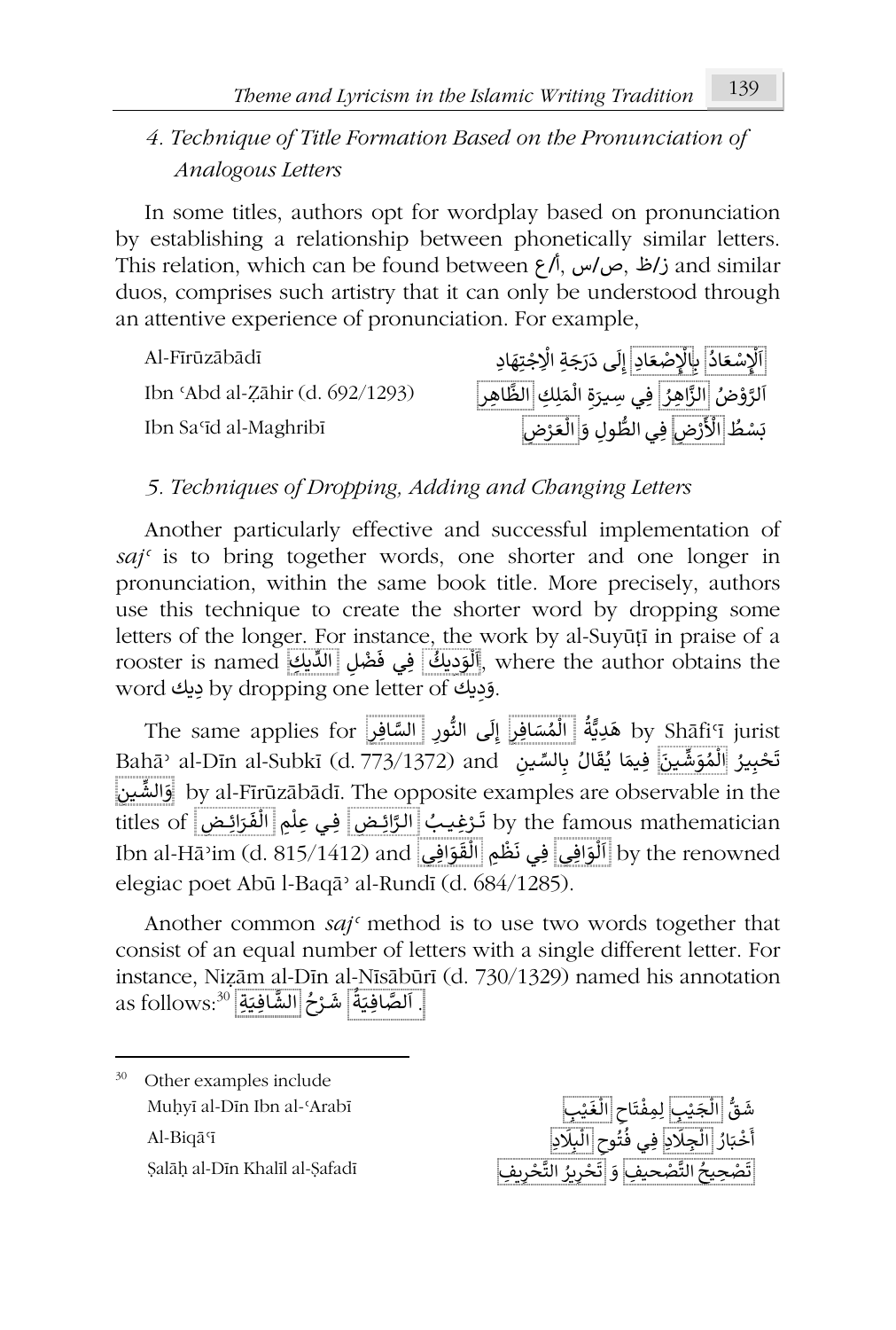# **E. Skillfully Created Titles with Puns in Compliance with Proper Nouns**

Proper nouns are another area of application where Muslim authors proved their creativity in the style of *sajʿ*. In the titles of thousands of classical works, these nouns are matched with words that are phonetically appropriate and pleasing to the ear. By combining authors' language taste with their subtle wit, many foreign names are adapted to the meters and patterns of the Arabic language. In addition, there is no distinction regarding whether a name actually belongs to a person, place, or book. Successful examples are observable in a work by Najm al-Dīn al-Nasafī about scholars of Samarqand, where he uses the word "sugar" ( َ قـ نـد ( together with a ْ place name (سَمَرْقَنْد); in the work by Ibn ʿAsākir (d. 600/1203) with ֦֧<sup>֟</sup> ْ place name (مَتَعَرَّفُ), in the work by IbH Asakii (d. 000/1205) with<br>"أَلْمُوَظَّأ "of al-Imām Mālik; and "أَلْمُوَظَّأ" on the famous "مُغَطَّى" ؚ<br>؞ ؚ<br>؞ ๋<br>የ and the proper noun "تَقْرَاقُوش" and the proper noun "فَاشُوش" of ar miam Malik, and َا<br>پو َthe political criticism by Ibn Mammātī, who wrote about the deeds of Bahāʾ al-Dīn Qarāqūsh (d. 597/1201), the potent governor of Cairo in the time of Şalāḥ al-Dīn  $(589/1193):^{31}$ 

Kamāl al-Dīn al-Fārisī (d. 716/1319) Shihāb al-Dīn al-Qarāfī Al-Kātibī (d. 675/1277)

| أَسَاسُ  الْقَوَاعِدِ  فِي أُصُولِ  الْفَوَائِدِ    |  |
|-----------------------------------------------------|--|
| اَلْإِسْتِغْنَاءُ ٰ فِي أَحْكَامِ  الْإِسْتِثْنَاءِ |  |
| اَلْمُفَصَّلُ فِي شَرْح  الْمُحَصَّلِ               |  |

 $31$  Other examples with prominent artistic aspects include

*a) Person Names* 'Abd al-Qāhir al-Baghdādī Abū Ṭālib al-Marwazī (d. 614/1217) ُ ة َ ᘭ ن ـب غ ِ ِ ال الط ب ِ ـيِّ ـل ـب ع ِ ـسَ َ ِفـي ن ᠒ ن Ibn Ṭūlūn (d. 953/1546) ُر ه َّ ᠐لز َ ُ ـش ا ـع ن َ ْ الأ ᠒ ِادر َ ـو َ ِفـي ن َ ْ الأ ع َ ـش ـم ᠒ Ibn al-Mulaqqin (d.  $804/1401$ ) عاء الغَيْبِيلِ عَلَى كَلَامِ الشَّيْخِ تَخْلِيبِيلِ ۖ<br>شِفَاءُ الْغَيْبِيلِ عَلَى كَلَامِ الشَّيْخِ تَخْلِيبِيلِ ۖ Ibn ʿAbd al-Hādī al-Maqdisī (d. 744/1439) *b) Place Names*

Lisān al-Dīn Ibn al-Khaṭīb Al-Sakhāwī

ِ<br>اَلْحَرْبُ عَلَى إِبْنِ حَرْبٍ ۱.<br>۱ ا ֦֧֦֧֦֧֦֧֦֧֦֧֦֧֦֧֦֧֦֧֦֧֦֧֦֧֦֧֦֧֧֦֧֦֧֜֓֓֓֓ ْ ٍّ ֖֖֖֖֪֪֪֦֧֧֚֚֚֚֚֚֚֚֚֚֚֚֝֝֝֝֝֝֝֝֝֝֝֝֬֝֝֝֟֝֟֝֬֝֟֟֓֟֓֟֓֝֬֝֓֝֬֝ ْ**ّ** ።<br>ም أ<u>بي</u> طَالِب ْ ْ ֦֧֧֟֓֓֓<u>֓</u>֖֓ ۠<sup>ّ</sup> ـᘭ ᠐ ل ِ ـس إ َ ُّ ـم َ ا ت م ة َ حَ اج ال ᠒ ـن َ ن سُ ᠐ ᣢ َ ع اب ᠒ ن َ م ة َ اج َُ ᠔ ֖֖֖֦֦֦֦֪֦֦֪֦֧֦֪֦֧֦֪֦֪֦֪֦֪֦֪֪֦֪֪֦֚֚֚֚֚֚֝֝֝֝֟֓֟֓֟֓֟֓֟֓֝֬֝֟֓֟֓֟֓֟֓֟֓֟֓֟֓֟֓֟֓֟֓֟֓֟֓֟ ֺَ<u>֓</u> -<br>የ ֦֧֦֧ َ.<br>م اَلصَّارِمُ الْمُنَكِّى فِي الرَّدِّ عَلَى السُّبْ َ.<br>م ።<br>የ ِّْ ᘘ ِ<br>لسُّبْكِ*يِّ* 

> ُ اًلْإِحَاطَةُ َ $\frac{8}{1}$ ا <mark>ڂٛ</mark>بَارِ ْ ᠐ فِي أَخْبَارِ <mark>غِرْنَاطَةً</mark> َُ ة رَ َ اخ ف م ل ᠐ َ ـن ᘭ َ ب َ ق و ش َ ِدم ِاه َ ق رَ ال ةَ..<br>م ።<br>የ ا ֦֧<u>֦</u> ំ ᠔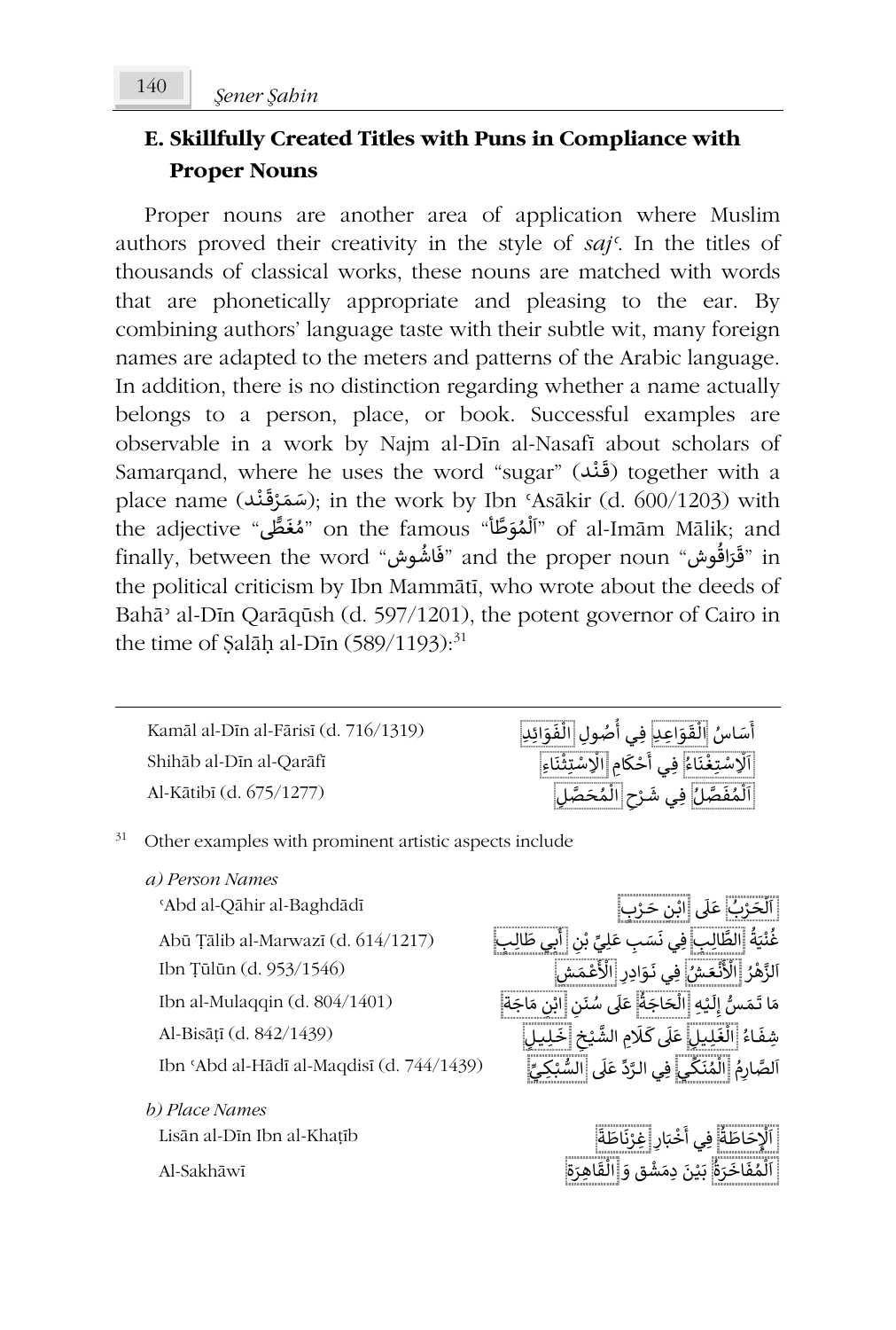

# **Conclusion**

Rhymed prose, which Muslim authors could not help but employ in naming their works, is one of *sui generis* characteristics of Arabic linguistics. In fact, this practice based on phonetic aesthetics has become an artistic effort uncommon in other cultures but ever popular among Muslim authors.

It is fair to say that the works written during first two centuries AH do not include such ornamental endeavors or concerns. Nevertheless, particularly as of the early  $3<sup>rd</sup>$  century AH, scholars have tried to generate titles with eloquent, compelling, and artistic wordings so that their intellectual crops and scientific studies are remembered in an easier manner. Consequently, the work by a scholar or man of letters attracted greater attention from intellectual circles and attained greater popularity among the public.

The embellishment of book titles by ornamental concerns can bring together a Mauritanian scholar, an Andalusian poet, a Basrian journalist or a Yemeni historian in a very specific field of language and in the same pot of pleasure.

The influence and pressure of the age-long tradition of composing thematic and lyrical book titles in the Muslim world is also observable in non-Arabic works. For instance, the same method has been followed for centuries in the Ottoman writing tradition; similarly,

Abū l-Ḥasan ʿAlī al-Jaznāʾī (d. 766/1365) ُ زَهْرَةُ <mark>الْآس</mark>ِ فِي بِنَاءِ مَدِينَةٍ <mark>ۚ فَاس</mark>ِ ْ ֦֧֦֧֦֧֦֧֦֧֦֧֦֧֦֧֧֦֧֦֧֦֧ׅ֦֧֦֧֦֧֟֜֜֓֜֜֜֜֟֓֟֓֟֓ ـ <sup>ʿ</sup>Abd al-Raḥmān al-Dabbāgh (d. 699/1300) ُ مَعَالِمُ <mark>الْإِيمَانِ</mark> فِي مَعْرِفَةِ أَهْلِ َ֦֧֦֦֦֝֝֟֓֓֓֟֓֟֓֓֟֓֟֓֟֓֟׆֧<br>֩֩֩֩֩֩֩֩֩֩֩֩֩֩֩ ֦֧֦֧֦ .<br>ዩ فِيَ مَعْرِفَةِ أَهْلِ <mark>الْقَيْرَوَانِ</mark> ْ ።<br>የ ا<br>و ʿAlī ibn Ḥasan al-Khazrajī (d. 812/1410) ِ<br>عْلَامِ ゚ ᠐ ِطرَ از ᠒ ن َ م َّ الز ع أ ُ ់<br>រ Ϊ فِي طَبَقَاتِ أَعْيَانِ <mark>الْيَمَن</mark>ِ. ᠔ الْجَامِعُ إِلَ<mark>ّلْمُسْتَقْصَى</mark> فِي فَضَائِلِ الْمَسْجِدِ الْأَقْصَى ، Ibn ʿAsākir ፡<br>የ ֦֧֦֧֦֧֦֧֦֧֦֧֦֧ׅ֧ׅ֧ׅ֧ׅ֧ׅ֧ׅ֧ׅ֧֘֝֟֝֜֓֜֓֜֓֜֓֜֓֜֓֜֓<br>֧֧ׅ֧֚֝֬֘֓<u>֚</u> ٍّ ᠔ ፡<br>የ ֦֧<u>֝</u>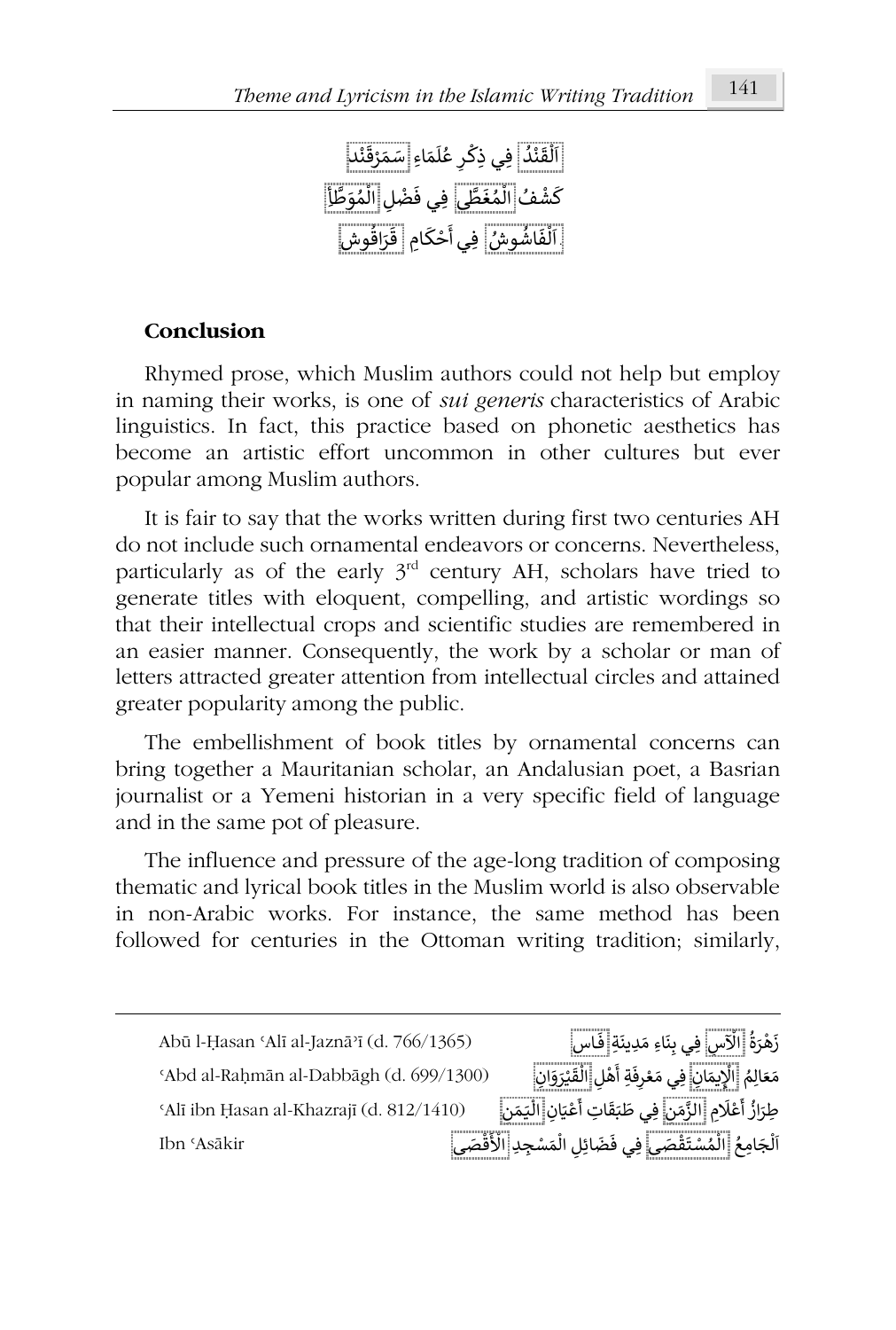Iranian scholars, who wrote in Persian, could not stand idly by this tradition as they named their respective works.

The technique of making use of the power of *sajʿ* is based on the humorous and artistic syntax of words in book titles. This technique still preserves its importance today, and modern authors continue to name their works with similar attention and sensitivity.

## **DISCLOSURE STATEMENT**

No potential conflict of interest was reported by the author.

# **BIBLIOGRAPHY**

- Ḍayf, Shawqī. *Tārīkh al-adab al-ʿArabī.* Cairo: Dār al-Maʿārif, 1995. Vol. IV (*al-ʿAṣr al-ʿAbbāsī al-awwal*).
- Gutas, Dimitri. "Classical Arabic Wisdom Literature: Nature and Scope." *Journal of the American Oriental Society* 101, no. 1 (1981): 49-86. https://doi.org/10.2307/602164.
- al-Jurjānī, Abū l-Ḥasan ʿAlī ibn Muḥammad ibn ʿAlī al-Sayyid al-Sharīf. *Kitāb altaʿrīfāt*. Edited by Ibrāhīm al-Abyārī. Beirut: Dār al-Kitāb al-ʿArabī, 1985.
- al-Kafawī, Abū l-Baqāʾ Ayyūb ibn Mūsá al-Ḥusaynī. *Al-Kulliyyāt: Muʿjam fī lmuṣṭalaḥāt wa-l-furūq al-lughawiyyah*. Edited by ʿAdnān Darwīsh and Muhammad al-Misrī. 2<sup>nd</sup> ed. Beirut: Mu<sup>3</sup>assasat al-Risālah, 1998.
- Kātib Chalabī, Ḥājī Khalīfah Muṣṭafá ibn ʿAbd Allāh. *Kashf al-ẓunūn ʿan asāmī lkutub wa-l-funūn*. 2 vols. Edited by M. Şerefeddin Yaltkaya and Kilisli Rifat Bilge. Baghdad: Maktabat al-Muthanná, 1941.
- Murat, Mualla and Gizem Gülkanat. "Onomastik Bilimi ve Eğitim." *Sosyal Bilimler Dergisi* 5, no. 28 (2018): 247-256. http://dx.doi.org/10.16990/SOBIDER.4485.
- al-Qalqashandī, Abū l-ʿAbbās Shihāb al-Dīn Aḥmad ibn ʿAlī. *Ṣubḥ al-aʿshá fī ṣināʿat al-inshāʾ*. 14 vols. Edited by Muḥammad Ḥusayn Shams al-Dīn. Beirut: Dār al-Kutub al-ʿIlmiyyah, 1987.
- al-Qayrawānī, Abū ʿAlī al-Ḥasan ibn Rashīq al-Azdī. *al-ʿUmdah fī mahāsin al-shiʿr wa-ādābihī wa-naqdihī*. Edited by Muḥammad Muḥyī al-Dīn ʿAbd al-Ḥamīd. 2 vols. 5th ed. Beirut: Dār al-Jīl, 1981.
- Stewart, Devin J. "*Sajʿ* in the Qurʾān: Prosody and Structure." *Journal of Arabic Literature* 21, no. 2 (1990): 101-139. https://doi.org/10.1163 /157006490X00017.
- van Gelder, Geert Jan. *Classical Arabic Literature: A Library of Arabic Literature Anthology*. New York and London: New York University Press, 2013.